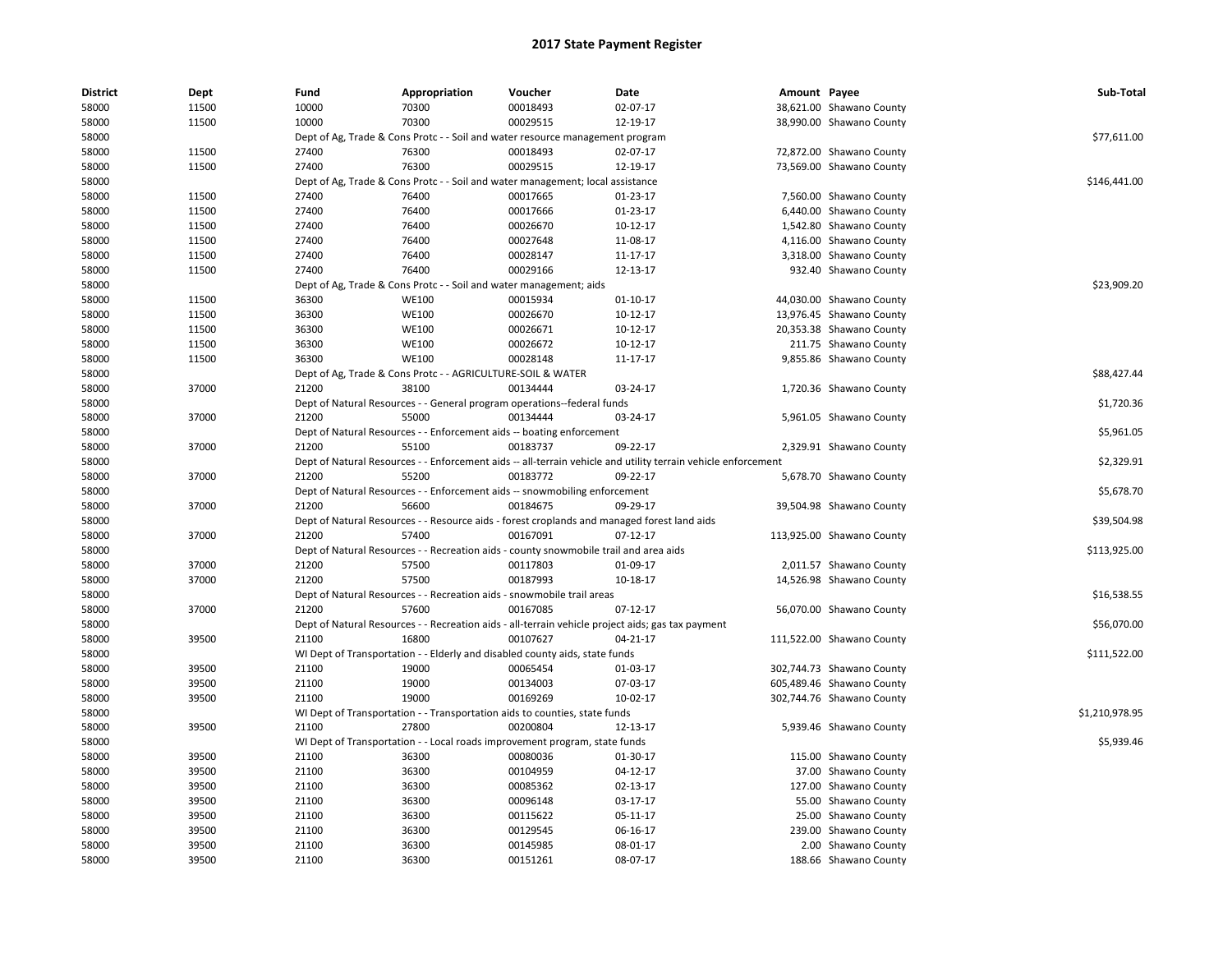| <b>District</b> | Dept  | Fund  | Appropriation | Voucher                                                                               | Date                                                                                                 | Amount Payee |                           | Sub-Total      |
|-----------------|-------|-------|---------------|---------------------------------------------------------------------------------------|------------------------------------------------------------------------------------------------------|--------------|---------------------------|----------------|
| 58000           | 39500 | 21100 | 36300         | 00162552                                                                              | 09-07-17                                                                                             |              | 37.00 Shawano County      |                |
| 58000           | 39500 | 21100 | 36300         | 00173748                                                                              | 10-03-17                                                                                             |              | 6.00 Shawano County       |                |
| 58000           | 39500 | 21100 | 36300         | 00177215                                                                              | 10-10-17                                                                                             |              | 2.00 Shawano County       |                |
| 58000           | 39500 | 21100 | 36300         | 00190061                                                                              | 11-08-17                                                                                             |              | 3.00 Shawano County       |                |
| 58000           | 39500 | 21100 | 36300         | 00199468                                                                              | 12-08-17                                                                                             |              | 120.00 Shawano County     |                |
| 58000           |       |       |               | WI Dept of Transportation - - State highway rehabilitation, state funds               |                                                                                                      |              |                           | \$956.66       |
| 58000           | 39500 | 21100 | 36500         | 00100340                                                                              | 03-27-17                                                                                             |              | 770.00 Shawano County     |                |
| 58000           | 39500 | 21100 | 36500         | 00201747                                                                              | 12-14-17                                                                                             |              | 565.56 Shawano County     |                |
| 58000           | 39500 | 21100 | 36500         | 00073463                                                                              | $01-13-17$                                                                                           |              | 1,529.58 Shawano County   |                |
| 58000           | 39500 | 21100 | 36500         | 00088150                                                                              | 02-21-17                                                                                             |              | 1,585.60 Shawano County   |                |
| 58000           | 39500 | 21100 | 36500         | 00102206                                                                              | 04-03-17                                                                                             |              | 594.00 Shawano County     |                |
| 58000           | 39500 | 21100 | 36500         | 00108626                                                                              | 04-21-17                                                                                             |              | 594.00 Shawano County     |                |
| 58000           | 39500 | 21100 | 36500         | 00131757                                                                              | 06-22-17                                                                                             |              | 594.00 Shawano County     |                |
| 58000           | 39500 | 21100 | 36500         | 00145822                                                                              | 08-01-17                                                                                             |              | 594.00 Shawano County     |                |
| 58000           | 39500 | 21100 | 36500         | 00151261                                                                              | 08-07-17                                                                                             |              | 594.00 Shawano County     |                |
| 58000           | 39500 | 21100 | 36500         | 00163337                                                                              | 09-11-17                                                                                             |              | 594.00 Shawano County     |                |
| 58000           | 39500 | 21100 | 36500         | 00179199                                                                              | 10-16-17                                                                                             |              | 594.00 Shawano County     |                |
| 58000           | 39500 | 21100 | 36500         | 00183596                                                                              | 10-24-17                                                                                             |              | 594.00 Shawano County     |                |
| 58000           | 39500 | 21100 | 36500         | 00199307                                                                              | 12-07-17                                                                                             |              | 594.00 Shawano County     |                |
| 58000           |       |       |               | WI Dept of Transportation - - Highway system management and operations, state funds   |                                                                                                      |              |                           | \$9,796.74     |
| 58000           | 39500 | 21100 | 96100         | 00201747                                                                              | 12-18-17                                                                                             |              | 9,649.82 Shawano County   |                |
| 58000           |       |       |               |                                                                                       | WI Dept of Transportation - - Highways, bridges and local transportation assistance clearing account |              |                           | \$9,649.82     |
| 58000           | 39500 | 21100 | 36800         | 00094262                                                                              | 03-14-17                                                                                             |              | 38,390.94 Shawano County  |                |
| 58000           | 39500 | 21100 | 36800         | 00100340                                                                              | 03-27-17                                                                                             |              | 320,724.76 Shawano County |                |
| 58000           | 39500 | 21100 | 36800         | 00073463                                                                              | 01-13-17                                                                                             |              | 175,624.21 Shawano County |                |
| 58000           | 39500 | 21100 | 36800         | 00088150                                                                              | 02-21-17                                                                                             |              | 356,096.49 Shawano County |                |
| 58000           | 39500 | 21100 | 36800         | 00102206                                                                              | 04-03-17                                                                                             |              | 172,600.17 Shawano County |                |
| 58000           | 39500 | 21100 | 36800         | 00108626                                                                              | $04 - 21 - 17$                                                                                       |              | 161,512.28 Shawano County |                |
| 58000           | 39500 | 21100 | 36800         | 00131757                                                                              | 06-22-17                                                                                             |              | 207,151.21 Shawano County |                |
| 58000           | 39500 | 21100 | 36800         | 00145822                                                                              | 08-01-17                                                                                             |              | 66,041.08 Shawano County  |                |
| 58000           | 39500 | 21100 | 36800         | 00151261                                                                              | 08-07-17                                                                                             |              | 67,069.34 Shawano County  |                |
| 58000           | 39500 | 21100 | 36800         | 00151845                                                                              | 08-07-17                                                                                             |              | 126,160.68 Shawano County |                |
| 58000           | 39500 | 21100 | 36800         | 00151863                                                                              | 08-07-17                                                                                             |              | 110,006.49 Shawano County |                |
| 58000           | 39500 | 21100 | 36800         | 00163337                                                                              | 09-11-17                                                                                             |              | 74,293.02 Shawano County  |                |
| 58000           | 39500 | 21100 | 36800         | 00165312                                                                              | 09-15-17                                                                                             |              | 1,529.77 Shawano County   |                |
| 58000           | 39500 | 21100 | 36800         | 00179199                                                                              | 10-16-17                                                                                             |              | 106,486.58 Shawano County |                |
| 58000           | 39500 | 21100 | 36800         | 00183596                                                                              | 10-24-17                                                                                             |              | 65,179.95 Shawano County  |                |
| 58000           | 39500 | 21100 | 36800         | 00186007                                                                              | 11-01-17                                                                                             |              | 457.80 Shawano County     |                |
| 58000           | 39500 | 21100 | 36800         | 00189527                                                                              | 11-08-17                                                                                             |              | 33,650.00 Shawano County  |                |
| 58000           | 39500 | 21100 | 36800         | 00190237                                                                              | 11-09-17                                                                                             |              | 1,962.00 Shawano County   |                |
| 58000           | 39500 | 21100 | 36800         | 00192314                                                                              | 11-14-17                                                                                             |              | 1,439.33 Shawano County   |                |
| 58000           | 39500 | 21100 | 36800         | 00199307                                                                              | 12-07-17                                                                                             |              | 100,651.69 Shawano County |                |
| 58000           | 39500 | 21100 | 36800         | 00202680                                                                              | 12-19-17                                                                                             |              | 1,962.00 Shawano County   |                |
| 58000           |       |       |               | WI Dept of Transportation - - Routine maintenance activities, state funds             |                                                                                                      |              |                           | \$2,188,989.79 |
| 58000           | 39500 | 21100 | 38000         | 00179199                                                                              | 10-16-17                                                                                             |              | 56,096.57 Shawano County  |                |
| 58000           | 39500 | 21100 | 38000         | 00183596                                                                              | 10-24-17                                                                                             |              | 2,285.26 Shawano County   |                |
| 58000           |       |       |               | WI Dept of Transportation - - Routine maintenance activities, federal funds           |                                                                                                      |              |                           | \$58,381.83    |
| 58000           | 39500 | 21100 | 38300         | 00151261                                                                              | 08-07-17                                                                                             |              | 754.63 Shawano County     |                |
| 58000           |       |       |               | WI Dept of Transportation - - State highway rehabilitation, federal funds             |                                                                                                      |              |                           | \$754.63       |
| 58000           | 39500 | 21100 | 38500         | 00201747                                                                              | 12-14-17                                                                                             |              | 2,262.24 Shawano County   |                |
| 58000           |       |       |               | WI Dept of Transportation - - Highway system management and operations, federal funds |                                                                                                      |              |                           | \$2,262.24     |
| 58000           | 41000 | 10000 | 11600         | 00168016                                                                              | 11-07-17                                                                                             |              | 17,519.78 Shawano County  |                |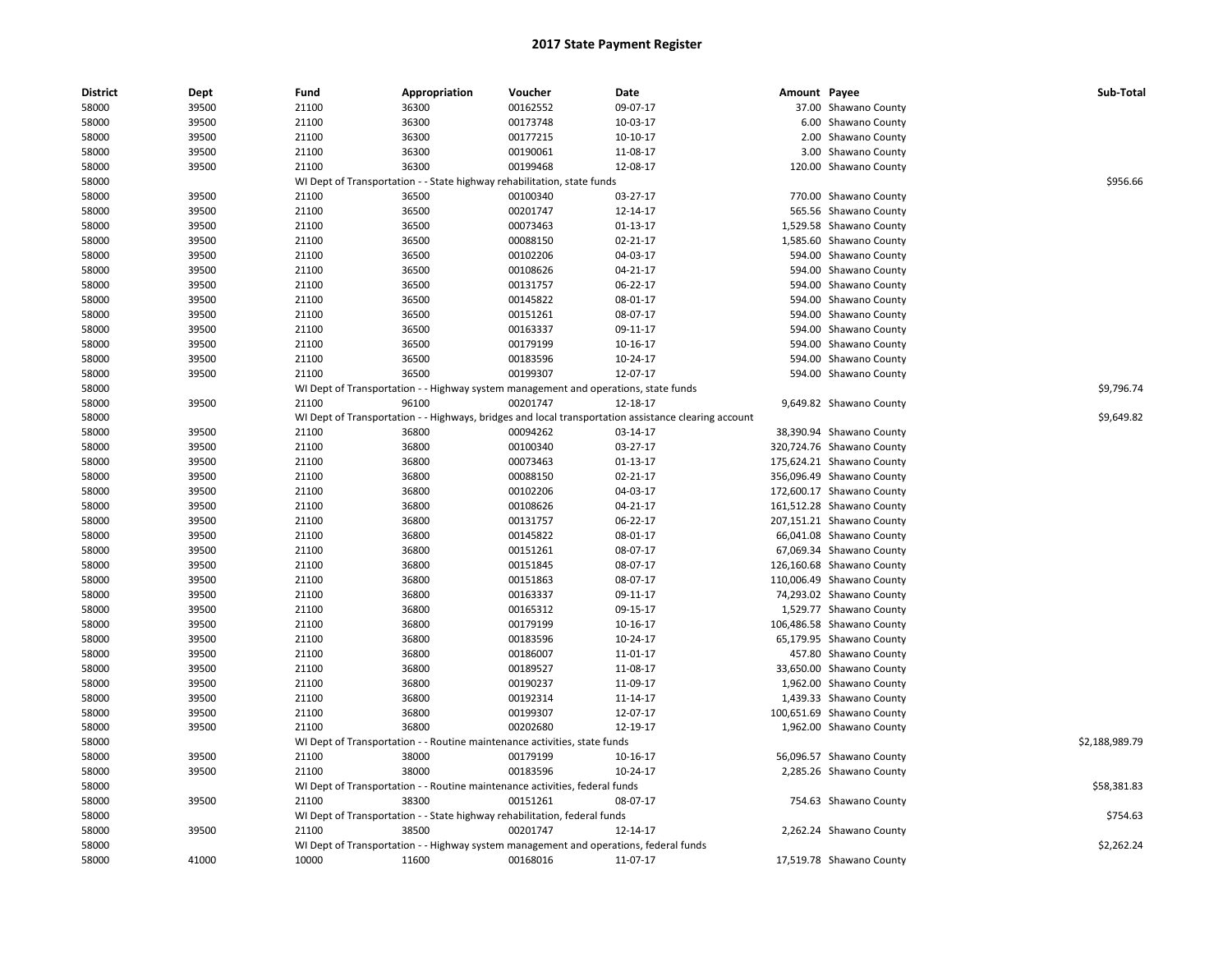| <b>District</b> | Dept  | Fund           | Appropriation                                                      | Voucher                                                                                   | Date                                                                                                    | Amount Payee |                                                | Sub-Total      |
|-----------------|-------|----------------|--------------------------------------------------------------------|-------------------------------------------------------------------------------------------|---------------------------------------------------------------------------------------------------------|--------------|------------------------------------------------|----------------|
| 58000           |       |                |                                                                    |                                                                                           | Department of Corrections - - Reimbursing counties for probation, extended supervision and parole holds |              |                                                | \$17,519.78    |
| 58000           | 43500 | 10000          | 00000                                                              | 90708                                                                                     | $01-02-17$                                                                                              |              | 3,924.00 Shawano County                        |                |
| 58000           | 43500 | 10000          | 00000                                                              | 90710                                                                                     | 02-01-17                                                                                                |              | 10,914.00 Shawano County                       |                |
| 58000           | 43500 | 10000          | 00000                                                              | 90711                                                                                     | 03-01-17                                                                                                |              | 250,578.00 Shawano County                      |                |
| 58000           | 43500 | 10000          | 00000                                                              | 90715                                                                                     | 05-01-17                                                                                                |              | 112,444.00 Shawano County                      |                |
| 58000           | 43500 | 10000          | 00000                                                              | 90716                                                                                     | 06-01-17                                                                                                |              | 193,431.00 Shawano County                      |                |
| 58000           | 43500 | 10000          | 00000                                                              | 90717                                                                                     | 06-15-17                                                                                                |              | 134,326.00 Shawano County                      |                |
| 58000           | 43500 | 10000          | 00000                                                              | 90800                                                                                     | 07-01-17                                                                                                |              | 113,536.00 Shawano County                      |                |
| 58000           | 43500 | 10000          | 00000                                                              | 90801                                                                                     | 08-01-17                                                                                                |              | 164,420.00 Shawano County                      |                |
| 58000           | 43500 | 10000          | 00000                                                              | 90802                                                                                     | 09-01-17                                                                                                |              | 93,271.00 Shawano County                       |                |
| 58000           | 43500 | 10000          | 00000                                                              | 90805                                                                                     | 10-02-17                                                                                                |              | 237,128.00 Shawano County                      |                |
| 58000           | 43500 | 10000          | 00000                                                              | 90806                                                                                     | 11-01-17                                                                                                |              | 123,271.00 Shawano County                      |                |
| 58000           | 43500 | 10000          | 00000                                                              | 90807                                                                                     | 12-01-17                                                                                                |              | 147,444.00 Shawano County                      |                |
| 58000           | 43500 | 10000          | 00000                                                              | 90713                                                                                     | 04-01-17                                                                                                |              | 40,208.00 Shawano County                       |                |
| 58000           |       |                | Department of Health Services - - State/Federal Aids               |                                                                                           |                                                                                                         |              |                                                | \$1,624,895.00 |
| 58000           | 45500 | 10000          | 22100                                                              | 00035956                                                                                  | 10-13-17                                                                                                |              | 4,600.00 Shawano County                        |                |
| 58000           |       |                |                                                                    | Department of Justice - - Crime laboratories; deoxyribonucleic acid analysis              |                                                                                                         |              |                                                | \$4,600.00     |
| 58000           | 45500 | 10000          | 22600                                                              | 00022013                                                                                  | $01 - 12 - 17$                                                                                          |              | 29,978.03 Shawano County                       |                |
| 58000           |       |                | Department of Justice - - County law enforcement services          |                                                                                           |                                                                                                         |              |                                                | \$29,978.03    |
| 58000           | 45500 | 10000          | 23100                                                              | 00039127                                                                                  | 12-20-17                                                                                                |              | 10,720.00 Shawano County                       |                |
| 58000           |       |                |                                                                    | Department of Justice - - Law enforcement training fund, local assistance                 |                                                                                                         |              |                                                | \$10,720.00    |
| 58000           | 45500 | 10000          | 24100                                                              | 00024387                                                                                  | 02-22-17                                                                                                |              | 3,500.00 Shawano County                        |                |
| 58000           | 45500 | 10000          | 24100                                                              | 00027284                                                                                  | 05-02-17                                                                                                |              | 637.00 Shawano County                          |                |
| 58000           |       |                | Department of Justice - - Federal aid, state operations            |                                                                                           |                                                                                                         |              |                                                | \$4,137.00     |
| 58000           | 45500 | 10000          | 25100                                                              | 00023236                                                                                  | 02-06-17                                                                                                |              | 6,194.31 Shawano County                        |                |
| 58000           | 45500 | 10000          | 25100                                                              | 00029065                                                                                  | 06-02-17                                                                                                |              | 1,599.81 Shawano County                        |                |
| 58000           | 45500 | 10000          | 25100                                                              | 00030966                                                                                  | 07-03-17                                                                                                |              | 1,268.82 Shawano County                        |                |
| 58000           | 45500 | 10000          | 25100                                                              | 00035581                                                                                  | 10-06-17                                                                                                |              | 254.88 Shawano County                          |                |
| 58000           | 45500 | 10000          | 25100                                                              | 00037753                                                                                  | 11-20-17                                                                                                |              | 3,543.93 Shawano County                        |                |
| 58000           | 45500 | 10000          | 25100                                                              | 00037810                                                                                  | 11-21-17                                                                                                |              | 945.18 Shawano County                          |                |
| 58000           |       |                | Department of Justice - - Federal aid, local assistance            |                                                                                           |                                                                                                         |              |                                                | \$13,806.93    |
| 58000           | 45500 | 10000          | 26300                                                              | 00022045                                                                                  | $01 - 12 - 17$                                                                                          |              | 16,432.00 Shawano County                       |                |
| 58000           |       |                | Department of Justice - - County-tribal programs, local assistance |                                                                                           |                                                                                                         |              |                                                | \$16,432.00    |
| 58000           | 45500 | 10000          | 28400                                                              | 00023715                                                                                  | 02-10-17                                                                                                |              | 840.87 Shawano County                          |                |
|                 | 45500 | 10000          | 28400                                                              | 00023728                                                                                  | 02-10-17                                                                                                |              |                                                |                |
| 58000<br>58000  | 45500 | 10000          | 28400                                                              | 00028892                                                                                  | 06-02-17                                                                                                |              | 833.26 Shawano County<br>380.38 Shawano County |                |
| 58000           | 45500 | 10000          | 28400                                                              | 00028893                                                                                  | 06-02-17                                                                                                |              | 1,041.49 Shawano County                        |                |
|                 | 45500 |                | 28400                                                              | 00030957                                                                                  | 06-30-17                                                                                                |              |                                                |                |
| 58000           |       | 10000<br>10000 | 28400                                                              | 00032923                                                                                  |                                                                                                         |              | 3,282.81 Shawano County                        |                |
| 58000           | 45500 | 10000          | 28400                                                              | 00033735                                                                                  | 08-09-17                                                                                                |              | 1,032.60 Shawano County                        |                |
| 58000           | 45500 |                |                                                                    |                                                                                           | 08-28-17                                                                                                |              | 2,589.70 Shawano County                        |                |
| 58000           | 45500 | 10000          | 28400                                                              | 00035542                                                                                  | 10-05-17                                                                                                |              | 605.34 Shawano County                          |                |
| 58000           |       |                | Department of Justice - - Internet Crimes Against Childr           |                                                                                           |                                                                                                         |              |                                                | \$10,606.45    |
| 58000           | 45500 | 10000          | 53200                                                              | 00024991                                                                                  | 03-03-17                                                                                                |              | 33,096.02 Shawano County                       |                |
| 58000           | 45500 | 10000          | 53200                                                              | 00031736                                                                                  | 07-20-17                                                                                                |              | 28,676.64 Shawano County                       |                |
| 58000           |       |                |                                                                    | Department of Justice - - Crime victim and witness assistance surcharge, general services |                                                                                                         |              |                                                | \$61,772.66    |
| 58000           | 46500 | 10000          | 30800                                                              | 00021639                                                                                  | 02-06-17                                                                                                |              | 102.43 Shawano County                          |                |
| 58000           |       |                | Department of Military Affairs - - Emergency response equipment    |                                                                                           |                                                                                                         |              |                                                | \$102.43       |
| 58000           | 46500 | 10000          | 33700                                                              | 00027713                                                                                  | 06-21-17                                                                                                |              | 5,597.98 Shawano County                        |                |
| 58000           |       |                |                                                                    |                                                                                           | Department of Military Affairs - - Division of emergency management; emergency planning grants          |              |                                                | \$5,597.98     |
| 58000           | 46500 | 10000          | 34200                                                              | 00030453                                                                                  | 08-16-17                                                                                                |              | 24,967.18 Shawano County                       |                |
| 58000           | 46500 | 10000          | 34200                                                              | 00030754                                                                                  | 08-23-17                                                                                                |              | 21,490.84 Shawano County                       |                |
| 58000           |       |                | Department of Military Affairs - - Federal aid, local assistance   |                                                                                           |                                                                                                         |              |                                                | \$46,458.02    |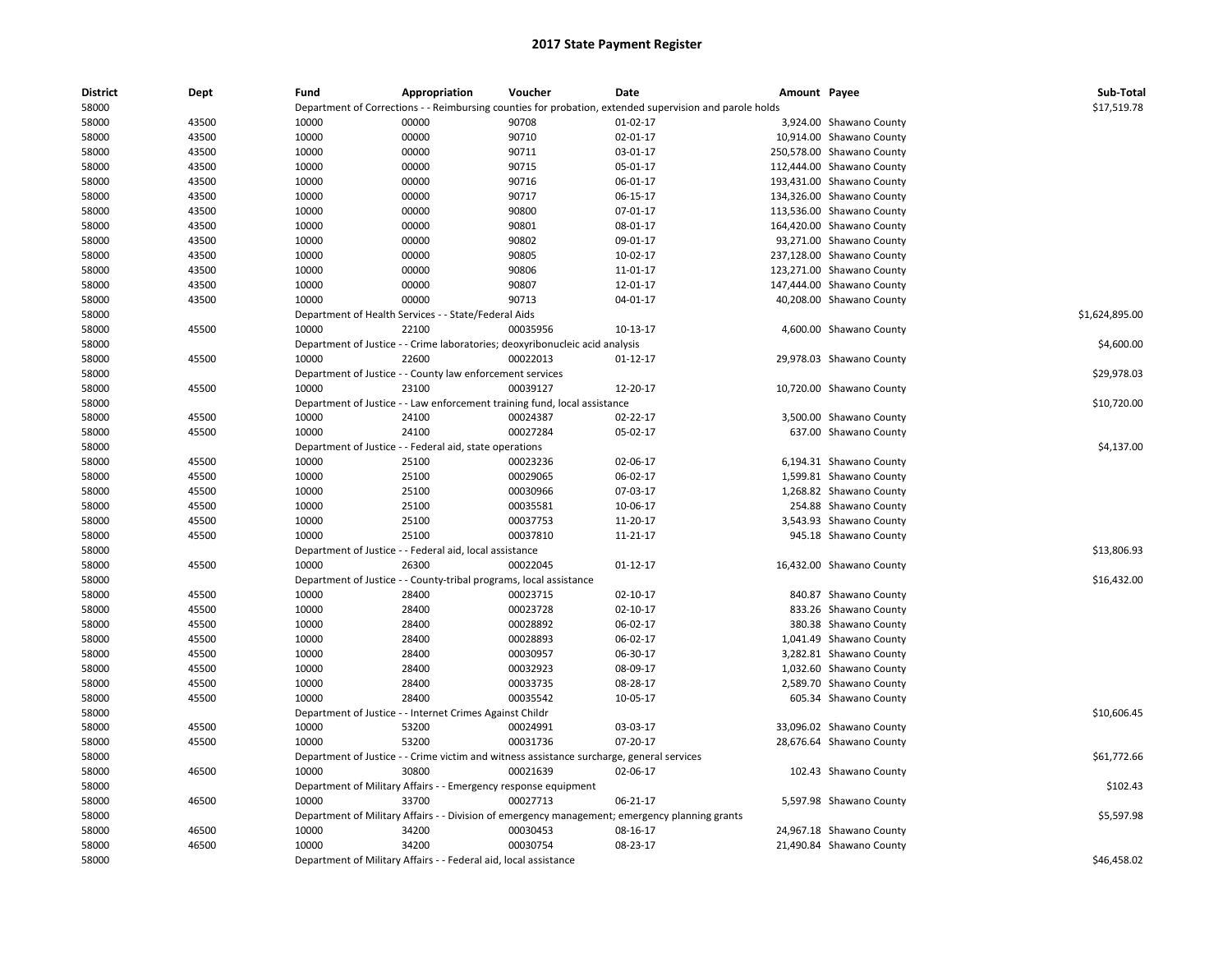| <b>District</b> | Dept  | Fund                                  | Appropriation                                                      | Voucher  | Date                                                                                                   | Amount Payee |                             | Sub-Total      |
|-----------------|-------|---------------------------------------|--------------------------------------------------------------------|----------|--------------------------------------------------------------------------------------------------------|--------------|-----------------------------|----------------|
| 58000           | 48500 | 15200                                 | 12700                                                              | 00024223 | 01-24-17                                                                                               |              | 500.00 Shawano County       |                |
| 58000           | 48500 | 15200                                 | 12700                                                              | 00031977 | 06-29-17                                                                                               |              | 500.00 Shawano County       |                |
| 58000           |       |                                       | Department of Veterans Affairs - - Grants to counties              |          |                                                                                                        |              |                             | \$1,000.00     |
| 58000           | 48500 | 58200                                 | 26700                                                              | 00024223 | $01 - 24 - 17$                                                                                         |              | 2,250.00 Shawano County     |                |
| 58000           | 48500 | 58200                                 | 26700                                                              | 00031977 | 06-29-17                                                                                               |              | 2,250.00 Shawano County     |                |
| 58000           |       |                                       | Department of Veterans Affairs - - County grants                   |          |                                                                                                        |              |                             | \$4,500.00     |
| 58000           | 48500 | 58300                                 | 37000                                                              | 00024223 | 01-24-17                                                                                               |              | 2,250.00 Shawano County     |                |
| 58000           | 48500 | 58300                                 | 37000                                                              | 00031977 | 06-29-17                                                                                               |              | 2,250.00 Shawano County     |                |
| 58000           |       |                                       | Department of Veterans Affairs - - County grants                   |          |                                                                                                        |              |                             | \$4,500.00     |
| 58000           | 50500 | 10000                                 | 15500                                                              | 00040168 | 01-17-17                                                                                               |              | 4,155.01 Shawano County     |                |
| 58000           | 50500 | 10000                                 | 15500                                                              | 00041367 | 01-30-17                                                                                               |              | 5,732.84 Shawano County     |                |
| 58000           | 50500 | 10000                                 | 15500                                                              | 00043749 | 02-28-17                                                                                               |              | 2,912.90 Shawano County     |                |
| 58000           | 50500 | 10000                                 | 15500                                                              | 00046129 | 03-28-17                                                                                               |              | 3,332.03 Shawano County     |                |
| 58000           | 50500 | 10000                                 | 15500                                                              | 00048883 | 04-28-17                                                                                               |              | 3,887.46 Shawano County     |                |
| 58000           | 50500 | 10000                                 | 15500                                                              | 00051820 | 05-30-17                                                                                               |              | 449.39 Shawano County       |                |
| 58000           | 50500 | 10000                                 | 15500                                                              | 00054242 | 06-29-17                                                                                               |              | 2,905.18 Shawano County     |                |
| 58000           | 50500 | 10000                                 | 15500                                                              | 00056693 | 07-28-17                                                                                               |              | 717.41 Shawano County       |                |
| 58000           | 50500 | 10000                                 | 15500                                                              | 00058907 | 08-28-17                                                                                               |              | 449.43 Shawano County       |                |
| 58000           | 50500 | 10000                                 | 15500                                                              | 00061470 | 09-28-17                                                                                               |              | 449.42 Shawano County       |                |
| 58000           | 50500 | 10000                                 | 15500                                                              | 00063980 | 10-30-17                                                                                               |              | 395.10 Shawano County       |                |
| 58000           | 50500 | 10000                                 | 15500                                                              | 00066444 | 11-28-17                                                                                               |              | 19,081.71 Shawano County    |                |
| 58000           | 50500 | 10000                                 | 15500                                                              | 00066445 | 11-28-17                                                                                               |              | 3,820.72 Shawano County     |                |
| 58000           | 50500 | 10000                                 | 15500                                                              | 00068707 | 12-28-17                                                                                               |              | 6,619.59 Shawano County     |                |
| 58000           |       |                                       | Department of Administration - - Federal aid; local assistance     |          |                                                                                                        |              |                             | \$54,908.19    |
| 58000           | 50500 | 10000                                 | 17500                                                              | 00047900 | 05-05-17                                                                                               |              | 2,344,576.00 Shawano County |                |
| 58000           |       |                                       |                                                                    |          | Department of Administration - - High-voltage transmission line environmental impact fee distributions |              |                             | \$2,344,576.00 |
| 58000           | 50500 | 23500                                 | 37100                                                              | 00040168 | $01-17-17$                                                                                             |              | 3,960.53 Shawano County     |                |
| 58000           | 50500 | 23500                                 | 37100                                                              | 00041367 | 01-30-17                                                                                               |              | 1,575.79 Shawano County     |                |
| 58000           | 50500 | 23500                                 | 37100                                                              | 00043749 | 02-28-17                                                                                               |              | 606.31 Shawano County       |                |
| 58000           | 50500 | 23500                                 | 37100                                                              | 00048883 | 04-28-17                                                                                               |              | 947.14 Shawano County       |                |
| 58000           | 50500 | 23500                                 | 37100                                                              | 00051820 | 05-30-17                                                                                               |              | 5,005.57 Shawano County     |                |
| 58000           | 50500 | 23500                                 | 37100                                                              | 00054242 | 06-29-17                                                                                               |              | 2,839.19 Shawano County     |                |
| 58000           | 50500 | 23500                                 | 37100                                                              | 00056693 | 07-28-17                                                                                               |              | 3,250.74 Shawano County     |                |
| 58000           | 50500 | 23500                                 | 37100                                                              | 00058907 | 08-28-17                                                                                               |              | 5,292.47 Shawano County     |                |
| 58000           | 50500 | 23500                                 | 37100                                                              | 00061470 | 09-28-17                                                                                               |              | 2,711.46 Shawano County     |                |
| 58000           | 50500 | 23500                                 | 37100                                                              | 00063980 | 10-30-17                                                                                               |              | 2,921.75 Shawano County     |                |
| 58000           | 50500 | 23500                                 | 37100                                                              | 00066444 | 11-28-17                                                                                               |              | (6,376.86) Shawano County   |                |
| 58000           | 50500 | 23500                                 | 37100                                                              | 00066445 | 11-28-17                                                                                               |              | 199.40 Shawano County       |                |
| 58000           | 50500 | 23500                                 | 37100                                                              | 00068707 | 12-28-17                                                                                               |              | 562.27 Shawano County       |                |
| 58000           |       |                                       | Department of Administration - - Low-income assistance grants      |          |                                                                                                        |              |                             | \$23,495.76    |
| 58000           | 50500 | 26900                                 | 16600                                                              | 00041197 | 02-08-17                                                                                               |              | 1,000.00 Shawano County     |                |
| 58000           | 50500 | 26900                                 | 16600                                                              | 00044288 | 03-14-17                                                                                               |              | 39,184.00 Shawano County    |                |
| 58000           | 50500 | 26900                                 | 16600                                                              | 00047678 | 04-24-17                                                                                               |              | 25,000.00 Shawano County    |                |
| 58000           | 50500 | 26900                                 | 16600                                                              | 00068329 | 12-28-17                                                                                               |              | 25,000.00 Shawano County    |                |
| 58000           |       | Department of Administration - - Land |                                                                    |          |                                                                                                        |              |                             | \$90,184.00    |
| 58000           | 51000 | 10000                                 | 12000                                                              | 00000292 | $01 - 17 - 17$                                                                                         |              | 33,617.68 Shawano County    |                |
| 58000           |       | Elections Commission - - Recount fees |                                                                    |          |                                                                                                        |              |                             | \$33,617.68    |
| 58000           | 83500 | 10000                                 | 10500                                                              | 00021747 | 07-24-17                                                                                               |              | 164,128.56 Shawano County   |                |
| 58000           | 83500 | 10000                                 | 10500                                                              | 00024771 | 11-20-17                                                                                               |              | 930,061.87 Shawano County   |                |
| 58000           |       |                                       | Shared Revenue and Tax Relief - - County and municipal aid account |          |                                                                                                        |              |                             | \$1,094,190.43 |
| 58000           | 83500 | 10000                                 | 10900                                                              | 00017372 | 07-24-17                                                                                               |              | 19,278.00 Shawano County    |                |
| 58000           |       |                                       | Shared Revenue and Tax Relief - - State aid; tax exempt property   |          |                                                                                                        |              |                             | \$19,278.00    |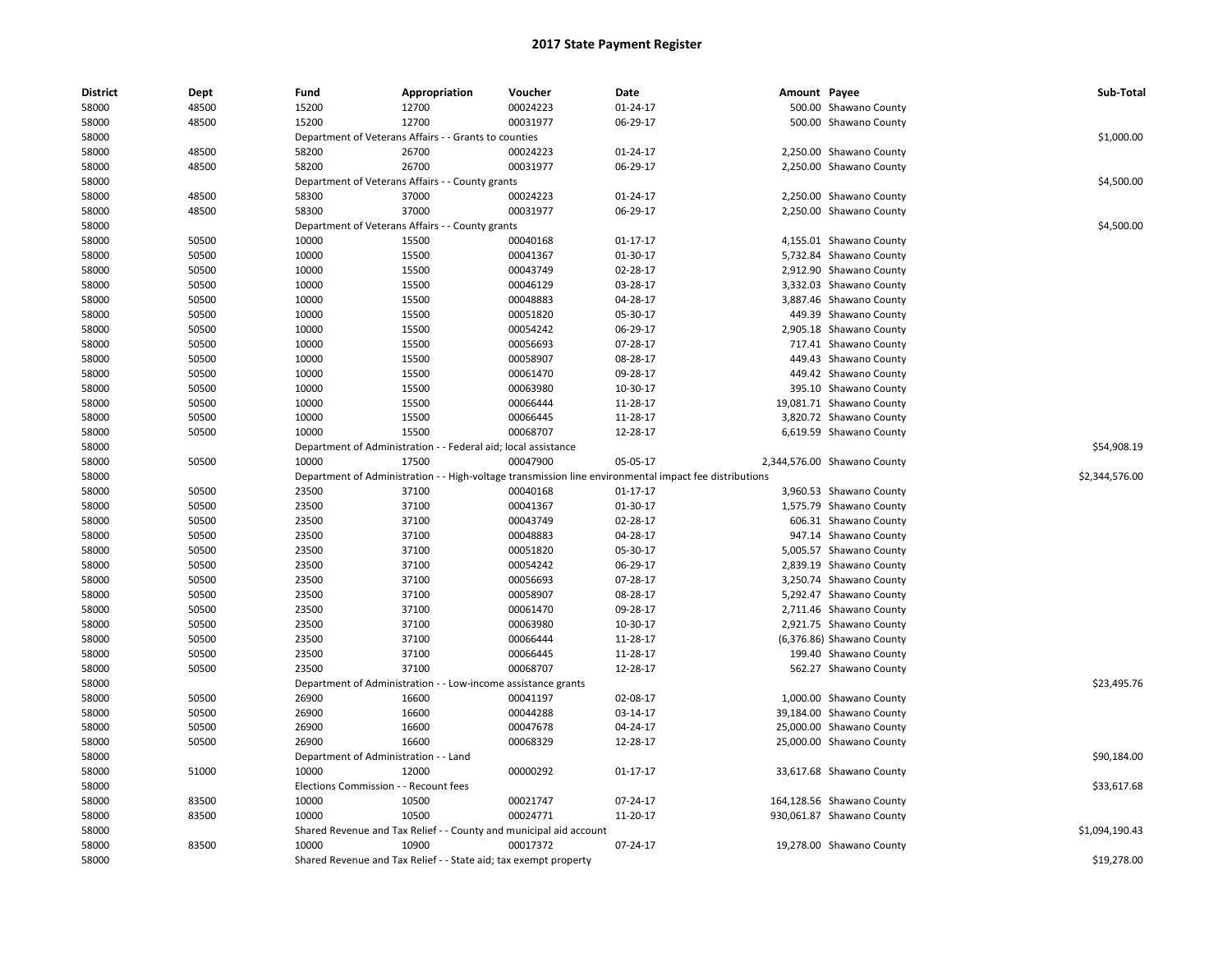| <b>District</b> | Dept  | Fund  | Appropriation                                                         | Voucher                                                                          | Date     | Amount Payee |                             | Sub-Total       |
|-----------------|-------|-------|-----------------------------------------------------------------------|----------------------------------------------------------------------------------|----------|--------------|-----------------------------|-----------------|
| 58000           | 83500 | 10000 | 11000                                                                 | 00021747                                                                         | 07-24-17 |              | 28,856.54 Shawano County    |                 |
| 58000           | 83500 | 10000 | 11000                                                                 | 00024771                                                                         | 11-20-17 |              | 168,786.70 Shawano County   |                 |
| 58000           |       |       | Shared Revenue and Tax Relief - - Public utility distribution account |                                                                                  |          |              |                             | \$197,643.24    |
| 58000           | 83500 | 10000 | 30200                                                                 | 00020175                                                                         | 07-24-17 |              | 1,100,309.86 Shawano County |                 |
| 58000           | 83500 | 10000 | 30200                                                                 | 00022220                                                                         | 07-24-17 |              | 4,349,722.53 Shawano County |                 |
| 58000           |       |       |                                                                       | Shared Revenue and Tax Relief - - School levy tax credit and first dollar credit |          |              |                             | \$5,450,032.39  |
| 58000           | 83500 | 52100 | 36300                                                                 | 00016225                                                                         | 03-27-17 |              | 1,171,820.29 Shawano County |                 |
| 58000           |       |       | Shared Revenue and Tax Relief - - Lottery and gaming credit           |                                                                                  |          |              |                             | \$1,171,820.29  |
| 58000 Total     |       |       |                                                                       |                                                                                  |          |              |                             | \$16,513,721.57 |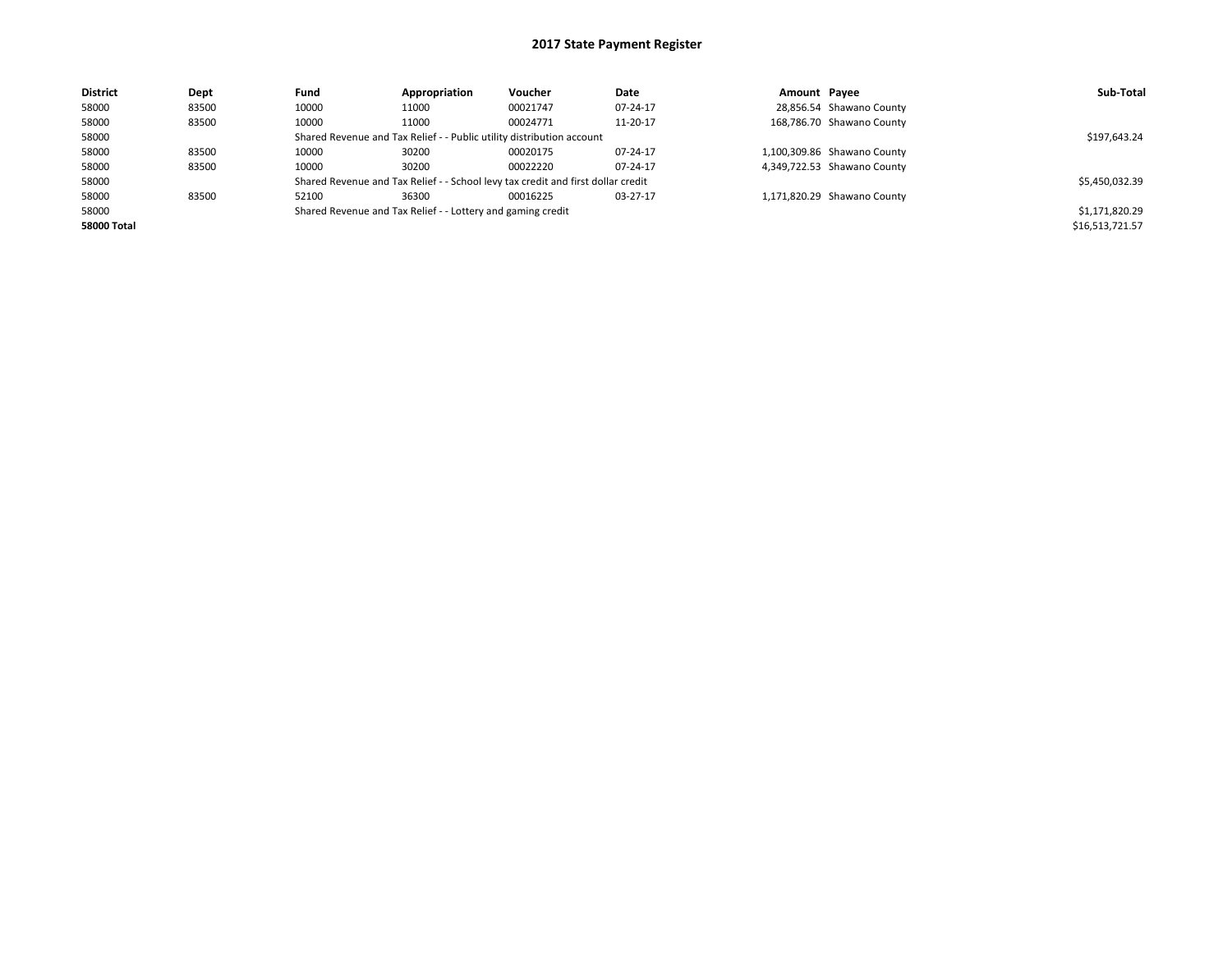| <b>District</b>    | Dept  | Fund  | Appropriation                                                                                                | Voucher  | Date           | Amount Payee |                         | Sub-Total    |  |  |  |
|--------------------|-------|-------|--------------------------------------------------------------------------------------------------------------|----------|----------------|--------------|-------------------------|--------------|--|--|--|
| 58002              | 16500 | 10000 | 22500                                                                                                        | 00011891 | 06-26-17       |              | 1,870.28 Town Of Almon  |              |  |  |  |
| 58002              |       |       | Dept of Safety & Prof Services - - Fire dues distribution                                                    |          |                |              |                         | \$1,870.28   |  |  |  |
| 58002              | 37000 | 10000 | 50300                                                                                                        | 00125925 | 02-06-17       |              | 551.58 Town Of Almon    |              |  |  |  |
| 58002              | 37000 | 10000 | 50300                                                                                                        | 00125926 | 02-06-17       |              | 410.23 Town Of Almon    |              |  |  |  |
| 58002              |       |       | Dept of Natural Resources - - Aids in lieu of taxes - general fund                                           |          | \$961.81       |              |                         |              |  |  |  |
| 58002              | 37000 | 21200 | 16600                                                                                                        | 00158029 | 06-19-17       |              | 2,149.83 Town Of Almon  |              |  |  |  |
| 58002              |       |       | Dept of Natural Resources - - General program operations - state funds; forestry                             |          |                |              |                         | \$2,149.83   |  |  |  |
| 58002              | 37000 | 21200 | 57100                                                                                                        | 00158029 | 06-19-17       |              | 1,046.43 Town Of Almon  |              |  |  |  |
| 58002              |       |       | Dept of Natural Resources - - Resource aids -- county forests, forest croplands and managed forest land aids |          | \$1,046.43     |              |                         |              |  |  |  |
| 58002              | 37000 | 21200 | 57900                                                                                                        | 00142963 | $04 - 21 - 17$ |              | 6.37 Town Of Almon      |              |  |  |  |
| 58002              |       |       | Dept of Natural Resources - - Aids in lieu of taxes - sum sufficient                                         |          |                |              |                         | \$6.37       |  |  |  |
| 58002              | 37000 | 21200 | 58900                                                                                                        | 00158029 | 06-19-17       |              | 9,889.23 Town Of Almon  |              |  |  |  |
| 58002              |       |       | Dept of Natural Resources - - Resource aids - distribution of closed acreage fees.                           |          |                |              |                         |              |  |  |  |
| 58002              | 37000 | 27400 | 67000                                                                                                        | 00154482 | 06-01-17       |              | 689.37 Town Of Almon    |              |  |  |  |
| 58002              |       |       | Dept of Natural Resources - - Financial assistance for responsible units                                     |          |                |              |                         | \$689.37     |  |  |  |
| 58002              | 39500 | 21100 | 19100                                                                                                        | 00066933 | 01-03-17       |              | 26,825.86 Town Of Almon |              |  |  |  |
| 58002              | 39500 | 21100 | 19100                                                                                                        | 00098056 | 04-03-17       |              | 26,825.86 Town Of Almon |              |  |  |  |
| 58002              | 39500 | 21100 | 19100                                                                                                        | 00135482 | 07-03-17       |              | 26,825.86 Town Of Almon |              |  |  |  |
| 58002              | 39500 | 21100 | 19100                                                                                                        | 00170748 | 10-02-17       |              | 26,825.88 Town Of Almon |              |  |  |  |
| 58002              |       |       | WI Dept of Transportation - - Transportation aids to municipalities, state funds                             |          |                |              |                         | \$107,303.46 |  |  |  |
| 58002              | 83500 | 10000 | 10500                                                                                                        | 00021711 | 07-24-17       |              | 4,109.09 Town Of Almon  |              |  |  |  |
| 58002              | 83500 | 10000 | 10500                                                                                                        | 00024735 | 11-20-17       |              | 23,284.83 Town Of Almon |              |  |  |  |
| 58002              |       |       | Shared Revenue and Tax Relief - - County and municipal aid account                                           |          |                |              |                         | \$27,393.92  |  |  |  |
| 58002              | 83500 | 10000 | 10900                                                                                                        | 00018755 | 07-24-17       |              | 2.00 Town Of Almon      |              |  |  |  |
| 58002              |       |       | Shared Revenue and Tax Relief - - State aid; tax exempt property                                             |          |                |              |                         | \$2.00       |  |  |  |
| 58002              | 83500 | 10000 | 11000                                                                                                        | 00021711 | 07-24-17       |              | 55.22 Town Of Almon     |              |  |  |  |
| 58002              | 83500 | 10000 | 11000                                                                                                        | 00024735 | 11-20-17       |              | 2,008.94 Town Of Almon  |              |  |  |  |
| 58002              |       |       | Shared Revenue and Tax Relief - - Public utility distribution account                                        |          |                |              |                         | \$2,064.16   |  |  |  |
| <b>58002 Total</b> |       |       |                                                                                                              |          |                |              |                         | \$153,376.86 |  |  |  |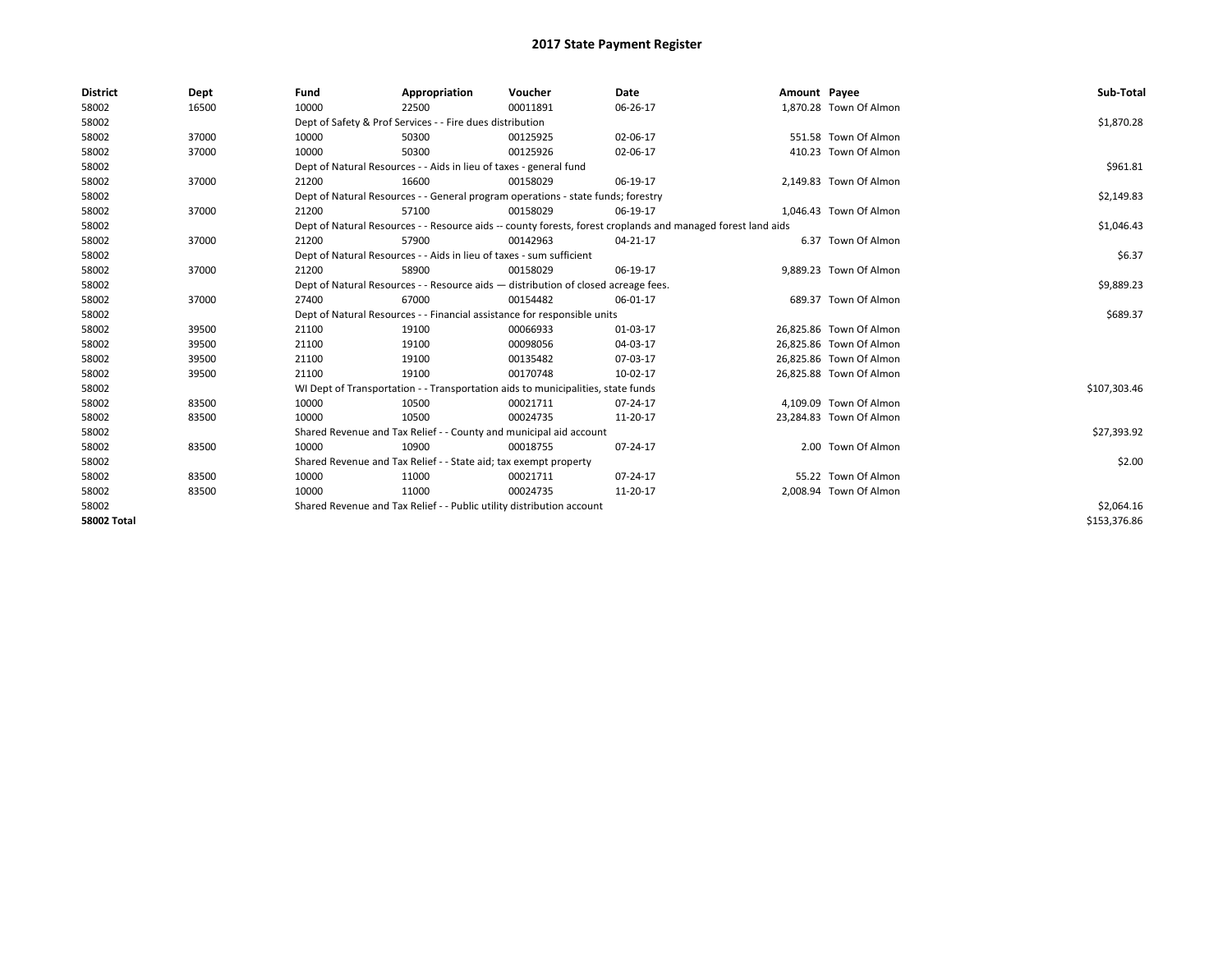| <b>District</b>    | Dept  | Fund  | Appropriation                                                                                                | Voucher  | Date       | Amount Payee |                             | Sub-Total    |
|--------------------|-------|-------|--------------------------------------------------------------------------------------------------------------|----------|------------|--------------|-----------------------------|--------------|
| 58004              | 16500 | 10000 | 22500                                                                                                        | 00011892 | 06-26-17   |              | 5,475.05 Town Of Angelica   |              |
| 58004              |       |       | Dept of Safety & Prof Services - - Fire dues distribution                                                    |          |            |              |                             | \$5,475.05   |
| 58004              | 37000 | 10000 | 50300                                                                                                        | 00125880 | 02-06-17   |              | 732.32 Town Of Angelica     |              |
| 58004              |       |       | Dept of Natural Resources - - Aids in lieu of taxes - general fund                                           |          |            |              |                             | \$732.32     |
| 58004              | 37000 | 21200 | 16600                                                                                                        | 00158030 | 06-19-17   |              | 335.03 Town Of Angelica     |              |
| 58004              |       |       | Dept of Natural Resources - - General program operations - state funds; forestry                             |          | \$335.03   |              |                             |              |
| 58004              | 37000 | 21200 | 57100                                                                                                        | 00158030 | 06-19-17   |              | 162.10 Town Of Angelica     |              |
| 58004              |       |       | Dept of Natural Resources - - Resource aids -- county forests, forest croplands and managed forest land aids |          | \$162.10   |              |                             |              |
| 58004              | 37000 | 21200 | 58900                                                                                                        | 00158030 | 06-19-17   |              | 1,541.13 Town Of Angelica   |              |
| 58004              |       |       | Dept of Natural Resources - - Resource aids - distribution of closed acreage fees.                           |          |            |              |                             | \$1,541.13   |
| 58004              | 37000 | 27400 | 67000                                                                                                        | 00154587 | 06-01-17   |              | 6,519.16 Town Of Angelica   |              |
| 58004              |       |       | Dept of Natural Resources - - Financial assistance for responsible units                                     |          | \$6,519.16 |              |                             |              |
| 58004              | 39500 | 21100 | 19100                                                                                                        | 00066934 | 01-03-17   |              | 33,497.92 Town Of Angelica  |              |
| 58004              | 39500 | 21100 | 19100                                                                                                        | 00098057 | 04-03-17   |              | 33,497.92 Town Of Angelica  |              |
| 58004              | 39500 | 21100 | 19100                                                                                                        | 00135483 | 07-03-17   |              | 33,497.92 Town Of Angelica  |              |
| 58004              | 39500 | 21100 | 19100                                                                                                        | 00170749 | 10-02-17   |              | 33,497.94 Town Of Angelica  |              |
| 58004              |       |       | WI Dept of Transportation - - Transportation aids to municipalities, state funds                             |          |            |              |                             | \$133,991.70 |
| 58004              | 50500 | 10000 | 17400                                                                                                        | 00047901 | 05-05-17   |              | 73,950.00 Town Of Angelica  |              |
| 58004              |       |       | Department of Administration - - High-voltage transmission line annual impact fee distributions              |          |            |              |                             | \$73,950.00  |
| 58004              | 50500 | 10000 | 17500                                                                                                        | 00047901 | 05-05-17   |              | 672,278.00 Town Of Angelica |              |
| 58004              |       |       | Department of Administration - - High-voltage transmission line environmental impact fee distributions       |          |            |              |                             | \$672,278.00 |
| 58004              | 83500 | 10000 | 10500                                                                                                        | 00021712 | 07-24-17   |              | 8,495.97 Town Of Angelica   |              |
| 58004              | 83500 | 10000 | 10500                                                                                                        | 00024736 | 11-20-17   |              | 48,143.86 Town Of Angelica  |              |
| 58004              |       |       | Shared Revenue and Tax Relief - - County and municipal aid account                                           |          |            |              |                             | \$56,639.83  |
| 58004              | 83500 | 10000 | 10900                                                                                                        | 00018756 | 07-24-17   |              | 210.00 Town Of Angelica     |              |
| 58004              |       |       | Shared Revenue and Tax Relief - - State aid; tax exempt property                                             |          |            |              |                             | \$210.00     |
| 58004              | 83500 | 10000 | 11000                                                                                                        | 00021712 | 07-24-17   |              | 234.43 Town Of Angelica     |              |
| 58004              | 83500 | 10000 | 11000                                                                                                        | 00024736 | 11-20-17   |              | 1,401.61 Town Of Angelica   |              |
| 58004              |       |       | Shared Revenue and Tax Relief - - Public utility distribution account                                        |          |            |              |                             | \$1,636.04   |
| <b>58004 Total</b> |       |       |                                                                                                              |          |            |              |                             | \$953,470.36 |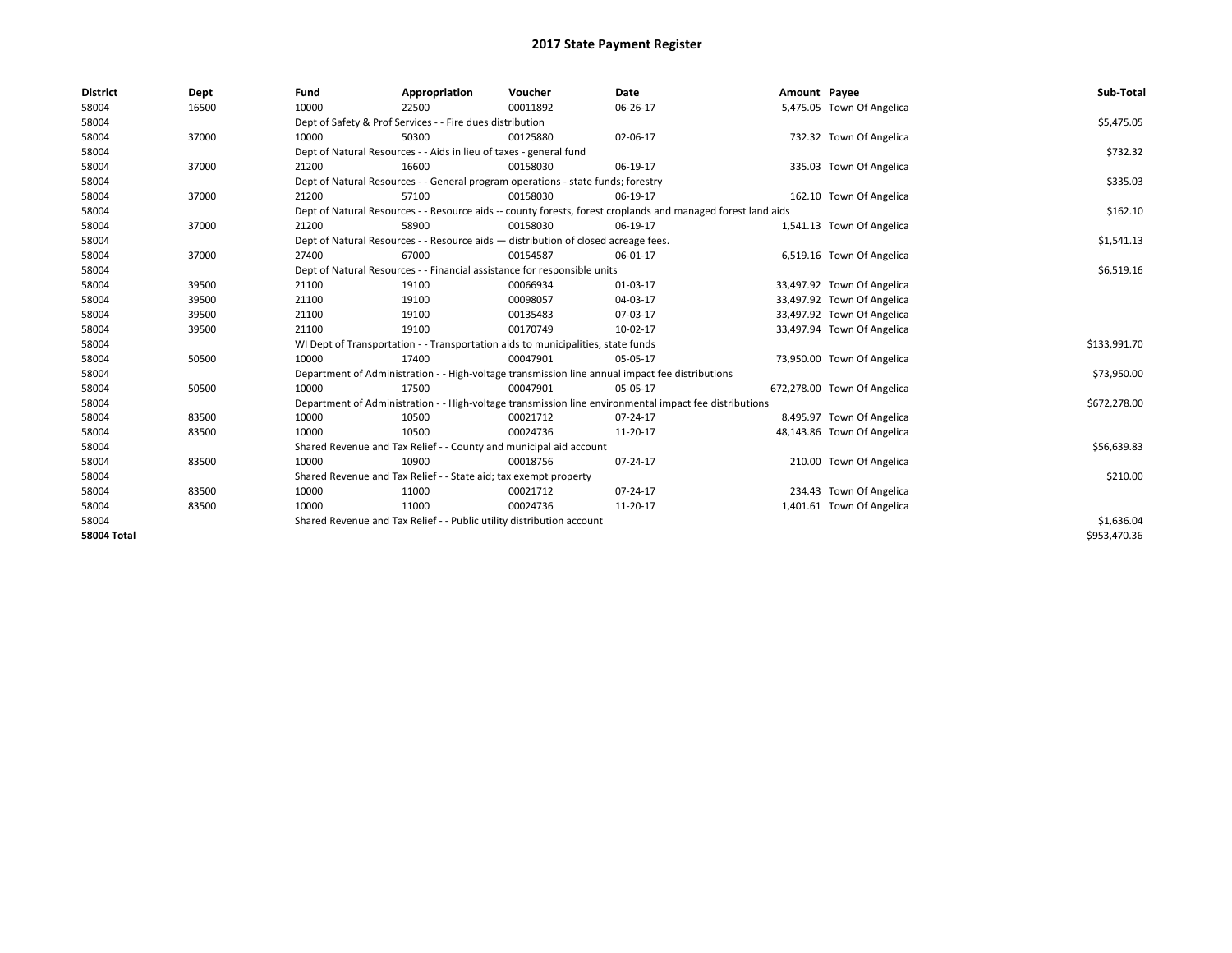| <b>District</b>    | Dept  | Fund  | Appropriation                                                                                                | Voucher  | Date     | Amount Payee |                         | Sub-Total    |  |  |  |
|--------------------|-------|-------|--------------------------------------------------------------------------------------------------------------|----------|----------|--------------|-------------------------|--------------|--|--|--|
| 58006              | 16500 | 10000 | 22500                                                                                                        | 00011893 | 06-26-17 |              | 1,443.74 Town Of Aniwa  |              |  |  |  |
| 58006              |       |       | Dept of Safety & Prof Services - - Fire dues distribution                                                    |          |          |              |                         | \$1,443.74   |  |  |  |
| 58006              | 37000 | 10000 | 50300                                                                                                        | 00126016 | 02-06-17 |              | 337.22 Town Of Aniwa    |              |  |  |  |
| 58006              | 37000 | 10000 | 50300                                                                                                        | 00143171 | 04-21-17 |              | 52.42 Town Of Aniwa     |              |  |  |  |
| 58006              |       |       | Dept of Natural Resources - - Aids in lieu of taxes - general fund                                           |          |          |              |                         | \$389.64     |  |  |  |
| 58006              | 37000 | 21200 | 16600                                                                                                        | 00158031 | 06-19-17 |              | 2,368.46 Town Of Aniwa  |              |  |  |  |
| 58006              |       |       | Dept of Natural Resources - - General program operations - state funds; forestry                             |          |          |              |                         | \$2,368.46   |  |  |  |
| 58006              | 37000 | 21200 | 57100                                                                                                        | 00158031 | 06-19-17 |              | 1,105.58 Town Of Aniwa  |              |  |  |  |
| 58006              |       |       | Dept of Natural Resources - - Resource aids -- county forests, forest croplands and managed forest land aids |          |          |              |                         |              |  |  |  |
| 58006              | 37000 | 21200 | 58900                                                                                                        | 00158031 | 06-19-17 |              | 10,894.93 Town Of Aniwa |              |  |  |  |
| 58006              |       |       | Dept of Natural Resources - - Resource aids - distribution of closed acreage fees.                           |          |          |              |                         |              |  |  |  |
| 58006              | 39500 | 21100 | 19100                                                                                                        | 00066935 | 01-03-17 |              | 21,331.87 Town Of Aniwa |              |  |  |  |
| 58006              | 39500 | 21100 | 19100                                                                                                        | 00098058 | 04-03-17 |              | 21,331.87 Town Of Aniwa |              |  |  |  |
| 58006              | 39500 | 21100 | 19100                                                                                                        | 00135484 | 07-03-17 |              | 21,331.87 Town Of Aniwa |              |  |  |  |
| 58006              | 39500 | 21100 | 19100                                                                                                        | 00170750 | 10-02-17 |              | 21,331.89 Town Of Aniwa |              |  |  |  |
| 58006              |       |       | WI Dept of Transportation - - Transportation aids to municipalities, state funds                             |          |          |              |                         | \$85,327.50  |  |  |  |
| 58006              | 83500 | 10000 | 10500                                                                                                        | 00021713 | 07-24-17 |              | 6,653.02 Town Of Aniwa  |              |  |  |  |
| 58006              | 83500 | 10000 | 10500                                                                                                        | 00024737 | 11-20-17 |              | 37,700.43 Town Of Aniwa |              |  |  |  |
| 58006              |       |       | Shared Revenue and Tax Relief - - County and municipal aid account                                           |          |          |              |                         | \$44,353.45  |  |  |  |
| 58006              | 83500 | 10000 | 10900                                                                                                        | 00018757 | 07-24-17 |              | 11.00 Town Of Aniwa     |              |  |  |  |
| 58006              |       |       | Shared Revenue and Tax Relief - - State aid; tax exempt property                                             |          |          |              |                         | \$11.00      |  |  |  |
| <b>58006 Total</b> |       |       |                                                                                                              |          |          |              |                         | \$145,894.30 |  |  |  |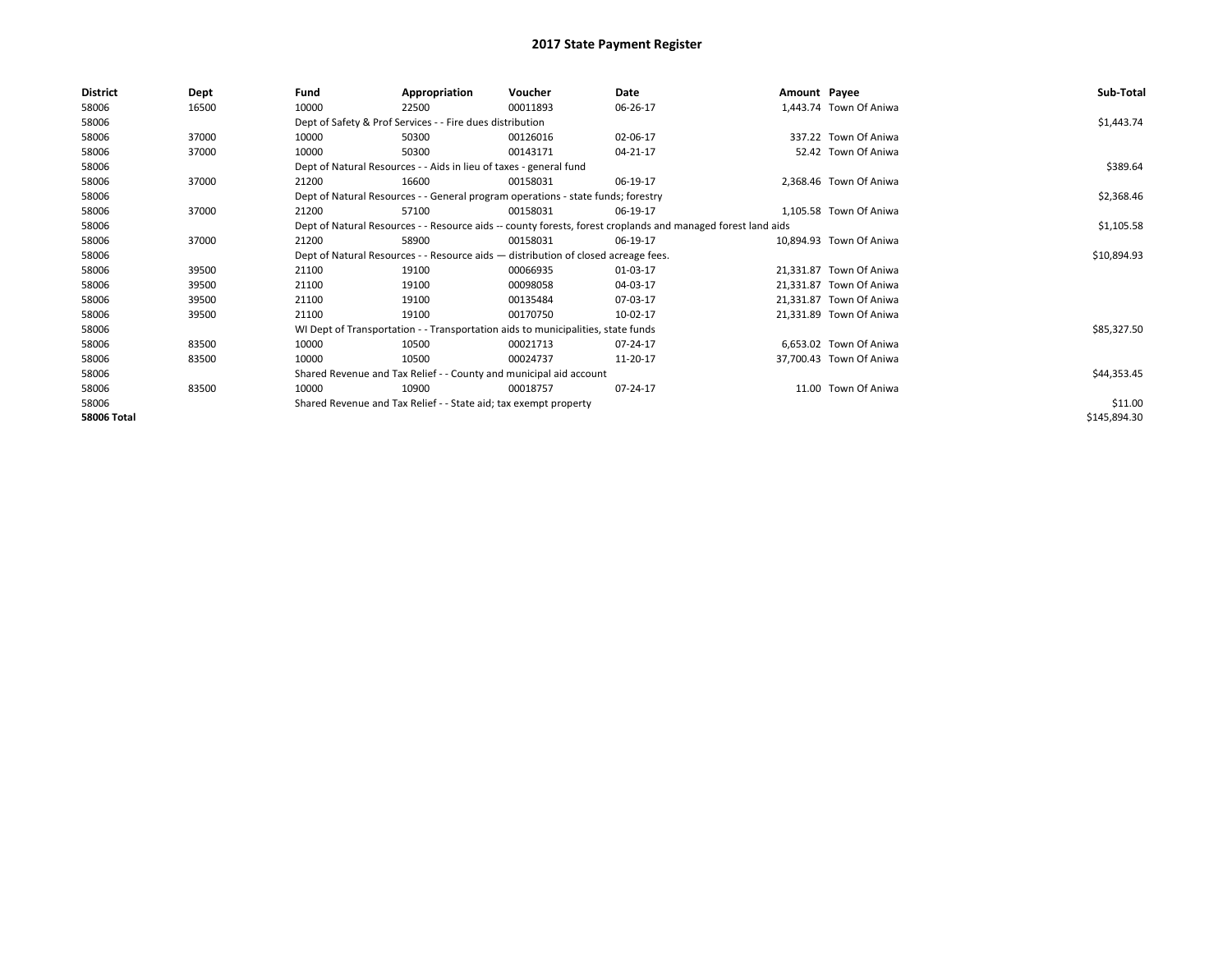| <b>District</b>    | Dept  | Fund  | Appropriation                                                                                                | Voucher  | Date       | Amount Payee |                            | Sub-Total    |
|--------------------|-------|-------|--------------------------------------------------------------------------------------------------------------|----------|------------|--------------|----------------------------|--------------|
| 58008              | 16500 | 10000 | 22500                                                                                                        | 00011894 | 06-26-17   |              | 275.11 Town Of Bartelme    |              |
| 58008              |       |       | Dept of Safety & Prof Services - - Fire dues distribution                                                    |          |            |              |                            | \$275.11     |
| 58008              | 37000 | 10000 | 50300                                                                                                        | 00125924 | 02-06-17   |              | 546.32 Town Of Bartelme    |              |
| 58008              | 37000 | 10000 | 50300                                                                                                        | 00142956 | 04-21-17   |              | 21.00 Town Of Bartelme     |              |
| 58008              |       |       | Dept of Natural Resources - - Aids in lieu of taxes - general fund                                           |          |            |              |                            | \$567.32     |
| 58008              | 37000 | 21200 | 16600                                                                                                        | 00158032 | 06-19-17   |              | 1,385.25 Town Of Bartelme  |              |
| 58008              |       |       | Dept of Natural Resources - - General program operations - state funds; forestry                             |          | \$1,385.25 |              |                            |              |
| 58008              | 37000 | 21200 | 57100                                                                                                        | 00158032 | 06-19-17   |              | 808.23 Town Of Bartelme    |              |
| 58008              |       |       | Dept of Natural Resources - - Resource aids -- county forests, forest croplands and managed forest land aids |          | \$808.23   |              |                            |              |
| 58008              | 37000 | 21200 | 58900                                                                                                        | 00158032 | 06-19-17   |              | 6.372.17 Town Of Bartelme  |              |
| 58008              |       |       | Dept of Natural Resources - - Resource aids - distribution of closed acreage fees.                           |          |            |              |                            | \$6,372.17   |
| 58008              | 39500 | 21100 | 19100                                                                                                        | 00066936 | 01-03-17   |              | 10,685.20 Town Of Bartelme |              |
| 58008              | 39500 | 21100 | 19100                                                                                                        | 00098059 | 04-03-17   |              | 10,685.20 Town Of Bartelme |              |
| 58008              | 39500 | 21100 | 19100                                                                                                        | 00135485 | 07-03-17   |              | 10,685.20 Town Of Bartelme |              |
| 58008              | 39500 | 21100 | 19100                                                                                                        | 00170751 | 10-02-17   |              | 10,685.22 Town Of Bartelme |              |
| 58008              |       |       | WI Dept of Transportation - - Transportation aids to municipalities, state funds                             |          |            |              |                            | \$42,740.82  |
| 58008              | 83500 | 10000 | 10500                                                                                                        | 00021714 | 07-24-17   |              | 8.601.64 Town Of Bartelme  |              |
| 58008              | 83500 | 10000 | 10500                                                                                                        | 00024738 | 11-20-17   |              | 48,742.60 Town Of Bartelme |              |
| 58008              |       |       | Shared Revenue and Tax Relief - - County and municipal aid account                                           |          |            |              |                            | \$57,344.24  |
| <b>58008 Total</b> |       |       |                                                                                                              |          |            |              |                            | \$109,493.14 |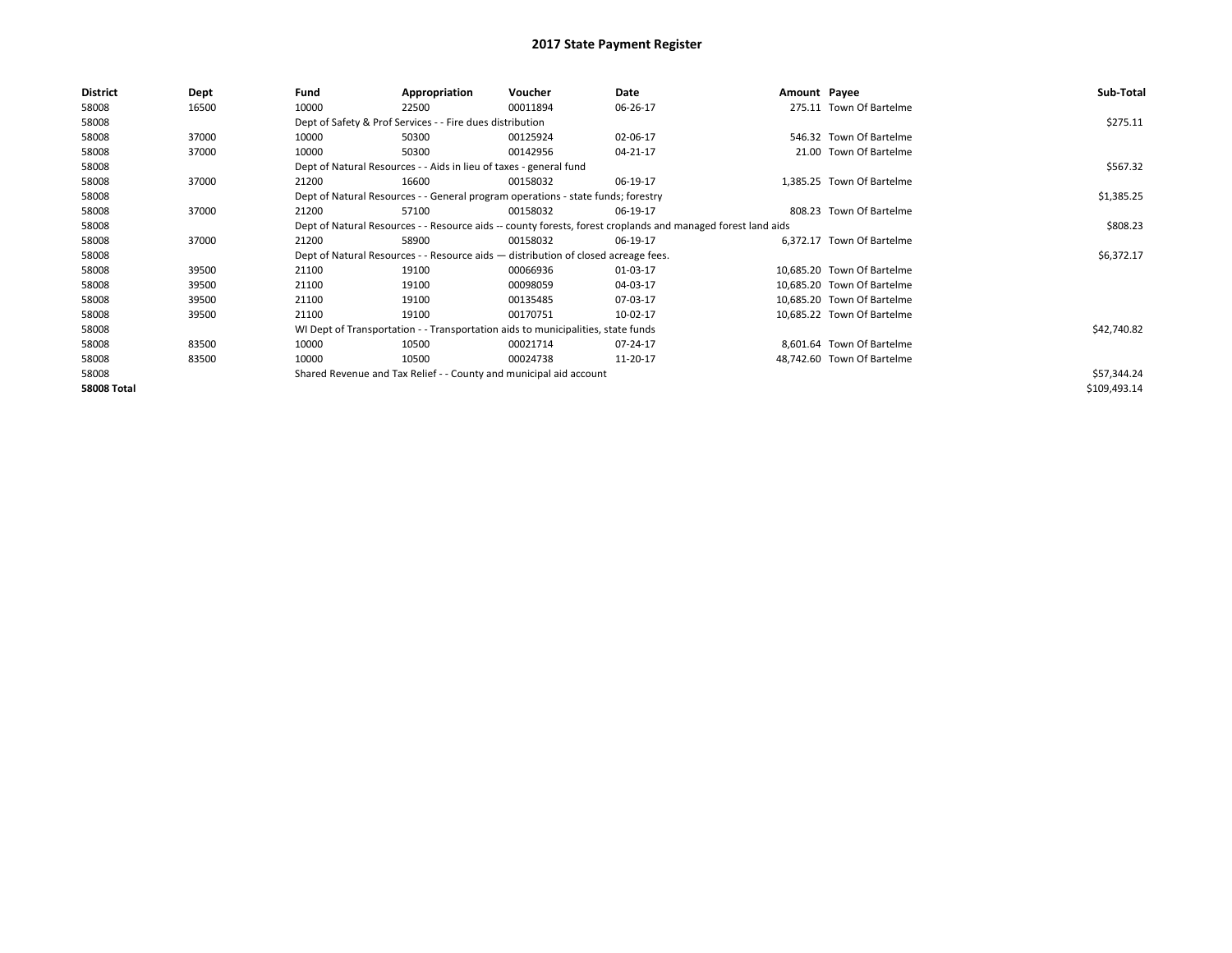| <b>District</b>    | Dept  | Fund  | Appropriation                                                                                                | Voucher  | Date           | Amount Payee |                                | Sub-Total    |
|--------------------|-------|-------|--------------------------------------------------------------------------------------------------------------|----------|----------------|--------------|--------------------------------|--------------|
| 58010              | 16500 | 10000 | 22500                                                                                                        | 00011895 | 06-26-17       |              | 7,434.46 Town Of Belle Plaine  |              |
| 58010              |       |       | Dept of Safety & Prof Services - - Fire dues distribution                                                    |          |                |              |                                | \$7,434.46   |
| 58010              | 37000 | 21200 | 16600                                                                                                        | 00158033 | 06-19-17       |              | 1,071.89 Town Of Belle Plaine  |              |
| 58010              |       |       | Dept of Natural Resources - - General program operations - state funds; forestry                             |          |                |              |                                | \$1,071.89   |
| 58010              | 37000 | 21200 | 57100                                                                                                        | 00158033 | 06-19-17       |              | 505.21 Town Of Belle Plaine    |              |
| 58010              |       |       | Dept of Natural Resources - - Resource aids -- county forests, forest croplands and managed forest land aids |          |                |              |                                | \$505.21     |
| 58010              | 37000 | 21200 | 58900                                                                                                        | 00158033 | 06-19-17       |              | 4,930.68 Town Of Belle Plaine  |              |
| 58010              |       |       | Dept of Natural Resources - - Resource aids - distribution of closed acreage fees.                           |          |                |              |                                | \$4,930.68   |
| 58010              | 37000 | 21200 | 67800                                                                                                        | 00118883 | $01 - 11 - 17$ |              | 34,055.24 Town Of Belle Plaine |              |
| 58010              |       |       | Dept of Natural Resources - - Environmental aids -- invasive aquatic species and lake monitoring             |          | \$34,055.24    |              |                                |              |
| 58010              | 37000 | 27400 | 67000                                                                                                        | 00154654 | 06-01-17       |              | 6.387.36 Town Of Belle Plaine  |              |
| 58010              |       |       | Dept of Natural Resources - - Financial assistance for responsible units                                     |          |                |              |                                | \$6,387.36   |
| 58010              | 39500 | 21100 | 19100                                                                                                        | 00066937 | 01-03-17       |              | 36.415.57 Town Of Belle Plaine |              |
| 58010              | 39500 | 21100 | 19100                                                                                                        | 00098060 | 04-03-17       |              | 36.415.57 Town Of Belle Plaine |              |
| 58010              | 39500 | 21100 | 19100                                                                                                        | 00135486 | 07-03-17       |              | 36.415.57 Town Of Belle Plaine |              |
| 58010              | 39500 | 21100 | 19100                                                                                                        | 00170752 | 10-02-17       |              | 36,415.59 Town Of Belle Plaine |              |
| 58010              |       |       | WI Dept of Transportation - - Transportation aids to municipalities, state funds                             |          |                |              |                                | \$145,662.30 |
| 58010              | 50500 | 10000 | 17400                                                                                                        | 00047491 | 04-28-17       |              | 88.965.00 Town Of Belle Plaine |              |
| 58010              |       |       | Department of Administration - - High-voltage transmission line annual impact fee distributions              |          |                |              |                                | \$88,965.00  |
| 58010              | 83500 | 10000 | 10500                                                                                                        | 00021715 | 07-24-17       |              | 5,203.55 Town Of Belle Plaine  |              |
| 58010              | 83500 | 10000 | 10500                                                                                                        | 00024739 | 11-20-17       |              | 29,492.26 Town Of Belle Plaine |              |
| 58010              |       |       | Shared Revenue and Tax Relief - - County and municipal aid account                                           |          |                |              |                                | \$34,695.81  |
| 58010              | 83500 | 10000 | 10900                                                                                                        | 00018758 | 07-24-17       |              | 132.00 Town Of Belle Plaine    |              |
| 58010              |       |       | Shared Revenue and Tax Relief - - State aid; tax exempt property                                             |          |                |              |                                | \$132.00     |
| 58010              | 83500 | 10000 | 11000                                                                                                        | 00021715 | 07-24-17       |              | 6,244.56 Town Of Belle Plaine  |              |
| 58010              | 83500 | 10000 | 11000                                                                                                        | 00024739 | 11-20-17       |              | 35,992.08 Town Of Belle Plaine |              |
| 58010              |       |       | Shared Revenue and Tax Relief - - Public utility distribution account                                        |          |                |              |                                | \$42,236.64  |
| <b>58010 Total</b> |       |       |                                                                                                              |          |                |              |                                | \$366.076.59 |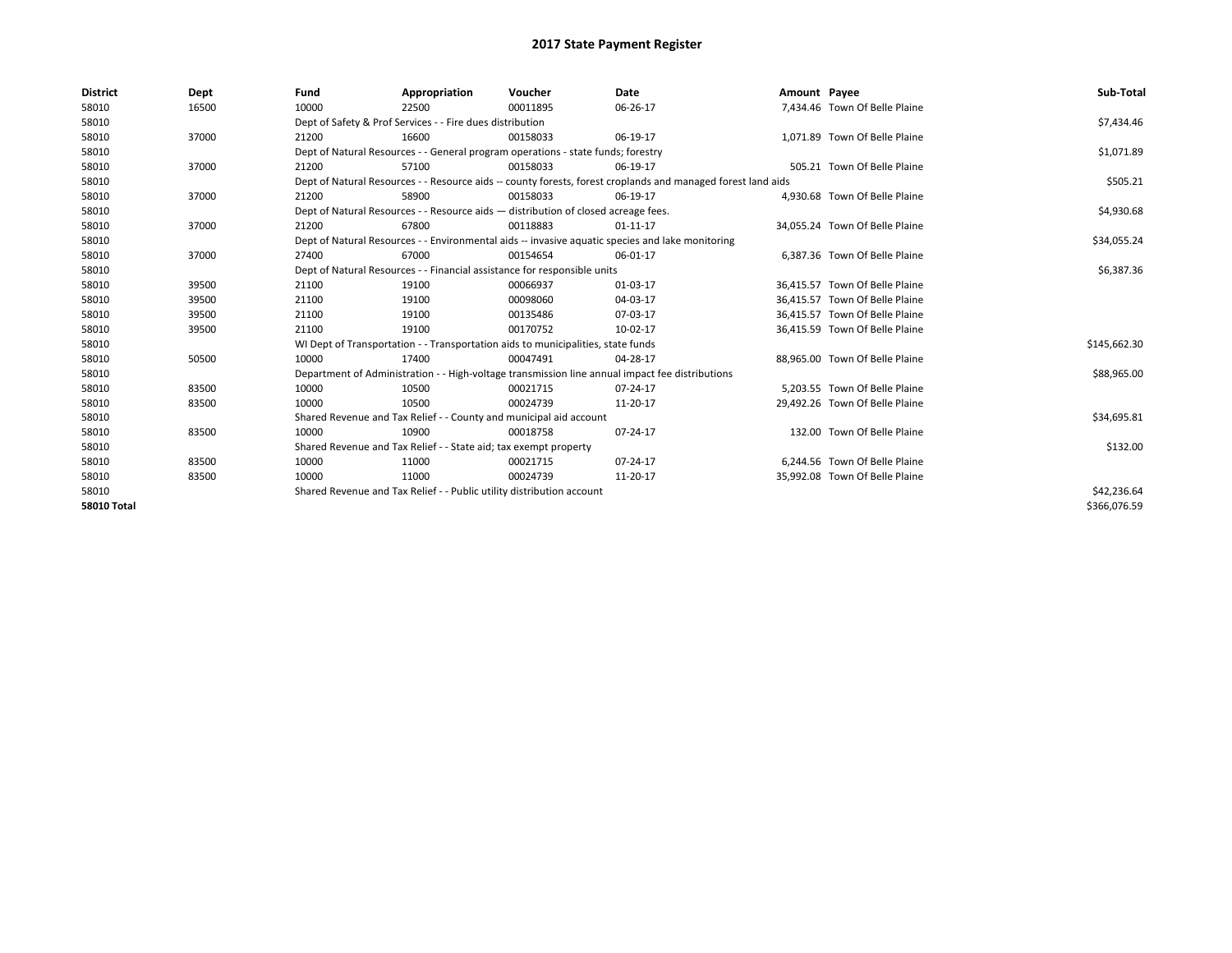| District           | Dept  | Fund  | Appropriation                                                                      | Voucher  | Date                                                                                                         | Amount Payee |                              | Sub-Total    |
|--------------------|-------|-------|------------------------------------------------------------------------------------|----------|--------------------------------------------------------------------------------------------------------------|--------------|------------------------------|--------------|
| 58012              | 16500 | 10000 | 22500                                                                              | 00011896 | 06-26-17                                                                                                     |              | 1,785.18 Town Of Birnamwood  |              |
| 58012              |       |       | Dept of Safety & Prof Services - - Fire dues distribution                          |          |                                                                                                              |              |                              | \$1,785.18   |
| 58012              | 37000 | 10000 | 50300                                                                              | 00125803 | 02-06-17                                                                                                     |              | 535.53 Town Of Birnamwood    |              |
| 58012              |       |       | Dept of Natural Resources - - Aids in lieu of taxes - general fund                 |          |                                                                                                              |              |                              | \$535.53     |
| 58012              | 37000 | 21200 | 16600                                                                              | 00158034 | 06-19-17                                                                                                     |              | 1,367.58 Town Of Birnamwood  |              |
| 58012              |       |       | Dept of Natural Resources - - General program operations - state funds; forestry   |          |                                                                                                              |              |                              | \$1,367.58   |
| 58012              | 37000 | 21200 | 57100                                                                              | 00158034 | 06-19-17                                                                                                     |              | 637.92 Town Of Birnamwood    |              |
| 58012              |       |       |                                                                                    |          | Dept of Natural Resources - - Resource aids -- county forests, forest croplands and managed forest land aids |              |                              | \$637.92     |
| 58012              | 37000 | 21200 | 58900                                                                              | 00158034 | 06-19-17                                                                                                     |              | 6,290.85 Town Of Birnamwood  |              |
| 58012              |       |       | Dept of Natural Resources - - Resource aids - distribution of closed acreage fees. |          |                                                                                                              |              |                              | \$6,290.85   |
| 58012              | 37000 | 27400 | 67000                                                                              | 00154473 | 06-01-17                                                                                                     |              | 334.38 Town Of Birnamwood    |              |
| 58012              |       |       | Dept of Natural Resources - - Financial assistance for responsible units           |          |                                                                                                              |              |                              | \$334.38     |
| 58012              | 39500 | 21100 | 19100                                                                              | 00066938 | 01-03-17                                                                                                     |              | 23.726.55 Town Of Birnamwood |              |
| 58012              | 39500 | 21100 | 19100                                                                              | 00098061 | 04-03-17                                                                                                     |              | 23.726.55 Town Of Birnamwood |              |
| 58012              | 39500 | 21100 | 19100                                                                              | 00135487 | 07-03-17                                                                                                     |              | 23,726.55 Town Of Birnamwood |              |
| 58012              | 39500 | 21100 | 19100                                                                              | 00170753 | 10-02-17                                                                                                     |              | 23.726.55 Town Of Birnamwood |              |
| 58012              |       |       | WI Dept of Transportation - - Transportation aids to municipalities, state funds   |          |                                                                                                              |              |                              | \$94,906.20  |
| 58012              | 83500 | 10000 | 10500                                                                              | 00021716 | 07-24-17                                                                                                     |              | 7,180.58 Town Of Birnamwood  |              |
| 58012              | 83500 | 10000 | 10500                                                                              | 00024740 | 11-20-17                                                                                                     |              | 40.689.94 Town Of Birnamwood |              |
| 58012              |       |       | Shared Revenue and Tax Relief - - County and municipal aid account                 |          |                                                                                                              |              |                              | \$47,870.52  |
| 58012              | 83500 | 10000 | 10900                                                                              | 00018759 | 07-24-17                                                                                                     |              | 1.00 Town Of Birnamwood      |              |
| 58012              |       |       | Shared Revenue and Tax Relief - - State aid; tax exempt property                   |          |                                                                                                              |              |                              | \$1.00       |
| <b>58012 Total</b> |       |       |                                                                                    |          |                                                                                                              |              |                              | \$153,729.16 |
|                    |       |       |                                                                                    |          |                                                                                                              |              |                              |              |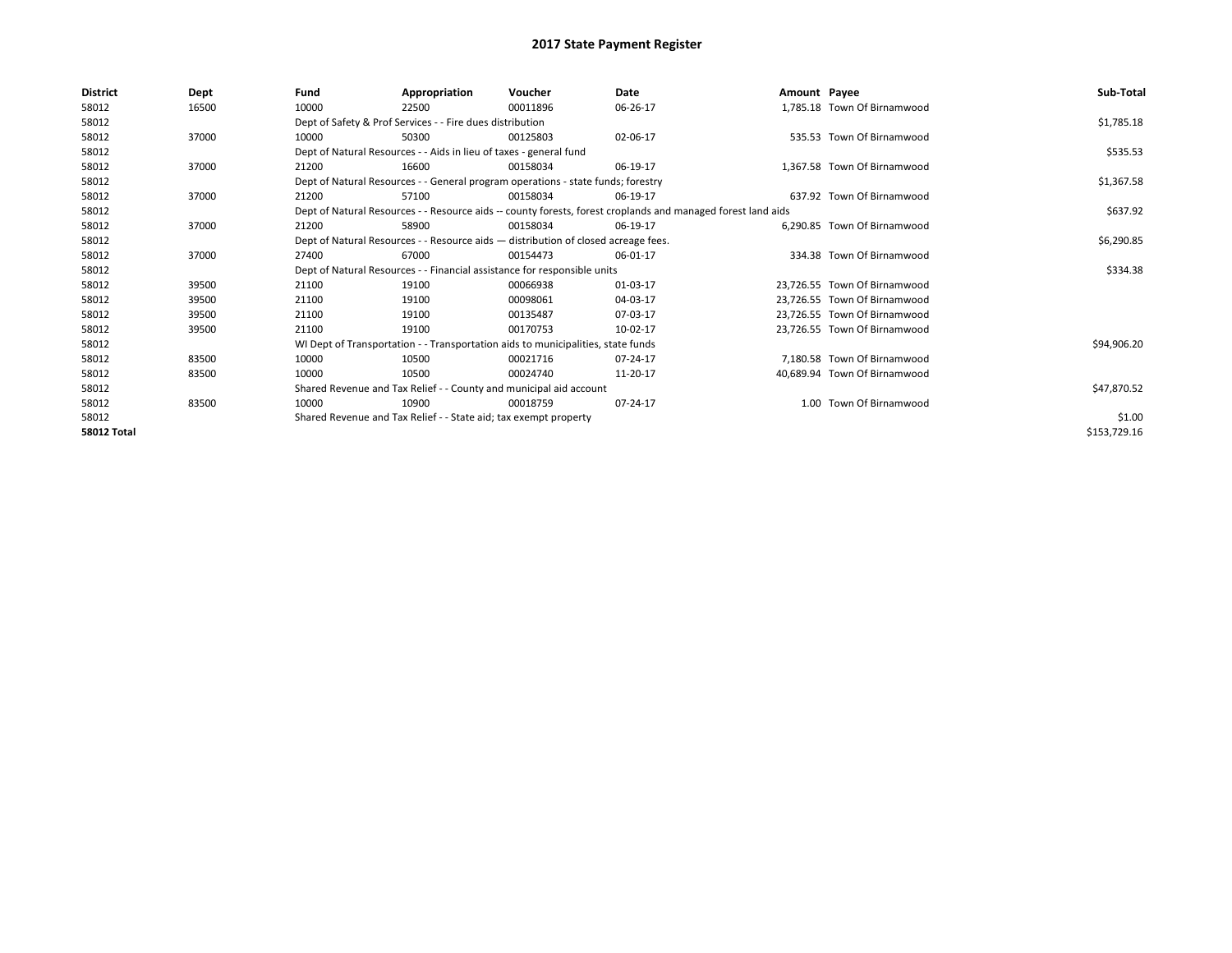| <b>District</b>    | Dept  | Fund                                                               | Appropriation                                                                                                | Voucher     | Date                                                                                            | Amount Payee |                             | Sub-Total    |
|--------------------|-------|--------------------------------------------------------------------|--------------------------------------------------------------------------------------------------------------|-------------|-------------------------------------------------------------------------------------------------|--------------|-----------------------------|--------------|
| 58014              | 16500 | 10000                                                              | 22500                                                                                                        | 00011897    | 06-26-17                                                                                        |              | 1.522.43 Town Of Fairbanks  |              |
| 58014              |       |                                                                    | Dept of Safety & Prof Services - - Fire dues distribution                                                    |             |                                                                                                 |              |                             | \$1,522.43   |
| 58014              | 37000 | 10000                                                              | 50300                                                                                                        | 00126044    | 02-06-17                                                                                        |              | 665.15 Town Of Fairbanks    |              |
| 58014              |       |                                                                    | Dept of Natural Resources - - Aids in lieu of taxes - general fund                                           |             |                                                                                                 |              |                             | \$665.15     |
| 58014              | 37000 | 21200                                                              | 16600                                                                                                        | 00158035    | 06-19-17                                                                                        |              | 2.808.16 Town Of Fairbanks  |              |
| 58014              |       |                                                                    | Dept of Natural Resources - - General program operations - state funds; forestry                             |             |                                                                                                 |              |                             | \$2,808.16   |
| 58014              | 37000 | 21200                                                              | 57100                                                                                                        | 00158035    | 06-19-17                                                                                        |              | 1.311.71 Town Of Fairbanks  |              |
| 58014              |       |                                                                    | Dept of Natural Resources - - Resource aids -- county forests, forest croplands and managed forest land aids |             | \$1,311.71                                                                                      |              |                             |              |
| 58014              | 37000 | 21200                                                              | 58900                                                                                                        | 00158035    | 06-19-17                                                                                        |              | 12,917.53 Town Of Fairbanks |              |
| 58014              |       |                                                                    | Dept of Natural Resources - - Resource aids - distribution of closed acreage fees.                           |             |                                                                                                 |              |                             | \$12,917.53  |
| 58014              | 37000 | 27400                                                              | 67000                                                                                                        | 00154805    | 06-01-17                                                                                        |              | 1,639.43 Town Of Fairbanks  |              |
| 58014              |       |                                                                    | Dept of Natural Resources - - Financial assistance for responsible units                                     |             | \$1,639.43                                                                                      |              |                             |              |
| 58014              | 39500 | 21100                                                              | 19100                                                                                                        | 00066939    | 01-03-17                                                                                        |              | 21.392.43 Town Of Fairbanks |              |
| 58014              | 39500 | 21100                                                              | 19100                                                                                                        | 00098062    | 04-03-17                                                                                        |              | 21.392.43 Town Of Fairbanks |              |
| 58014              | 39500 | 21100                                                              | 19100                                                                                                        | 00135488    | 07-03-17                                                                                        |              | 21,392.43 Town Of Fairbanks |              |
| 58014              | 39500 | 21100                                                              | 19100                                                                                                        | 00170754    | 10-02-17                                                                                        |              | 21,392.43 Town Of Fairbanks |              |
| 58014              |       |                                                                    | WI Dept of Transportation - - Transportation aids to municipalities, state funds                             |             |                                                                                                 |              |                             | \$85,569.72  |
| 58014              | 50500 | 10000                                                              | 17400                                                                                                        | 00047492    | 04-28-17                                                                                        |              | 36,443.00 Town Of Fairbanks |              |
| 58014              |       |                                                                    |                                                                                                              |             | Department of Administration - - High-voltage transmission line annual impact fee distributions |              |                             | \$36,443.00  |
| 58014              | 83500 | 10000                                                              | 10500                                                                                                        | 00021717    | 07-24-17                                                                                        |              | 5,470.13 Town Of Fairbanks  |              |
| 58014              | 83500 | 10000                                                              | 10500                                                                                                        | 00024741    | 11-20-17                                                                                        |              | 30,997.41 Town Of Fairbanks |              |
| 58014              |       | Shared Revenue and Tax Relief - - County and municipal aid account |                                                                                                              | \$36,467.54 |                                                                                                 |              |                             |              |
| 58014              | 83500 | 10000                                                              | 10900                                                                                                        | 00018760    | 07-24-17                                                                                        |              | 1.00 Town Of Fairbanks      |              |
| 58014              |       |                                                                    | Shared Revenue and Tax Relief - - State aid; tax exempt property                                             |             |                                                                                                 |              |                             | \$1.00       |
| <b>58014 Total</b> |       |                                                                    |                                                                                                              |             |                                                                                                 |              |                             | \$179,345.67 |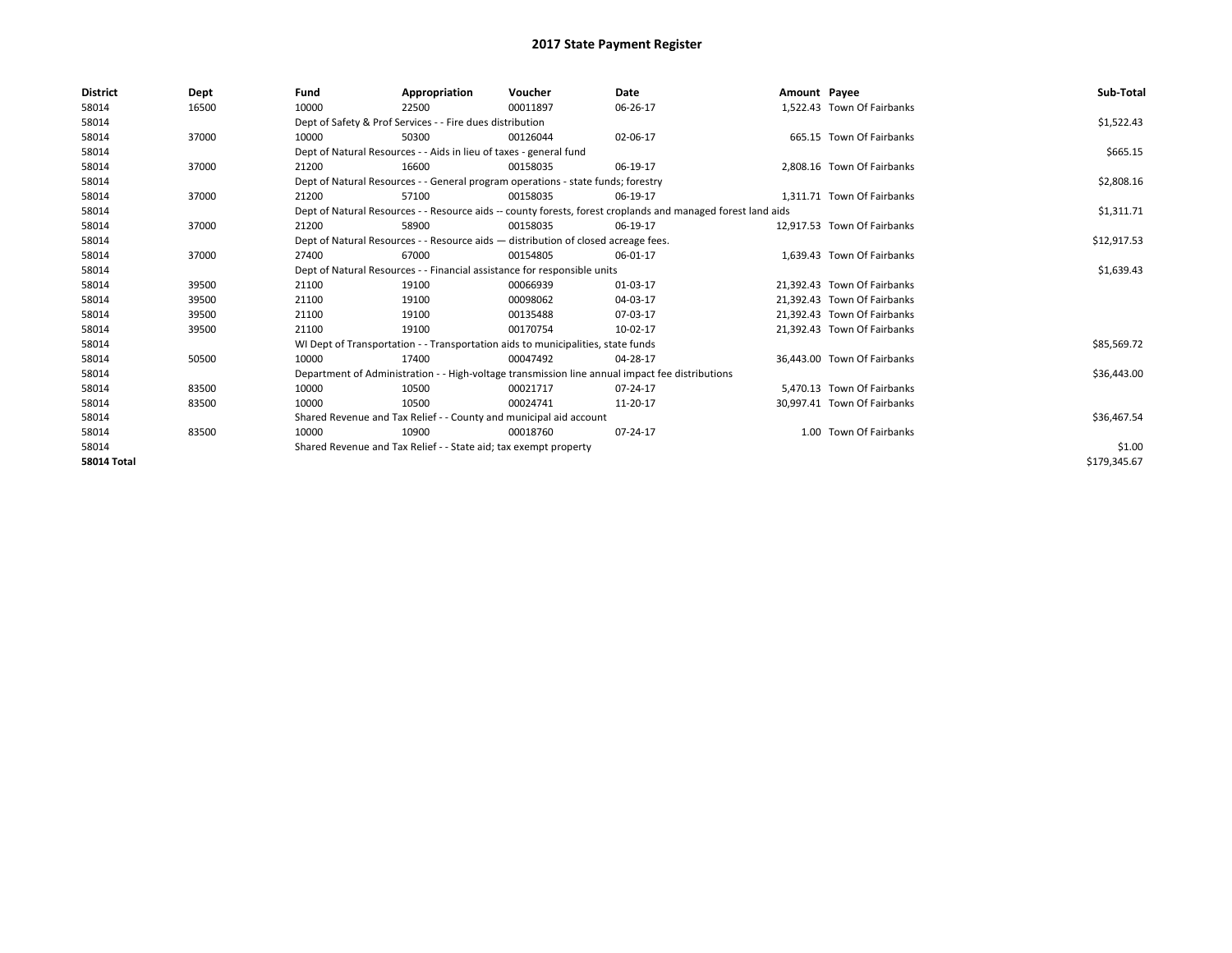| <b>District</b>    | Dept  | Fund                                                                                                         | Appropriation                                                                      | Voucher    | Date     | Amount Payee |                            | Sub-Total    |
|--------------------|-------|--------------------------------------------------------------------------------------------------------------|------------------------------------------------------------------------------------|------------|----------|--------------|----------------------------|--------------|
| 58016              | 16500 | 10000                                                                                                        | 22500                                                                              | 00011898   | 06-26-17 |              | 946.84 Town Of Germania    |              |
| 58016              |       |                                                                                                              | Dept of Safety & Prof Services - - Fire dues distribution                          |            |          |              |                            | \$946.84     |
| 58016              | 37000 | 21200                                                                                                        | 16600                                                                              | 00158036   | 06-19-17 |              | 3,796.80 Town Of Germania  |              |
| 58016              |       |                                                                                                              | Dept of Natural Resources - - General program operations - state funds; forestry   |            |          |              |                            | \$3,796.80   |
| 58016              | 37000 | 21200                                                                                                        | 57100                                                                              | 00158036   | 06-19-17 |              | 1,802.55 Town Of Germania  |              |
| 58016              |       | Dept of Natural Resources - - Resource aids -- county forests, forest croplands and managed forest land aids |                                                                                    | \$1,802.55 |          |              |                            |              |
| 58016              | 37000 | 21200                                                                                                        | 58900                                                                              | 00158036   | 06-19-17 |              | 17,465.26 Town Of Germania |              |
| 58016              |       |                                                                                                              | Dept of Natural Resources - - Resource aids - distribution of closed acreage fees. |            |          |              |                            | \$17,465.26  |
| 58016              | 37000 | 27400                                                                                                        | 67000                                                                              | 00154662   | 06-01-17 |              | 192.55 Town Of Germania    |              |
| 58016              |       |                                                                                                              | Dept of Natural Resources - - Financial assistance for responsible units           |            |          |              |                            | \$192.55     |
| 58016              | 39500 | 21100                                                                                                        | 19100                                                                              | 00066940   | 01-03-17 |              | 17,599.48 Town Of Germania |              |
| 58016              | 39500 | 21100                                                                                                        | 19100                                                                              | 00098063   | 04-03-17 |              | 17,599.48 Town Of Germania |              |
| 58016              | 39500 | 21100                                                                                                        | 19100                                                                              | 00135489   | 07-03-17 |              | 17.599.48 Town Of Germania |              |
| 58016              | 39500 | 21100                                                                                                        | 19100                                                                              | 00170755   | 10-02-17 |              | 17,599.50 Town Of Germania |              |
| 58016              |       |                                                                                                              | WI Dept of Transportation - - Transportation aids to municipalities, state funds   |            |          |              |                            | \$70,397.94  |
| 58016              | 83500 | 10000                                                                                                        | 10500                                                                              | 00021718   | 07-24-17 |              | 1,724.91 Town Of Germania  |              |
| 58016              | 83500 | 10000                                                                                                        | 10500                                                                              | 00024742   | 11-20-17 |              | 9,774.48 Town Of Germania  |              |
| 58016              |       |                                                                                                              | Shared Revenue and Tax Relief - - County and municipal aid account                 |            |          |              |                            | \$11,499.39  |
| 58016              | 83500 | 10000                                                                                                        | 11000                                                                              | 00021718   | 07-24-17 |              | 0.06 Town Of Germania      |              |
| 58016              | 83500 | 10000                                                                                                        | 11000                                                                              | 00024742   | 11-20-17 |              | 0.27 Town Of Germania      |              |
| 58016              |       |                                                                                                              | Shared Revenue and Tax Relief - - Public utility distribution account              |            |          |              |                            | \$0.33       |
| <b>58016 Total</b> |       |                                                                                                              |                                                                                    |            |          |              |                            | \$106,101.66 |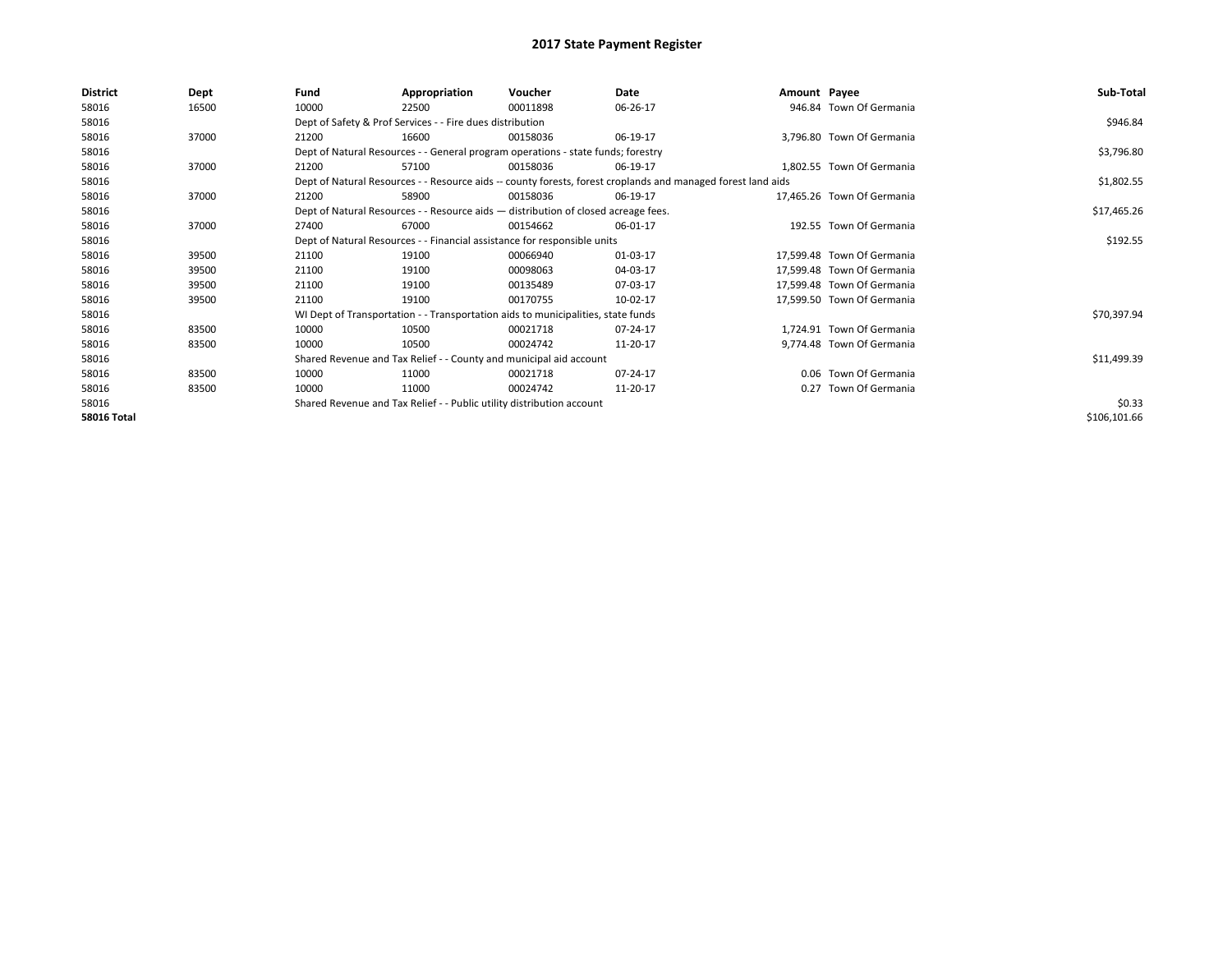| <b>District</b>    | Dept  | Fund  | Appropriation                                                                      | Voucher  | Date                                                                                                         | Amount Payee |                         | Sub-Total    |
|--------------------|-------|-------|------------------------------------------------------------------------------------|----------|--------------------------------------------------------------------------------------------------------------|--------------|-------------------------|--------------|
| 58018              | 16500 | 10000 | 22500                                                                              | 00011899 | 06-26-17                                                                                                     |              | 2,369.04 Town Of Grant  |              |
| 58018              |       |       | Dept of Safety & Prof Services - - Fire dues distribution                          |          |                                                                                                              |              |                         | \$2,369.04   |
| 58018              | 37000 | 21200 | 16600                                                                              | 00158037 | 06-19-17                                                                                                     |              | 1,830.80 Town Of Grant  |              |
| 58018              |       |       | Dept of Natural Resources - - General program operations - state funds; forestry   |          |                                                                                                              |              |                         | \$1,830.80   |
| 58018              | 37000 | 21200 | 57100                                                                              | 00158037 | 06-19-17                                                                                                     |              | 837.93 Town Of Grant    |              |
| 58018              |       |       |                                                                                    |          | Dept of Natural Resources - - Resource aids -- county forests, forest croplands and managed forest land aids |              |                         | \$837.93     |
| 58018              | 37000 | 21200 | 58900                                                                              | 00158037 | 06-19-17                                                                                                     |              | 8.421.70 Town Of Grant  |              |
| 58018              |       |       | Dept of Natural Resources - - Resource aids - distribution of closed acreage fees. |          |                                                                                                              |              |                         | \$8,421.70   |
| 58018              | 37000 | 27400 | 67000                                                                              | 00154499 | 06-01-17                                                                                                     |              | 614.09 Town Of Grant    |              |
| 58018              |       |       | Dept of Natural Resources - - Financial assistance for responsible units           |          |                                                                                                              |              |                         | \$614.09     |
| 58018              | 39500 | 21100 | 19100                                                                              | 00066941 | 01-03-17                                                                                                     |              | 27.987.42 Town Of Grant |              |
| 58018              | 39500 | 21100 | 19100                                                                              | 00098064 | 04-03-17                                                                                                     |              | 27,987.42 Town Of Grant |              |
| 58018              | 39500 | 21100 | 19100                                                                              | 00135490 | 07-03-17                                                                                                     |              | 27.987.42 Town Of Grant |              |
| 58018              | 39500 | 21100 | 19100                                                                              | 00170756 | 10-02-17                                                                                                     |              | 27,987.42 Town Of Grant |              |
| 58018              |       |       | WI Dept of Transportation - - Transportation aids to municipalities, state funds   |          |                                                                                                              |              |                         | \$111,949.68 |
| 58018              | 50500 | 10000 | 17400                                                                              | 00047493 | 04-28-17                                                                                                     |              | 40.194.00 Town Of Grant |              |
| 58018              |       |       |                                                                                    |          | Department of Administration - - High-voltage transmission line annual impact fee distributions              |              |                         | \$40,194.00  |
| 58018              | 83500 | 10000 | 10500                                                                              | 00021719 | 07-24-17                                                                                                     |              | 6.440.78 Town Of Grant  |              |
| 58018              | 83500 | 10000 | 10500                                                                              | 00024743 | 11-20-17                                                                                                     |              | 36,497.94 Town Of Grant |              |
| 58018              |       |       | Shared Revenue and Tax Relief - - County and municipal aid account                 |          |                                                                                                              |              |                         | \$42,938.72  |
| 58018              | 83500 | 10000 | 10900                                                                              | 00018761 | 07-24-17                                                                                                     |              | 119.00 Town Of Grant    |              |
| 58018              |       |       | Shared Revenue and Tax Relief - - State aid; tax exempt property                   |          |                                                                                                              |              |                         | \$119.00     |
| <b>58018 Total</b> |       |       |                                                                                    |          |                                                                                                              |              |                         | \$209,274.96 |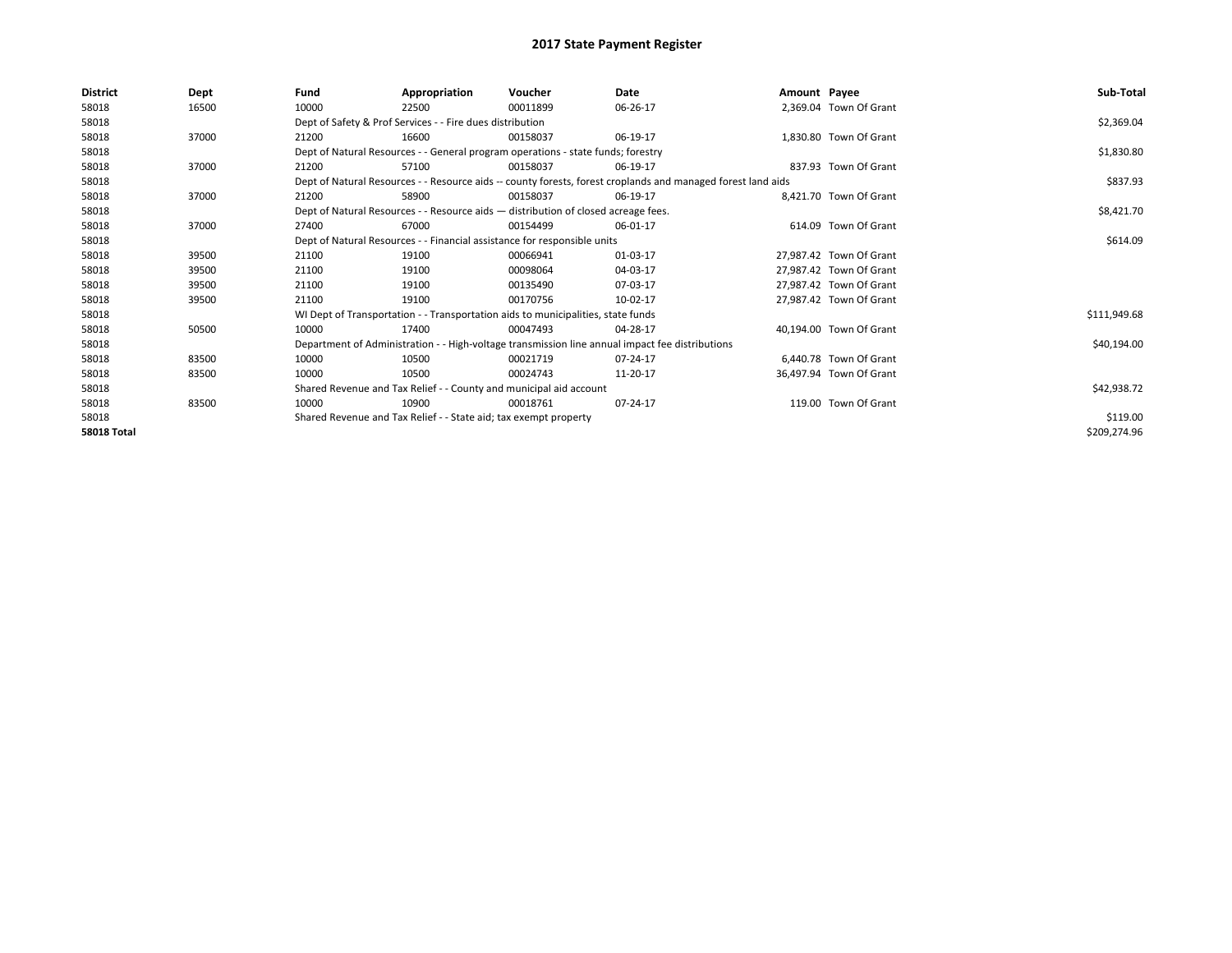| <b>District</b>    | Dept  | Fund  | Appropriation                                                                      | Voucher  | Date                                                                                                         | Amount Payee |                                 | Sub-Total    |
|--------------------|-------|-------|------------------------------------------------------------------------------------|----------|--------------------------------------------------------------------------------------------------------------|--------------|---------------------------------|--------------|
| 58020              | 16500 | 10000 | 22500                                                                              | 00011900 | 06-26-17                                                                                                     |              | 2,768.82 Town Of Green Valley   |              |
| 58020              |       |       | Dept of Safety & Prof Services - - Fire dues distribution                          |          |                                                                                                              |              |                                 | \$2,768.82   |
| 58020              | 37000 | 10000 | 50300                                                                              | 00125912 | 02-06-17                                                                                                     |              | 114.50 Town Of Green Valley     |              |
| 58020              |       |       | Dept of Natural Resources - - Aids in lieu of taxes - general fund                 |          |                                                                                                              |              |                                 | \$114.50     |
| 58020              | 37000 | 21200 | 16600                                                                              | 00158038 | 06-19-17                                                                                                     |              | 821.83 Town Of Green Valley     |              |
| 58020              |       |       | Dept of Natural Resources - - General program operations - state funds; forestry   |          |                                                                                                              |              |                                 | \$821.83     |
| 58020              | 37000 | 21200 | 57100                                                                              | 00158038 | 06-19-17                                                                                                     |              | 376.14 Town Of Green Valley     |              |
| 58020              |       |       |                                                                                    |          | Dept of Natural Resources - - Resource aids -- county forests, forest croplands and managed forest land aids |              |                                 | \$376.14     |
| 58020              | 37000 | 21200 | 58900                                                                              | 00158038 | 06-19-17                                                                                                     |              | 3,780.41 Town Of Green Valley   |              |
| 58020              |       |       | Dept of Natural Resources - - Resource aids - distribution of closed acreage fees. |          |                                                                                                              |              |                                 | \$3,780.41   |
| 58020              | 37000 | 27400 | 67000                                                                              | 00154839 | 06-01-17                                                                                                     |              | 4,482.75 Town Of Green Valley   |              |
| 58020              |       |       | Dept of Natural Resources - - Financial assistance for responsible units           |          |                                                                                                              |              |                                 | \$4,482.75   |
| 58020              | 39500 | 21100 | 19100                                                                              | 00066942 | 01-03-17                                                                                                     |              | 27,866.31 Town Of Green Valley  |              |
| 58020              | 39500 | 21100 | 19100                                                                              | 00098065 | 04-03-17                                                                                                     |              | 27,866.31 Town Of Green Valley  |              |
| 58020              | 39500 | 21100 | 19100                                                                              | 00135491 | 07-03-17                                                                                                     |              | 27,866.31 Town Of Green Valley  |              |
| 58020              | 39500 | 21100 | 19100                                                                              | 00170757 | 10-02-17                                                                                                     |              | 27,866.31 Town Of Green Valley  |              |
| 58020              |       |       | WI Dept of Transportation - - Transportation aids to municipalities, state funds   |          |                                                                                                              |              |                                 | \$111,465.24 |
| 58020              | 50500 | 10000 | 17400                                                                              | 00047494 | 04-28-17                                                                                                     |              | 46,069.00 Town Of Green Valley  |              |
| 58020              | 50500 | 10000 | 17400                                                                              | 00047902 | 05-05-17                                                                                                     |              | 74,046.00 Town Of Green Valley  |              |
| 58020              |       |       |                                                                                    |          | Department of Administration - - High-voltage transmission line annual impact fee distributions              |              |                                 | \$120,115.00 |
| 58020              | 50500 | 10000 | 17500                                                                              | 00047902 | 05-05-17                                                                                                     |              | 673,138.00 Town Of Green Valley |              |
| 58020              |       |       |                                                                                    |          | Department of Administration - - High-voltage transmission line environmental impact fee distributions       |              |                                 | \$673,138.00 |
| 58020              | 83500 | 10000 | 10500                                                                              | 00021720 | 07-24-17                                                                                                     |              | 5,408.37 Town Of Green Valley   |              |
| 58020              | 83500 | 10000 | 10500                                                                              | 00024744 | 11-20-17                                                                                                     |              | 30,647.42 Town Of Green Valley  |              |
| 58020              |       |       | Shared Revenue and Tax Relief - - County and municipal aid account                 |          |                                                                                                              |              |                                 | \$36,055.79  |
| 58020              | 83500 | 10000 | 10900                                                                              | 00018762 | 07-24-17                                                                                                     |              | 17.00 Town Of Green Valley      |              |
| 58020              |       |       | Shared Revenue and Tax Relief - - State aid; tax exempt property                   |          |                                                                                                              |              |                                 | \$17.00      |
| 58020              | 83500 | 10000 | 11000                                                                              | 00021720 | 07-24-17                                                                                                     |              | 80.61 Town Of Green Valley      |              |
| 58020              | 83500 | 10000 | 11000                                                                              | 00024744 | 11-20-17                                                                                                     |              | 500.52 Town Of Green Valley     |              |
| 58020              |       |       | Shared Revenue and Tax Relief - - Public utility distribution account              |          |                                                                                                              |              |                                 | \$581.13     |
| <b>58020 Total</b> |       |       |                                                                                    |          |                                                                                                              |              |                                 | \$953,716.61 |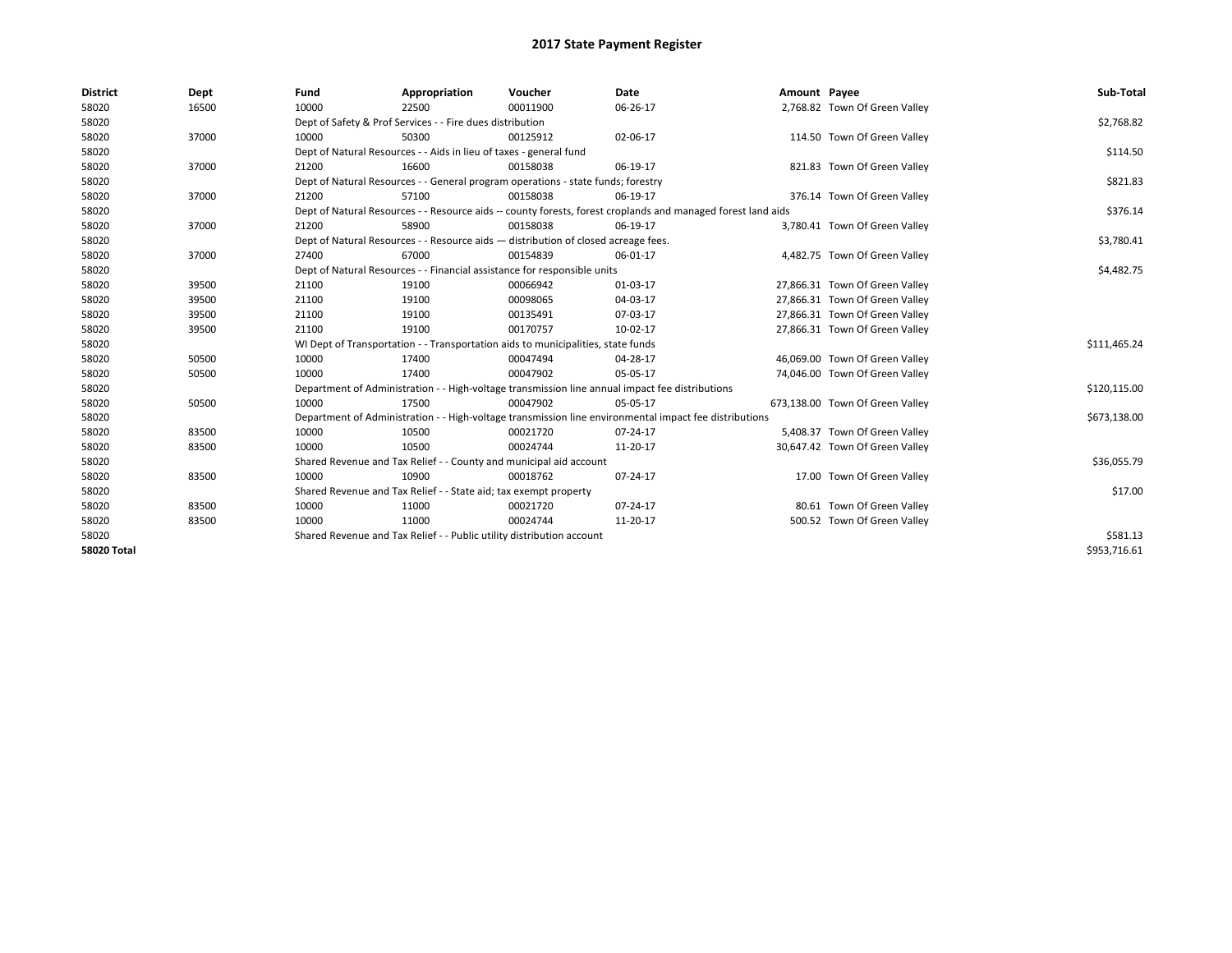| <b>District</b>    | Dept  | Fund                                                                               | Appropriation                                                                    | Voucher  | <b>Date</b>                                                                                                  | Amount Payee |                            | Sub-Total    |
|--------------------|-------|------------------------------------------------------------------------------------|----------------------------------------------------------------------------------|----------|--------------------------------------------------------------------------------------------------------------|--------------|----------------------------|--------------|
| 58022              | 16500 | 10000                                                                              | 22500                                                                            | 00011901 | 06-26-17                                                                                                     |              | 2,606.21 Town Of Hartland  |              |
| 58022              |       |                                                                                    | Dept of Safety & Prof Services - - Fire dues distribution                        |          |                                                                                                              |              |                            | \$2,606.21   |
| 58022              | 37000 | 10000                                                                              | 50300                                                                            | 00125997 | 02-06-17                                                                                                     |              | 304.64 Town Of Hartland    |              |
| 58022              | 37000 | 10000                                                                              | 50300                                                                            | 00143141 | 04-21-17                                                                                                     |              | 357.65 Town Of Hartland    |              |
| 58022              |       | Dept of Natural Resources - - Aids in lieu of taxes - general fund                 | \$662.29                                                                         |          |                                                                                                              |              |                            |              |
| 58022              | 37000 | 21200                                                                              | 16600                                                                            | 00158039 | 06-19-17                                                                                                     |              | 482.60 Town Of Hartland    |              |
| 58022              |       |                                                                                    | Dept of Natural Resources - - General program operations - state funds; forestry |          |                                                                                                              |              |                            | \$482.60     |
| 58022              | 37000 | 21200                                                                              | 57100                                                                            | 00158039 | 06-19-17                                                                                                     |              | 220.88 Town Of Hartland    |              |
| 58022              |       |                                                                                    |                                                                                  |          | Dept of Natural Resources - - Resource aids -- county forests, forest croplands and managed forest land aids |              |                            | \$220.88     |
| 58022              | 37000 | 21200                                                                              | 57900                                                                            | 00143142 | 04-21-17                                                                                                     |              | 20.78 Town Of Hartland     |              |
| 58022              |       |                                                                                    | Dept of Natural Resources - - Aids in lieu of taxes - sum sufficient             |          |                                                                                                              |              |                            | \$20.78      |
| 58022              | 37000 | 21200                                                                              | 58900                                                                            | 00158039 | 06-19-17                                                                                                     |              | 2,219.95 Town Of Hartland  |              |
| 58022              |       | Dept of Natural Resources - - Resource aids - distribution of closed acreage fees. | \$2,219.95                                                                       |          |                                                                                                              |              |                            |              |
| 58022              | 37000 | 27400                                                                              | 67000                                                                            | 00154708 | 06-01-17                                                                                                     |              | 1,739.27 Town Of Hartland  |              |
| 58022              |       |                                                                                    | Dept of Natural Resources - - Financial assistance for responsible units         |          |                                                                                                              |              |                            | \$1,739.27   |
| 58022              | 39500 | 21100                                                                              | 19100                                                                            | 00066943 | 01-03-17                                                                                                     |              | 29,490.28 Town Of Hartland |              |
| 58022              | 39500 | 21100                                                                              | 19100                                                                            | 00098066 | 04-03-17                                                                                                     |              | 29,490.28 Town Of Hartland |              |
| 58022              | 39500 | 21100                                                                              | 19100                                                                            | 00135492 | 07-03-17                                                                                                     |              | 29.490.28 Town Of Hartland |              |
| 58022              | 39500 | 21100                                                                              | 19100                                                                            | 00170758 | 10-02-17                                                                                                     |              | 29,490.30 Town Of Hartland |              |
| 58022              |       |                                                                                    | WI Dept of Transportation - - Transportation aids to municipalities, state funds |          |                                                                                                              |              |                            | \$117,961.14 |
| 58022              | 83500 | 10000                                                                              | 10500                                                                            | 00021721 | 07-24-17                                                                                                     |              | 7,991.71 Town Of Hartland  |              |
| 58022              | 83500 | 10000                                                                              | 10500                                                                            | 00024745 | 11-20-17                                                                                                     |              | 45.286.38 Town Of Hartland |              |
| 58022              |       |                                                                                    | Shared Revenue and Tax Relief - - County and municipal aid account               |          |                                                                                                              |              |                            | \$53,278.09  |
| 58022              | 83500 | 10000                                                                              | 10900                                                                            | 00018763 | 07-24-17                                                                                                     |              | 83.00 Town Of Hartland     |              |
| 58022              |       |                                                                                    | Shared Revenue and Tax Relief - - State aid; tax exempt property                 |          |                                                                                                              |              |                            | \$83.00      |
| 58022              | 83500 | 10000                                                                              | 11000                                                                            | 00021721 | 07-24-17                                                                                                     |              | 22.27 Town Of Hartland     |              |
| 58022              | 83500 | 10000                                                                              | 11000                                                                            | 00024745 | 11-20-17                                                                                                     |              | 124.45 Town Of Hartland    |              |
| 58022              |       | Shared Revenue and Tax Relief - - Public utility distribution account              | \$146.72                                                                         |          |                                                                                                              |              |                            |              |
| <b>58022 Total</b> |       |                                                                                    |                                                                                  |          |                                                                                                              |              |                            | \$179,420.93 |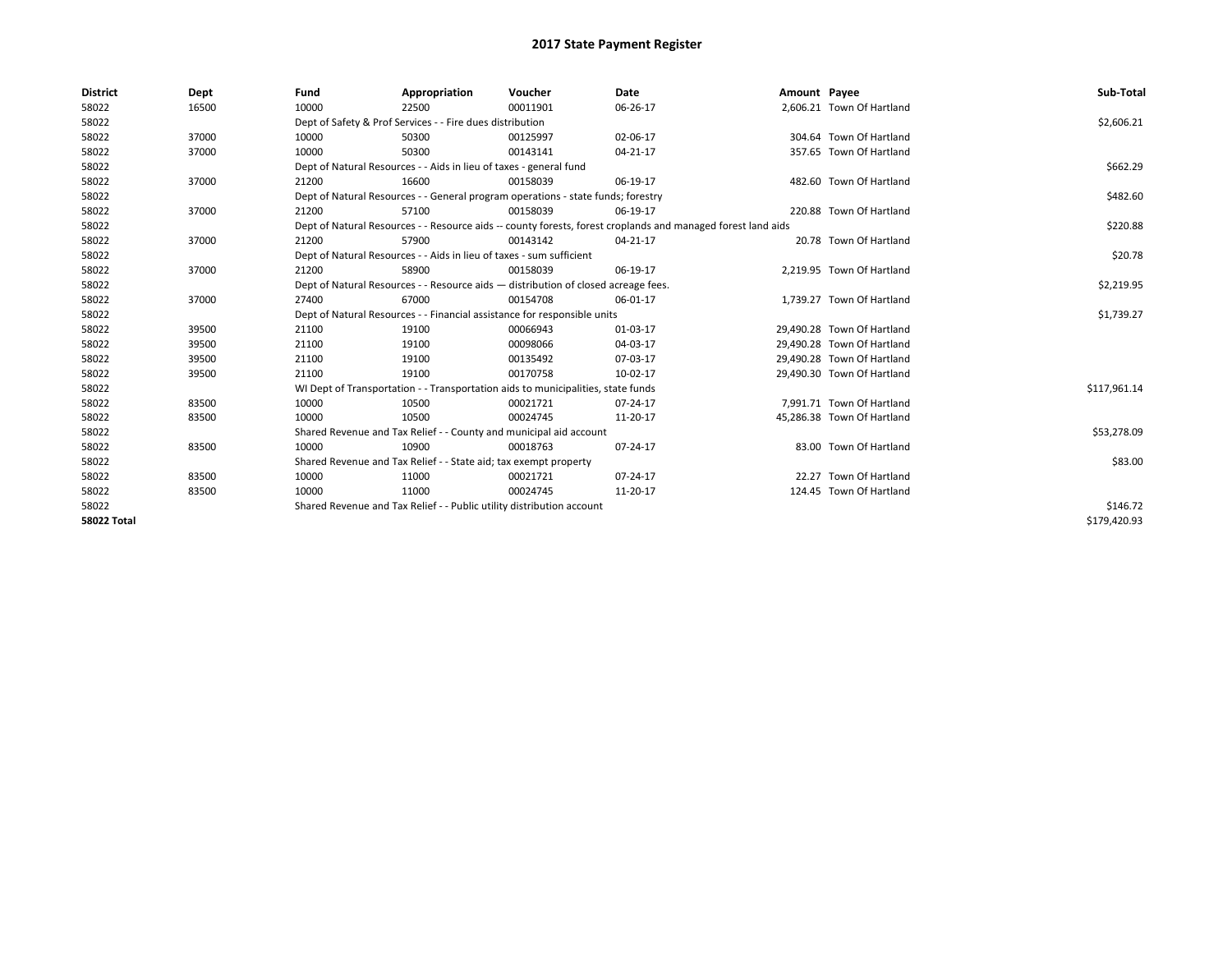| <b>District</b>    | Dept  | Fund                                                                               | Appropriation                                                                    | Voucher    | Date                                                                                                         | Amount Payee |                          | Sub-Total    |
|--------------------|-------|------------------------------------------------------------------------------------|----------------------------------------------------------------------------------|------------|--------------------------------------------------------------------------------------------------------------|--------------|--------------------------|--------------|
| 58024              | 16500 | 10000                                                                              | 22500                                                                            | 00011902   | 06-26-17                                                                                                     |              | 1,811.93 Town Of Herman  |              |
| 58024              |       |                                                                                    | Dept of Safety & Prof Services - - Fire dues distribution                        |            |                                                                                                              |              |                          | \$1,811.93   |
| 58024              | 37000 | 10000                                                                              | 50300                                                                            | 00125920   | 02-06-17                                                                                                     |              | 567.51 Town Of Herman    |              |
| 58024              | 37000 | 10000                                                                              | 50300                                                                            | 00142942   | 04-21-17                                                                                                     |              | 155.85 Town Of Herman    |              |
| 58024              |       |                                                                                    | Dept of Natural Resources - - Aids in lieu of taxes - general fund               |            |                                                                                                              |              |                          | \$723.36     |
| 58024              | 37000 | 21200                                                                              | 16600                                                                            | 00158040   | 06-19-17                                                                                                     |              | 1,477.51 Town Of Herman  |              |
| 58024              |       |                                                                                    | Dept of Natural Resources - - General program operations - state funds; forestry |            |                                                                                                              |              |                          | \$1,477.51   |
| 58024              | 37000 | 21200                                                                              | 57100                                                                            | 00158040   | 06-19-17                                                                                                     |              | 708.23 Town Of Herman    |              |
| 58024              |       |                                                                                    |                                                                                  |            | Dept of Natural Resources - - Resource aids -- county forests, forest croplands and managed forest land aids |              |                          | \$708.23     |
| 58024              | 37000 | 21200                                                                              | 58900                                                                            | 00158040   | 06-19-17                                                                                                     |              | 6,796.54 Town Of Herman  |              |
| 58024              |       | Dept of Natural Resources - - Resource aids - distribution of closed acreage fees. |                                                                                  | \$6,796.54 |                                                                                                              |              |                          |              |
| 58024              | 37000 | 27400                                                                              | 67000                                                                            | 00154709   | 06-01-17                                                                                                     |              | 486.52 Town Of Herman    |              |
| 58024              |       |                                                                                    | Dept of Natural Resources - - Financial assistance for responsible units         |            |                                                                                                              |              |                          | \$486.52     |
| 58024              | 39500 | 21100                                                                              | 19100                                                                            | 00066944   | 01-03-17                                                                                                     |              | 21,414.45 Town Of Herman |              |
| 58024              | 39500 | 21100                                                                              | 19100                                                                            | 00098067   | 04-03-17                                                                                                     |              | 21,414.45 Town Of Herman |              |
| 58024              | 39500 | 21100                                                                              | 19100                                                                            | 00135493   | 07-03-17                                                                                                     |              | 21,414.45 Town Of Herman |              |
| 58024              | 39500 | 21100                                                                              | 19100                                                                            | 00170759   | 10-02-17                                                                                                     |              | 21,414.45 Town Of Herman |              |
| 58024              |       |                                                                                    | WI Dept of Transportation - - Transportation aids to municipalities, state funds |            |                                                                                                              |              |                          | \$85,657.80  |
| 58024              | 83500 | 10000                                                                              | 10500                                                                            | 00021722   | 07-24-17                                                                                                     |              | 8,622.35 Town Of Herman  |              |
| 58024              | 83500 | 10000                                                                              | 10500                                                                            | 00024746   | 11-20-17                                                                                                     |              | 48,859.98 Town Of Herman |              |
| 58024              |       |                                                                                    | Shared Revenue and Tax Relief - - County and municipal aid account               |            |                                                                                                              |              |                          | \$57,482.33  |
| <b>58024 Total</b> |       |                                                                                    |                                                                                  |            |                                                                                                              |              |                          | \$155,144.22 |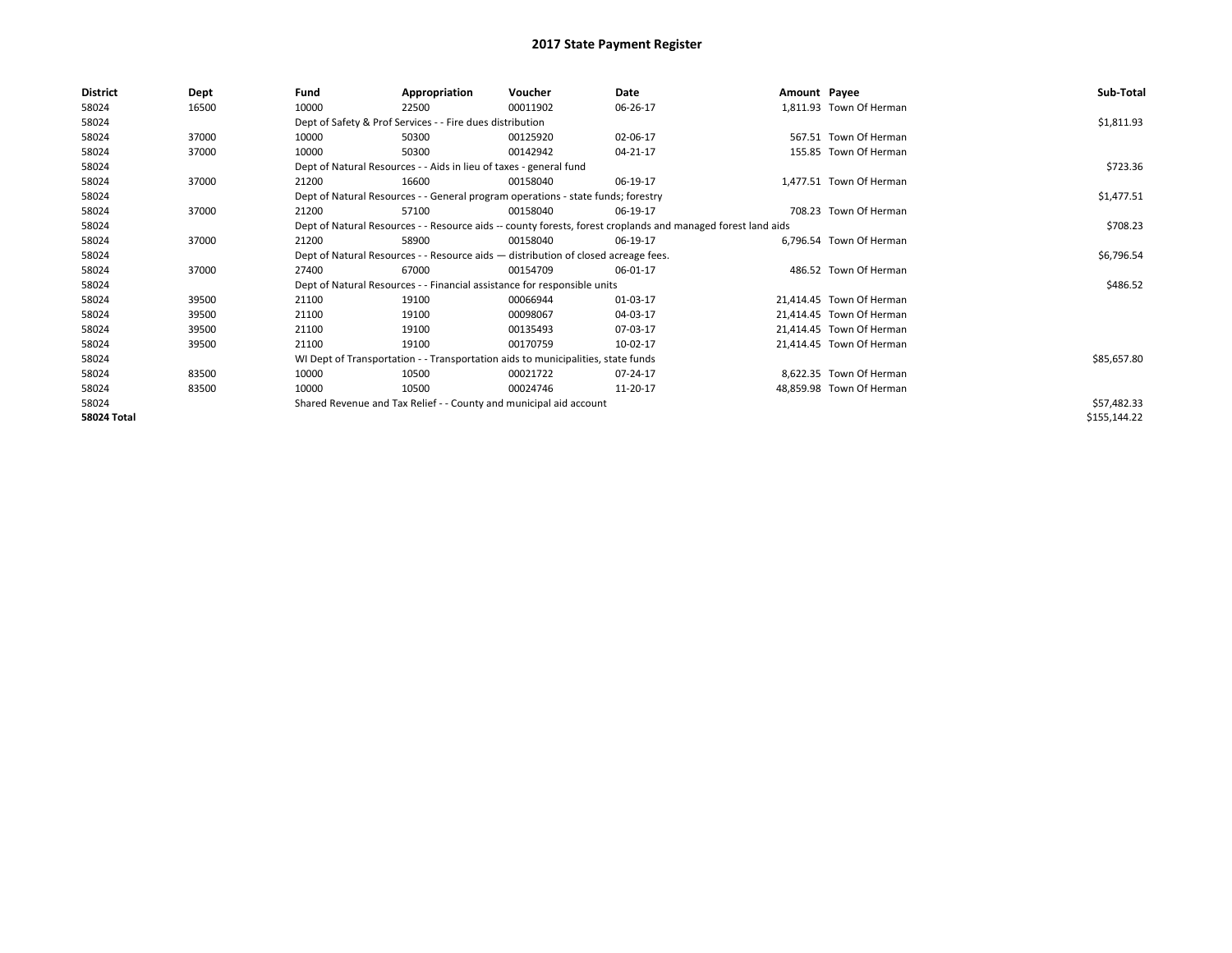| <b>District</b>    | Dept  | Fund                                                             | Appropriation                                                                      | Voucher  | Date                                                                                                         | Amount Payee |                            | Sub-Total    |
|--------------------|-------|------------------------------------------------------------------|------------------------------------------------------------------------------------|----------|--------------------------------------------------------------------------------------------------------------|--------------|----------------------------|--------------|
| 58026              | 16500 | 10000                                                            | 22500                                                                              | 00011903 | 06-26-17                                                                                                     |              | 1,536.00 Town Of Hutchins  |              |
| 58026              |       |                                                                  | Dept of Safety & Prof Services - - Fire dues distribution                          |          |                                                                                                              |              |                            | \$1,536.00   |
| 58026              | 37000 | 21200                                                            | 16600                                                                              | 00158041 | 06-19-17                                                                                                     |              | 2.247.55 Town Of Hutchins  |              |
| 58026              |       |                                                                  | Dept of Natural Resources - - General program operations - state funds; forestry   |          |                                                                                                              |              |                            | \$2,247.55   |
| 58026              | 37000 | 21200                                                            | 57100                                                                              | 00158041 | 06-19-17                                                                                                     |              | 1.036.70 Town Of Hutchins  |              |
| 58026              |       |                                                                  |                                                                                    |          | Dept of Natural Resources - - Resource aids -- county forests, forest croplands and managed forest land aids |              |                            | \$1,036.70   |
| 58026              | 37000 | 21200                                                            | 58900                                                                              | 00158041 | 06-19-17                                                                                                     |              | 10.338.74 Town Of Hutchins |              |
| 58026              |       |                                                                  | Dept of Natural Resources - - Resource aids - distribution of closed acreage fees. |          |                                                                                                              |              |                            | \$10,338.74  |
| 58026              | 37000 | 27400                                                            | 67000                                                                              | 00154168 | 06-01-17                                                                                                     |              | 1.988.08 Town Of Hutchins  |              |
| 58026              |       |                                                                  | Dept of Natural Resources - - Financial assistance for responsible units           |          |                                                                                                              |              |                            | \$1,988.08   |
| 58026              | 39500 | 21100                                                            | 19100                                                                              | 00066945 | 01-03-17                                                                                                     |              | 24.871.59 Town Of Hutchins |              |
| 58026              | 39500 | 21100                                                            | 19100                                                                              | 00098068 | 04-03-17                                                                                                     |              | 24,871.59 Town Of Hutchins |              |
| 58026              | 39500 | 21100                                                            | 19100                                                                              | 00135494 | 07-03-17                                                                                                     |              | 24.871.59 Town Of Hutchins |              |
| 58026              | 39500 | 21100                                                            | 19100                                                                              | 00170760 | 10-02-17                                                                                                     |              | 24,871.59 Town Of Hutchins |              |
| 58026              |       |                                                                  | WI Dept of Transportation - - Transportation aids to municipalities, state funds   |          |                                                                                                              |              |                            | \$99,486.36  |
| 58026              | 83500 | 10000                                                            | 10500                                                                              | 00021723 | 07-24-17                                                                                                     |              | 8.549.39 Town Of Hutchins  |              |
| 58026              | 83500 | 10000                                                            | 10500                                                                              | 00024747 | 11-20-17                                                                                                     |              | 48.446.56 Town Of Hutchins |              |
| 58026              |       |                                                                  | Shared Revenue and Tax Relief - - County and municipal aid account                 |          |                                                                                                              |              |                            | \$56,995.95  |
| 58026              | 83500 | 10000                                                            | 10900                                                                              | 00018764 | 07-24-17                                                                                                     |              | 1.00 Town Of Hutchins      |              |
| 58026              |       | Shared Revenue and Tax Relief - - State aid; tax exempt property |                                                                                    | \$1.00   |                                                                                                              |              |                            |              |
| 58026              | 83500 | 10000                                                            | 11000                                                                              | 00021723 | 07-24-17                                                                                                     |              | 804.83 Town Of Hutchins    |              |
| 58026              | 83500 | 10000                                                            | 11000                                                                              | 00024747 | 11-20-17                                                                                                     |              | 4.660.96 Town Of Hutchins  |              |
| 58026              |       |                                                                  | Shared Revenue and Tax Relief - - Public utility distribution account              |          |                                                                                                              |              |                            | \$5,465.79   |
| <b>58026 Total</b> |       |                                                                  |                                                                                    |          |                                                                                                              |              |                            | \$179,096.17 |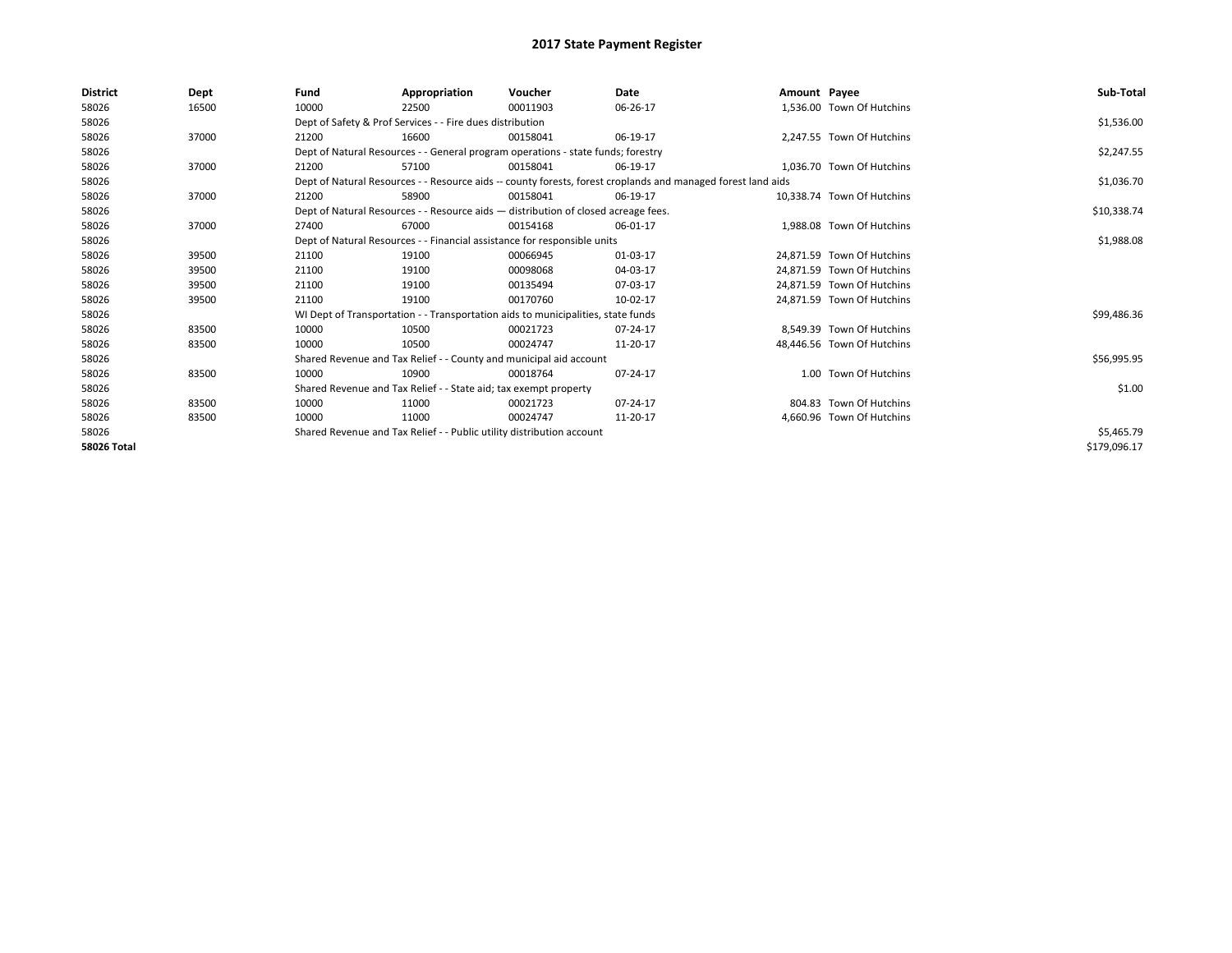| <b>District</b>    | Dept  | Fund  | Appropriation                                                                      | Voucher  | Date                                                                                                         | Amount Payee |                           | Sub-Total    |
|--------------------|-------|-------|------------------------------------------------------------------------------------|----------|--------------------------------------------------------------------------------------------------------------|--------------|---------------------------|--------------|
| 58028              | 16500 | 10000 | 22500                                                                              | 00011904 | 06-26-17                                                                                                     |              | 3,781.69 Town Of Lessor   |              |
| 58028              |       |       | Dept of Safety & Prof Services - - Fire dues distribution                          |          |                                                                                                              |              |                           | \$3,781.69   |
| 58028              | 37000 | 10000 | 50300                                                                              | 00125941 | 02-06-17                                                                                                     |              | 289.21 Town Of Lessor     |              |
| 58028              | 37000 | 10000 | 50300                                                                              | 00142985 | 04-21-17                                                                                                     |              | 82.30 Town Of Lessor      |              |
| 58028              |       |       | Dept of Natural Resources - - Aids in lieu of taxes - general fund                 |          |                                                                                                              |              |                           | \$371.51     |
| 58028              | 37000 | 21200 | 16600                                                                              | 00158042 | 06-19-17                                                                                                     |              | 730.08 Town Of Lessor     |              |
| 58028              |       |       | Dept of Natural Resources - - General program operations - state funds; forestry   |          |                                                                                                              |              |                           | \$730.08     |
| 58028              | 37000 | 21200 | 57100                                                                              | 00158042 | 06-19-17                                                                                                     |              | 334.15 Town Of Lessor     |              |
| 58028              |       |       |                                                                                    |          | Dept of Natural Resources - - Resource aids -- county forests, forest croplands and managed forest land aids |              |                           | \$334.15     |
| 58028              | 37000 | 21200 | 57900                                                                              | 00142986 | 04-21-17                                                                                                     |              | 4.81 Town Of Lessor       |              |
| 58028              |       |       | Dept of Natural Resources - - Aids in lieu of taxes - sum sufficient               |          |                                                                                                              |              |                           | \$4.81       |
| 58028              | 37000 | 21200 | 58900                                                                              | 00158042 | 06-19-17                                                                                                     |              | 3,358.38 Town Of Lessor   |              |
| 58028              |       |       | Dept of Natural Resources - - Resource aids - distribution of closed acreage fees. |          |                                                                                                              |              |                           | \$3,358.38   |
| 58028              | 37000 | 27400 | 67000                                                                              | 00154939 | 06-01-17                                                                                                     |              | 1,726.59 Town Of Lessor   |              |
| 58028              |       |       | Dept of Natural Resources - - Financial assistance for responsible units           |          |                                                                                                              |              |                           | \$1,726.59   |
| 58028              | 39500 | 21100 | 19100                                                                              | 00066946 | 01-03-17                                                                                                     |              | 29,506.80 Town Of Lessor  |              |
| 58028              | 39500 | 21100 | 19100                                                                              | 00098069 | 04-03-17                                                                                                     |              | 29.506.80 Town Of Lessor  |              |
| 58028              | 39500 | 21100 | 19100                                                                              | 00135495 | 07-03-17                                                                                                     |              | 29.506.80 Town Of Lessor  |              |
| 58028              | 39500 | 21100 | 19100                                                                              | 00170761 | 10-02-17                                                                                                     |              | 29,506.80 Town Of Lessor  |              |
| 58028              |       |       | WI Dept of Transportation - - Transportation aids to municipalities, state funds   |          |                                                                                                              |              |                           | \$118,027.20 |
| 58028              | 50500 | 10000 | 17400                                                                              | 00047903 | 05-05-17                                                                                                     |              | 15,824.00 Town Of Lessor  |              |
| 58028              |       |       |                                                                                    |          | Department of Administration - - High-voltage transmission line annual impact fee distributions              |              |                           | \$15,824.00  |
| 58028              | 50500 | 10000 | 17500                                                                              | 00047903 | 05-05-17                                                                                                     |              | 143,852.00 Town Of Lessor |              |
| 58028              |       |       |                                                                                    |          | Department of Administration - - High-voltage transmission line environmental impact fee distributions       |              |                           | \$143,852.00 |
| 58028              | 83500 | 10000 | 10500                                                                              | 00021724 | 07-24-17                                                                                                     |              | 4,616.73 Town Of Lessor   |              |
| 58028              | 83500 | 10000 | 10500                                                                              | 00024748 | 11-20-17                                                                                                     |              | 26,161.50 Town Of Lessor  |              |
| 58028              |       |       | Shared Revenue and Tax Relief - - County and municipal aid account                 |          |                                                                                                              |              |                           | \$30,778.23  |
| 58028              | 83500 | 10000 | 10900                                                                              | 00018765 | 07-24-17                                                                                                     |              | 7.00 Town Of Lessor       |              |
| 58028              |       |       | Shared Revenue and Tax Relief - - State aid; tax exempt property                   |          |                                                                                                              |              |                           | \$7.00       |
| 58028              | 83500 | 10000 | 11000                                                                              | 00021724 | 07-24-17                                                                                                     |              | 305.01 Town Of Lessor     |              |
| 58028              | 83500 | 10000 | 11000                                                                              | 00024748 | 11-20-17                                                                                                     |              | 1,767.26 Town Of Lessor   |              |
| 58028              |       |       | Shared Revenue and Tax Relief - - Public utility distribution account              |          |                                                                                                              |              |                           | \$2,072.27   |
| <b>58028 Total</b> |       |       |                                                                                    |          |                                                                                                              |              |                           | \$320,867.91 |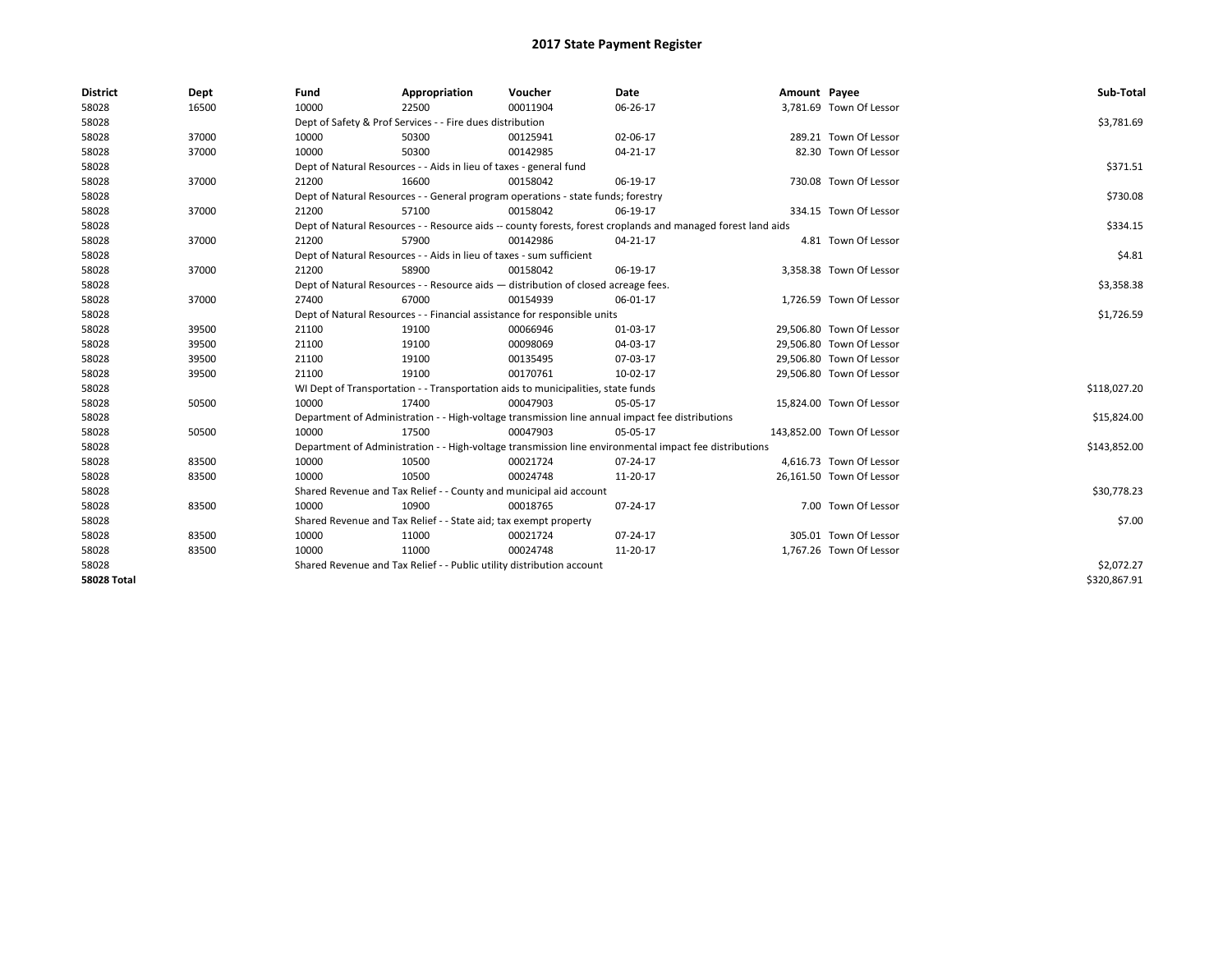| <b>District</b> | Dept  | Fund  | Appropriation                                                                                                | Voucher  | Date     | Amount Payee |                                | Sub-Total      |  |  |
|-----------------|-------|-------|--------------------------------------------------------------------------------------------------------------|----------|----------|--------------|--------------------------------|----------------|--|--|
| 58030           | 16500 | 10000 | 22500                                                                                                        | 00011905 | 06-26-17 |              | 2,475.65 Town Of Maple Grove   |                |  |  |
| 58030           |       |       | Dept of Safety & Prof Services - - Fire dues distribution                                                    |          |          |              |                                | \$2,475.65     |  |  |
| 58030           | 37000 | 21200 | 16600                                                                                                        | 00158043 | 06-19-17 |              | 86.09 Town Of Maple Grove      |                |  |  |
| 58030           |       |       | Dept of Natural Resources - - General program operations - state funds; forestry                             |          |          |              |                                | \$86.09        |  |  |
| 58030           | 37000 | 21200 | 57100                                                                                                        | 00158043 | 06-19-17 |              | 39.40 Town Of Maple Grove      |                |  |  |
| 58030           |       |       | Dept of Natural Resources - - Resource aids -- county forests, forest croplands and managed forest land aids |          |          |              |                                | \$39.40        |  |  |
| 58030           | 37000 | 21200 | 58900                                                                                                        | 00158043 | 06-19-17 |              | 396.00 Town Of Maple Grove     |                |  |  |
| 58030           |       |       | Dept of Natural Resources - - Resource aids - distribution of closed acreage fees.                           |          |          |              |                                | \$396.00       |  |  |
| 58030           | 37000 | 27400 | 67000                                                                                                        | 00154572 | 06-01-17 |              | 3,207.52 Town Of Maple Grove   |                |  |  |
| 58030           |       |       | Dept of Natural Resources - - Financial assistance for responsible units                                     |          |          |              |                                | \$3,207.52     |  |  |
| 58030           | 39500 | 21100 | 19100                                                                                                        | 00066947 | 01-03-17 |              | 30,299.52 Town Of Maple Grove  |                |  |  |
| 58030           | 39500 | 21100 | 19100                                                                                                        | 00098070 | 04-03-17 |              | 30,299.52 Town Of Maple Grove  |                |  |  |
| 58030           | 39500 | 21100 | 19100                                                                                                        | 00135496 | 07-03-17 |              | 30,299.52 Town Of Maple Grove  |                |  |  |
| 58030           | 39500 | 21100 | 19100                                                                                                        | 00170762 | 10-02-17 |              | 30,299.52 Town Of Maple Grove  |                |  |  |
| 58030           |       |       | WI Dept of Transportation - - Transportation aids to municipalities, state funds                             |          |          |              |                                | \$121,198.08   |  |  |
| 58030           | 50500 | 10000 | 17400                                                                                                        | 00047904 | 05-05-17 |              | 94,084.00 Town Of Maple Grove  |                |  |  |
| 58030           |       |       | Department of Administration - - High-voltage transmission line annual impact fee distributions              |          |          |              |                                | \$94,084.00    |  |  |
| 58030           | 50500 | 10000 | 17500                                                                                                        | 00047904 | 05-05-17 |              | 855,309.00 Town Of Maple Grove |                |  |  |
| 58030           |       |       | Department of Administration - - High-voltage transmission line environmental impact fee distributions       |          |          |              |                                | \$855,309.00   |  |  |
| 58030           | 83500 | 10000 | 10500                                                                                                        | 00021725 | 07-24-17 |              | 9,349.91 Town Of Maple Grove   |                |  |  |
| 58030           | 83500 | 10000 | 10500                                                                                                        | 00024749 | 11-20-17 |              | 52,982.79 Town Of Maple Grove  |                |  |  |
| 58030           |       |       | Shared Revenue and Tax Relief - - County and municipal aid account                                           |          |          |              |                                | \$62,332.70    |  |  |
| 58030           | 83500 | 10000 | 10900                                                                                                        | 00018766 | 07-24-17 |              | 31.00 Town Of Maple Grove      |                |  |  |
| 58030           |       |       | Shared Revenue and Tax Relief - - State aid; tax exempt property                                             |          |          |              |                                | \$31.00        |  |  |
| 58030           | 83500 | 10000 | 11000                                                                                                        | 00021725 | 07-24-17 |              | 462.24 Town Of Maple Grove     |                |  |  |
| 58030           | 83500 | 10000 | 11000                                                                                                        | 00024749 | 11-20-17 |              | 2,675.67 Town Of Maple Grove   |                |  |  |
| 58030           |       |       | Shared Revenue and Tax Relief - - Public utility distribution account                                        |          |          |              |                                |                |  |  |
| 58030 Total     |       |       |                                                                                                              |          |          |              |                                | \$1.142.297.35 |  |  |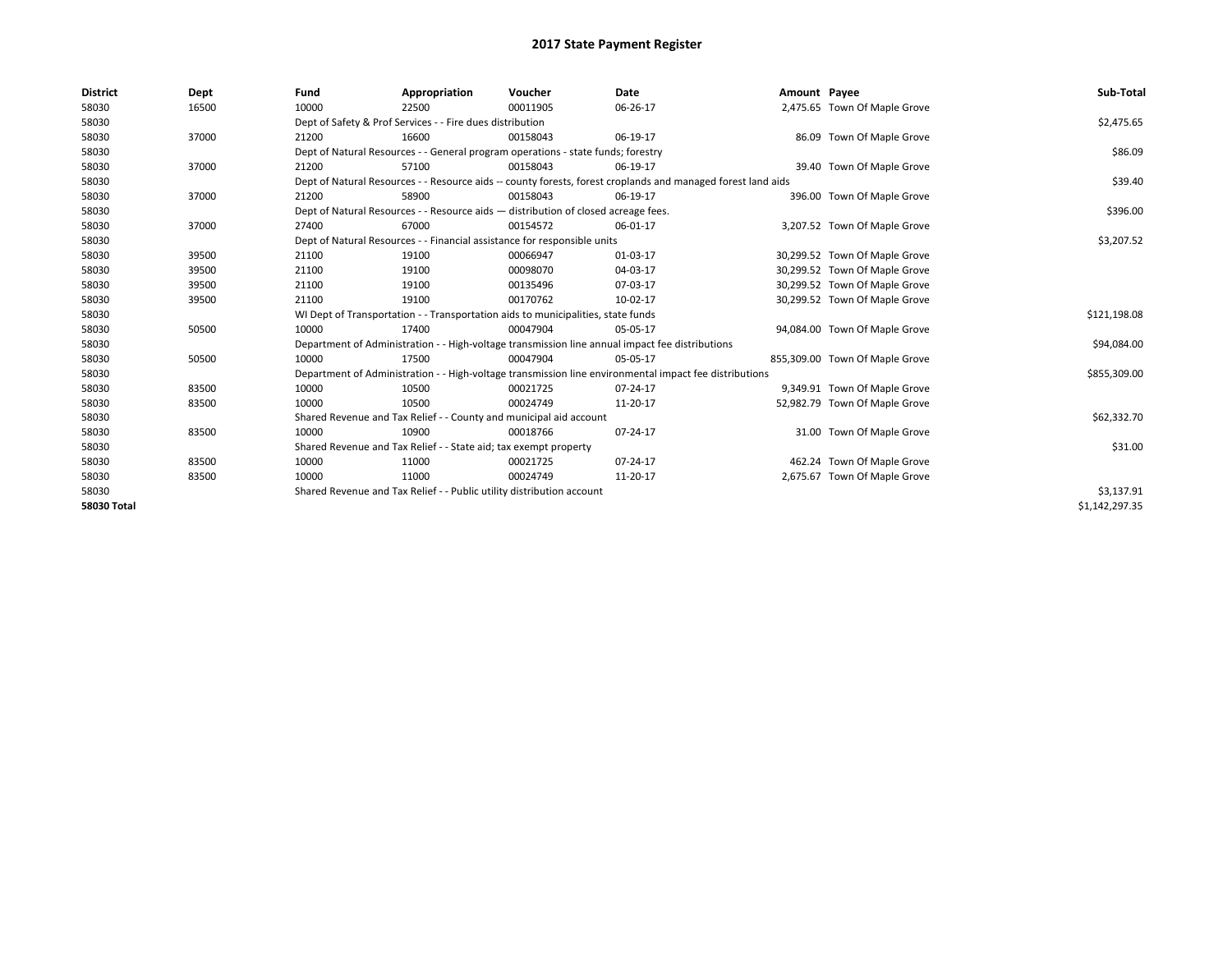| <b>District</b>    | Dept  | Fund  | Appropriation                                                                                                | Voucher  | Date           | Amount Payee |                          | Sub-Total    |
|--------------------|-------|-------|--------------------------------------------------------------------------------------------------------------|----------|----------------|--------------|--------------------------|--------------|
| 58032              | 16500 | 10000 | 22500                                                                                                        | 00011906 | 06-26-17       |              | 1,343.49 Town Of Morris  |              |
| 58032              |       |       | Dept of Safety & Prof Services - - Fire dues distribution                                                    |          |                |              |                          | \$1,343.49   |
| 58032              | 37000 | 10000 | 50300                                                                                                        | 00125922 | 02-06-17       |              | 56.47 Town Of Morris     |              |
| 58032              |       |       | Dept of Natural Resources - - Aids in lieu of taxes - general fund                                           |          |                |              |                          | \$56.47      |
| 58032              | 37000 | 21200 | 16600                                                                                                        | 00158044 | 06-19-17       |              | 4,312.95 Town Of Morris  |              |
| 58032              |       |       | Dept of Natural Resources - - General program operations - state funds; forestry                             |          |                |              |                          | \$4,312.95   |
| 58032              | 37000 | 21200 | 57100                                                                                                        | 00158044 | 06-19-17       |              | 2.003.14 Town Of Morris  |              |
| 58032              |       |       | Dept of Natural Resources - - Resource aids -- county forests, forest croplands and managed forest land aids |          |                |              |                          | \$2,003.14   |
| 58032              | 37000 | 21200 | 58900                                                                                                        | 00158044 | 06-19-17       |              | 19,839.59 Town Of Morris |              |
| 58032              |       |       | Dept of Natural Resources - - Resource aids - distribution of closed acreage fees.                           |          |                |              |                          | \$19,839.59  |
| 58032              | 37000 | 27400 | 67000                                                                                                        | 00154962 | 06-01-17       |              | 551.50 Town Of Morris    |              |
| 58032              |       |       | Dept of Natural Resources - - Financial assistance for responsible units                                     |          | \$551.50       |              |                          |              |
| 58032              | 39500 | 21100 | 19100                                                                                                        | 00066948 | 01-03-17       |              | 21,673.18 Town Of Morris |              |
| 58032              | 39500 | 21100 | 19100                                                                                                        | 00098071 | 04-03-17       |              | 21,673.18 Town Of Morris |              |
| 58032              | 39500 | 21100 | 19100                                                                                                        | 00135497 | 07-03-17       |              | 21,673.18 Town Of Morris |              |
| 58032              | 39500 | 21100 | 19100                                                                                                        | 00170763 | 10-02-17       |              | 21,673.20 Town Of Morris |              |
| 58032              |       |       | WI Dept of Transportation - - Transportation aids to municipalities, state funds                             |          |                |              |                          | \$86,692.74  |
| 58032              | 50500 | 10000 | 17400                                                                                                        | 00047495 | 04-28-17       |              | 5,324.00 Town Of Morris  |              |
| 58032              |       |       | Department of Administration - - High-voltage transmission line annual impact fee distributions              |          |                |              |                          | \$5,324.00   |
| 58032              | 83500 | 10000 | 10500                                                                                                        | 00021726 | 07-24-17       |              | 3,322.97 Town Of Morris  |              |
| 58032              | 83500 | 10000 | 10500                                                                                                        | 00024750 | 11-20-17       |              | 18,830.16 Town Of Morris |              |
| 58032              |       |       | Shared Revenue and Tax Relief - - County and municipal aid account                                           |          |                |              |                          | \$22,153.13  |
| 58032              | 83500 | 10000 | 50100                                                                                                        | 00015401 | $01 - 31 - 17$ |              | 37.99 Town Of Morris     |              |
| 58032              |       |       | Shared Revenue and Tax Relief - - Payments for municipal services                                            |          |                |              |                          | \$37.99      |
| <b>58032 Total</b> |       |       |                                                                                                              |          |                |              |                          | \$142,315.00 |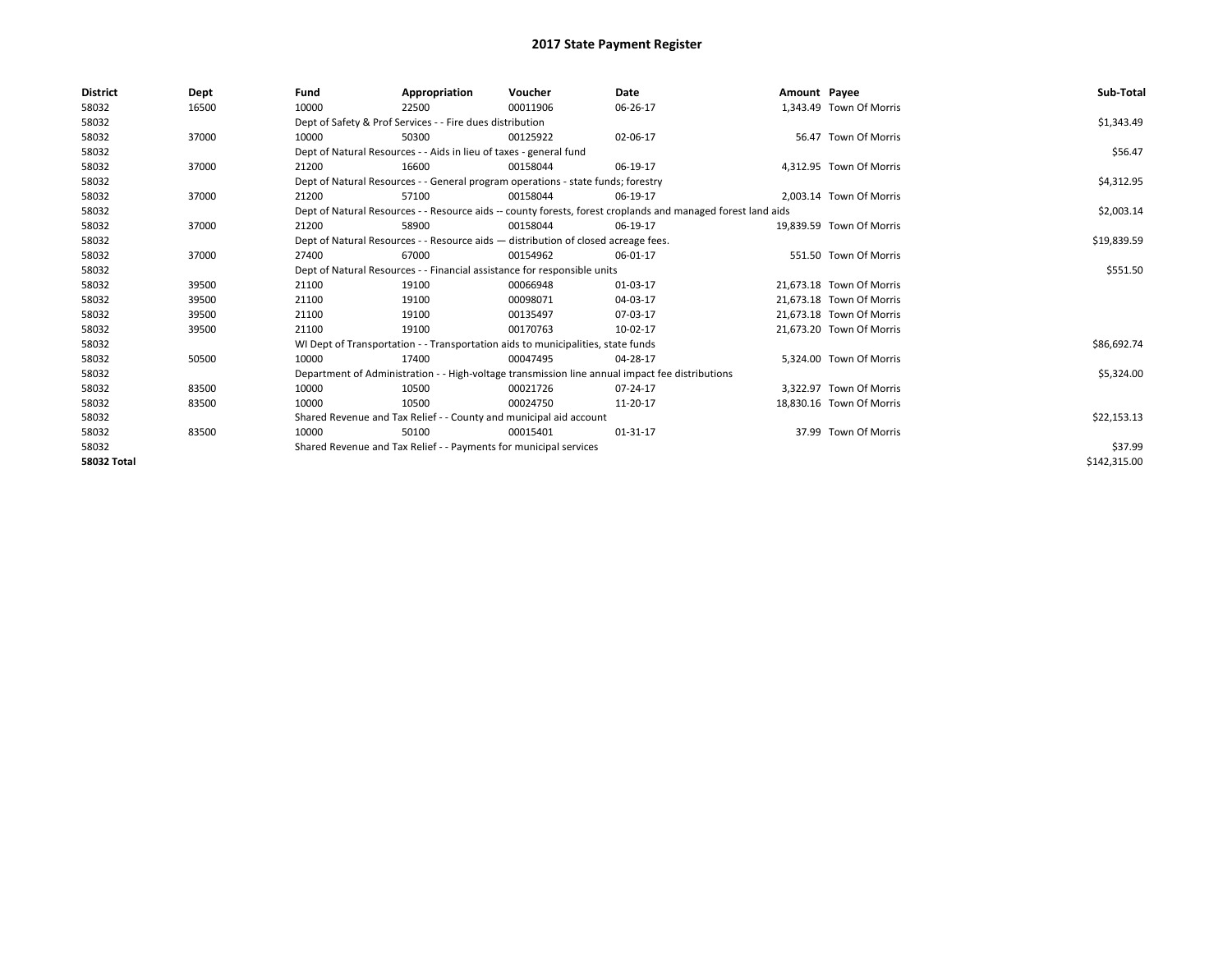| <b>District</b>    | Dept  | Fund  | Appropriation                                                                                                | Voucher  | Date     | Amount Payee |                            | Sub-Total    |
|--------------------|-------|-------|--------------------------------------------------------------------------------------------------------------|----------|----------|--------------|----------------------------|--------------|
| 58034              | 16500 | 10000 | 22500                                                                                                        | 00011907 | 06-26-17 |              | 1,418.74 Town of Navarino  |              |
| 58034              |       |       | Dept of Safety & Prof Services - - Fire dues distribution                                                    |          |          |              |                            | \$1,418.74   |
| 58034              | 37000 | 10000 | 50300                                                                                                        | 00125968 | 02-06-17 |              | 10.018.76 Town of Navarino |              |
| 58034              | 37000 | 10000 | 50300                                                                                                        | 00143078 | 04-21-17 |              | 3,768.04 Town of Navarino  |              |
| 58034              |       |       | Dept of Natural Resources - - Aids in lieu of taxes - general fund                                           |          |          |              |                            | \$13,786.80  |
| 58034              | 37000 | 21200 | 16600                                                                                                        | 00158045 | 06-19-17 |              | 1,378.85 Town of Navarino  |              |
| 58034              |       |       | Dept of Natural Resources - - General program operations - state funds; forestry                             |          |          |              |                            | \$1,378.85   |
| 58034              | 37000 | 21200 | 57100                                                                                                        | 00158045 | 06-19-17 |              | 631.08 Town of Navarino    |              |
| 58034              |       |       | Dept of Natural Resources - - Resource aids -- county forests, forest croplands and managed forest land aids |          | \$631.08 |              |                            |              |
| 58034              | 37000 | 21200 | 57900                                                                                                        | 00143079 | 04-21-17 |              | 4,962.70 Town of Navarino  |              |
| 58034              |       |       | Dept of Natural Resources - - Aids in lieu of taxes - sum sufficient                                         |          |          |              |                            | \$4,962.70   |
| 58034              | 37000 | 21200 | 58900                                                                                                        | 00158045 | 06-19-17 |              | 6,342.72 Town of Navarino  |              |
| 58034              |       |       | Dept of Natural Resources - - Resource aids - distribution of closed acreage fees.                           |          |          |              |                            | \$6,342.72   |
| 58034              | 37000 | 27400 | 67000                                                                                                        | 00154595 | 06-01-17 |              | 1.239.28 Town of Navarino  |              |
| 58034              |       |       | Dept of Natural Resources - - Financial assistance for responsible units                                     |          |          |              |                            | \$1,239.28   |
| 58034              | 39500 | 21100 | 19100                                                                                                        | 00066949 | 01-03-17 |              | 12,865.18 Town of Navarino |              |
| 58034              | 39500 | 21100 | 19100                                                                                                        | 00098072 | 04-03-17 |              | 12.865.18 Town of Navarino |              |
| 58034              | 39500 | 21100 | 19100                                                                                                        | 00135498 | 07-03-17 |              | 12,865.18 Town of Navarino |              |
| 58034              | 39500 | 21100 | 19100                                                                                                        | 00170764 | 10-02-17 |              | 12,865.20 Town of Navarino |              |
| 58034              |       |       | WI Dept of Transportation - - Transportation aids to municipalities, state funds                             |          |          |              |                            | \$51,460.74  |
| 58034              | 83500 | 10000 | 10500                                                                                                        | 00021727 | 07-24-17 |              | 3,604.05 Town of Navarino  |              |
| 58034              | 83500 | 10000 | 10500                                                                                                        | 00024751 | 11-20-17 |              | 20,422.93 Town of Navarino |              |
| 58034              |       |       | Shared Revenue and Tax Relief - - County and municipal aid account                                           |          |          |              |                            | \$24,026.98  |
| 58034              | 83500 | 10000 | 10900                                                                                                        | 00018767 | 07-24-17 |              | 2.00 Town of Navarino      |              |
| 58034              |       |       | Shared Revenue and Tax Relief - - State aid; tax exempt property                                             |          |          |              |                            | \$2.00       |
| 58034              | 83500 | 10000 | 50100                                                                                                        | 00015402 | 01-31-17 |              | 90.71 Town of Navarino     |              |
| 58034              |       |       | Shared Revenue and Tax Relief - - Payments for municipal services                                            |          |          |              |                            | \$90.71      |
| <b>58034 Total</b> |       |       |                                                                                                              |          |          |              |                            | \$105.340.60 |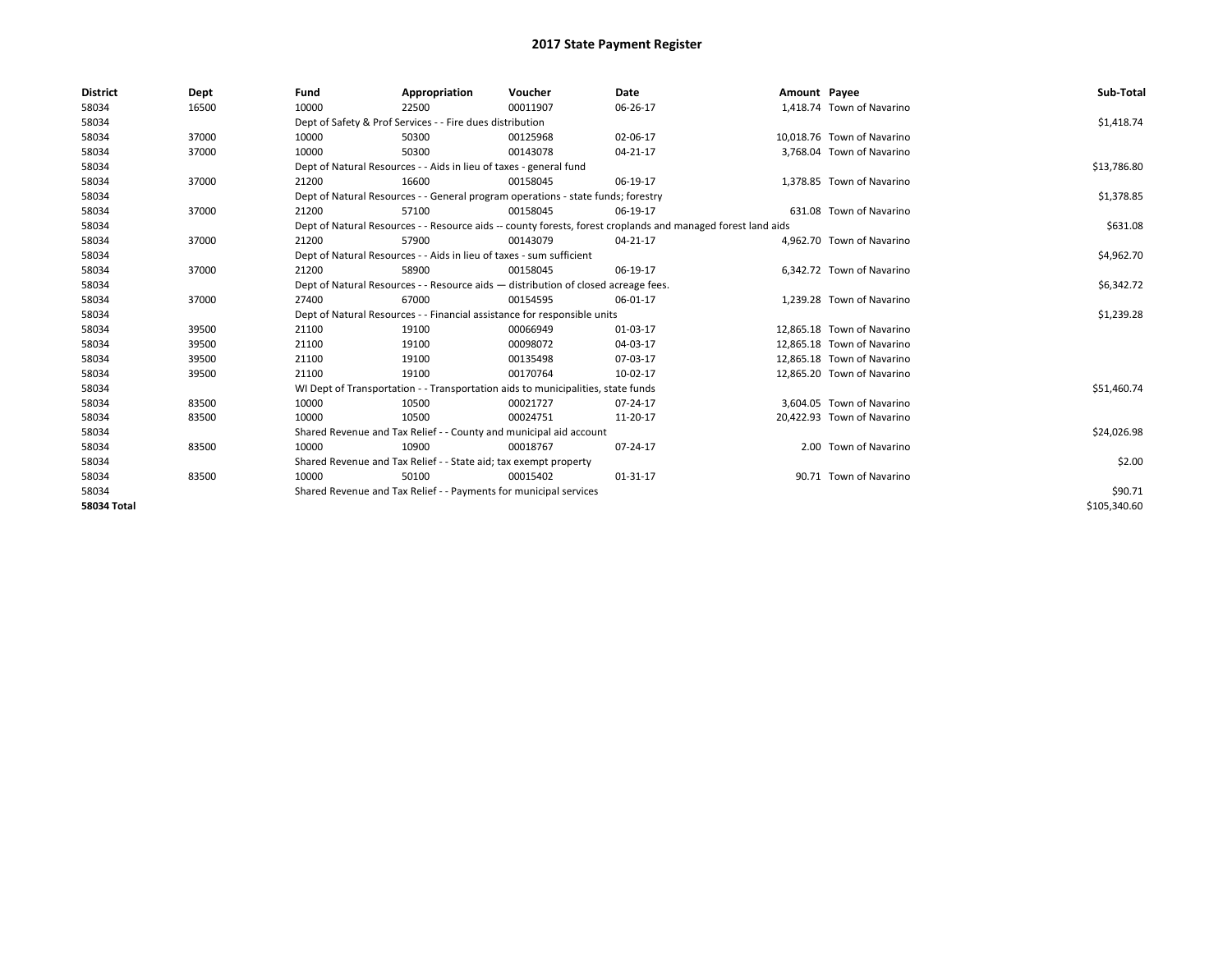| <b>District</b>    | Dept  | Fund                                                                                                         | Appropriation                                                                      | Voucher    | Date                                                                                            | Amount Payee |                         | Sub-Total    |
|--------------------|-------|--------------------------------------------------------------------------------------------------------------|------------------------------------------------------------------------------------|------------|-------------------------------------------------------------------------------------------------|--------------|-------------------------|--------------|
| 58036              | 16500 | 10000                                                                                                        | 22500                                                                              | 00011908   | 06-26-17                                                                                        |              | 2,658.99 Town of Pella  |              |
| 58036              |       |                                                                                                              | Dept of Safety & Prof Services - - Fire dues distribution                          |            |                                                                                                 |              |                         | \$2,658.99   |
| 58036              | 37000 | 10000                                                                                                        | 50300                                                                              | 00126002   | 02-06-17                                                                                        |              | 3,976.66 Town of Pella  |              |
| 58036              |       |                                                                                                              | Dept of Natural Resources - - Aids in lieu of taxes - general fund                 |            |                                                                                                 |              |                         | \$3,976.66   |
| 58036              | 37000 | 21200                                                                                                        | 16600                                                                              | 00158046   | 06-19-17                                                                                        |              | 1,311.84 Town of Pella  |              |
| 58036              |       | Dept of Natural Resources - - General program operations - state funds; forestry                             |                                                                                    | \$1,311.84 |                                                                                                 |              |                         |              |
| 58036              | 37000 | 21200                                                                                                        | 57100                                                                              | 00158046   | 06-19-17                                                                                        |              | 602.73 Town of Pella    |              |
| 58036              |       | Dept of Natural Resources - - Resource aids -- county forests, forest croplands and managed forest land aids |                                                                                    | \$602.73   |                                                                                                 |              |                         |              |
| 58036              | 37000 | 21200                                                                                                        | 58900                                                                              | 00158046   | 06-19-17                                                                                        |              | 6,034.48 Town of Pella  |              |
| 58036              |       |                                                                                                              | Dept of Natural Resources - - Resource aids - distribution of closed acreage fees. |            |                                                                                                 |              |                         | \$6,034.48   |
| 58036              | 37000 | 27400                                                                                                        | 67000                                                                              | 00154508   | 06-01-17                                                                                        |              | 821.70 Town of Pella    |              |
| 58036              |       |                                                                                                              | Dept of Natural Resources - - Financial assistance for responsible units           |            |                                                                                                 |              |                         | \$821.70     |
| 58036              | 39500 | 21100                                                                                                        | 19100                                                                              | 00066950   | 01-03-17                                                                                        |              | 29,060.89 Town of Pella |              |
| 58036              | 39500 | 21100                                                                                                        | 19100                                                                              | 00098073   | 04-03-17                                                                                        |              | 29,060.89 Town of Pella |              |
| 58036              | 39500 | 21100                                                                                                        | 19100                                                                              | 00135499   | 07-03-17                                                                                        |              | 29,060.89 Town of Pella |              |
| 58036              | 39500 | 21100                                                                                                        | 19100                                                                              | 00170765   | 10-02-17                                                                                        |              | 29,060.91 Town of Pella |              |
| 58036              |       |                                                                                                              | WI Dept of Transportation - - Transportation aids to municipalities, state funds   |            |                                                                                                 |              |                         | \$116,243.58 |
| 58036              | 50500 | 10000                                                                                                        | 17400                                                                              | 00047496   | 04-28-17                                                                                        |              | 39,011.00 Town of Pella |              |
| 58036              |       |                                                                                                              |                                                                                    |            | Department of Administration - - High-voltage transmission line annual impact fee distributions |              |                         | \$39,011.00  |
| 58036              | 83500 | 10000                                                                                                        | 10500                                                                              | 00021728   | 07-24-17                                                                                        |              | 6.407.03 Town of Pella  |              |
| 58036              | 83500 | 10000                                                                                                        | 10500                                                                              | 00024752   | 11-20-17                                                                                        |              | 36,306.51 Town of Pella |              |
| 58036              |       |                                                                                                              | Shared Revenue and Tax Relief - - County and municipal aid account                 |            |                                                                                                 |              |                         | \$42,713.54  |
| 58036              | 83500 | 10000                                                                                                        | 10900                                                                              | 00018768   | 07-24-17                                                                                        |              | 5.00 Town of Pella      |              |
| 58036              |       |                                                                                                              | Shared Revenue and Tax Relief - - State aid; tax exempt property                   |            |                                                                                                 |              |                         | \$5.00       |
| 58036              | 83500 | 10000                                                                                                        | 11000                                                                              | 00021728   | 07-24-17                                                                                        |              | 1,347.63 Town of Pella  |              |
| 58036              | 83500 | 10000                                                                                                        | 11000                                                                              | 00024752   | 11-20-17                                                                                        |              | 7,746.11 Town of Pella  |              |
| 58036              |       | Shared Revenue and Tax Relief - - Public utility distribution account                                        |                                                                                    | \$9,093.74 |                                                                                                 |              |                         |              |
| <b>58036 Total</b> |       |                                                                                                              |                                                                                    |            |                                                                                                 |              |                         | \$222.473.26 |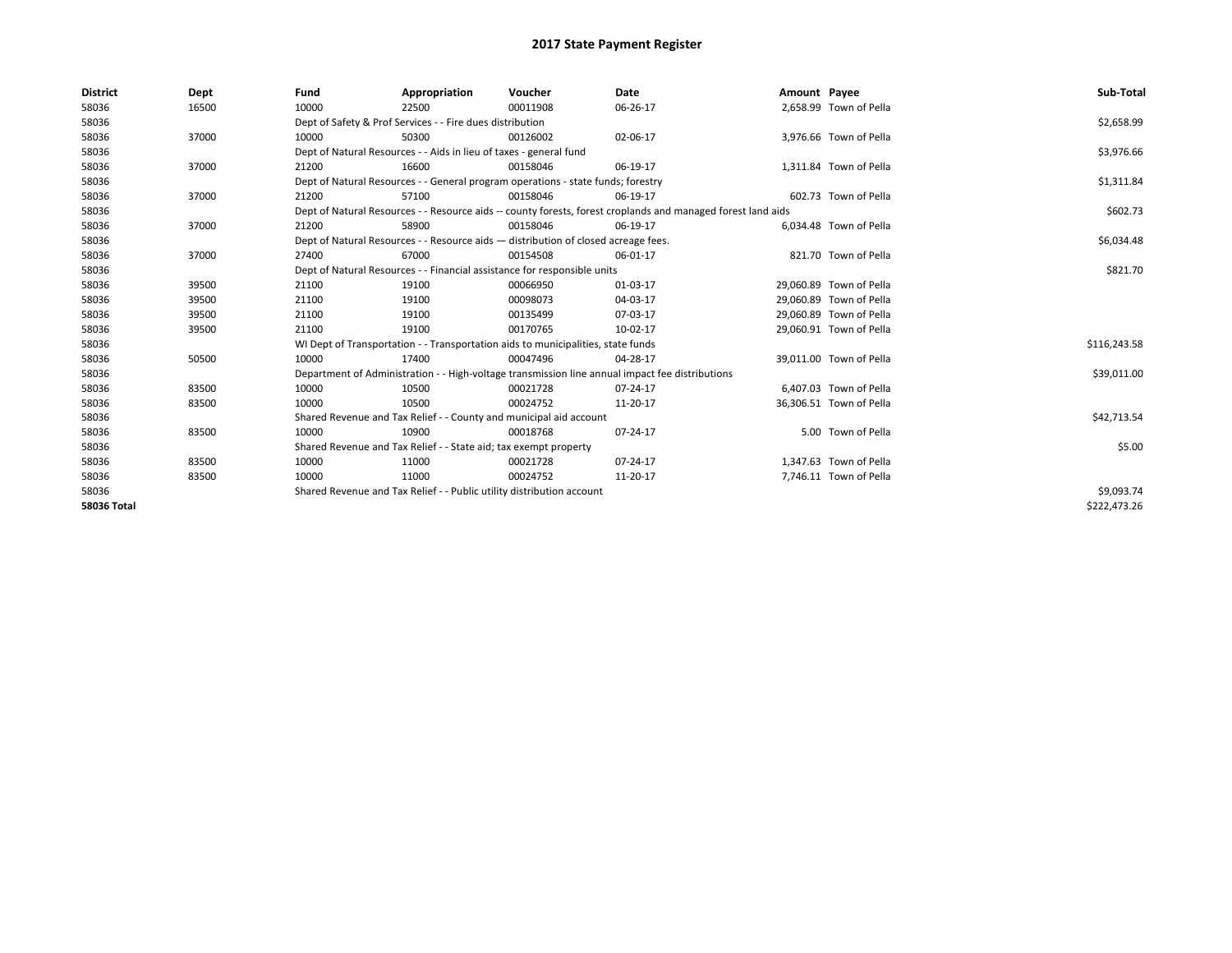| <b>District</b> | Dept  | Fund                                                                  | Appropriation                                                      | Voucher                                                                            | Date                                                                                                         | Amount Payee |                               | Sub-Total    |
|-----------------|-------|-----------------------------------------------------------------------|--------------------------------------------------------------------|------------------------------------------------------------------------------------|--------------------------------------------------------------------------------------------------------------|--------------|-------------------------------|--------------|
| 58038           | 16500 | 10000                                                                 | 22500                                                              | 00011909                                                                           | 06-26-17                                                                                                     |              | 2,288.34 Town Of Red Springs  |              |
| 58038           |       |                                                                       | Dept of Safety & Prof Services - - Fire dues distribution          |                                                                                    |                                                                                                              |              |                               | \$2,288.34   |
| 58038           | 37000 | 21200                                                                 | 16600                                                              | 00158047                                                                           | 06-19-17                                                                                                     |              | 1,206.07 Town Of Red Springs  |              |
| 58038           |       |                                                                       |                                                                    | Dept of Natural Resources - - General program operations - state funds; forestry   |                                                                                                              |              |                               | \$1,206.07   |
| 58038           | 37000 | 21200                                                                 | 57100                                                              | 00158047                                                                           | 06-19-17                                                                                                     |              | 800.88 Town Of Red Springs    |              |
| 58038           |       |                                                                       |                                                                    |                                                                                    | Dept of Natural Resources - - Resource aids -- county forests, forest croplands and managed forest land aids |              |                               | \$800.88     |
| 58038           | 37000 | 21200                                                                 | 58900                                                              | 00158047                                                                           | 06-19-17                                                                                                     |              | 5,547.91 Town Of Red Springs  |              |
| 58038           |       |                                                                       |                                                                    | Dept of Natural Resources - - Resource aids - distribution of closed acreage fees. |                                                                                                              |              |                               | \$5,547.91   |
| 58038           | 37000 | 27400                                                                 | 67000                                                              | 00154921                                                                           | 06-01-17                                                                                                     |              | 784.45 Town Of Red Springs    |              |
| 58038           |       |                                                                       |                                                                    | Dept of Natural Resources - - Financial assistance for responsible units           |                                                                                                              |              |                               | \$784.45     |
| 58038           | 39500 | 21100                                                                 | 19100                                                              | 00066951                                                                           | 01-03-17                                                                                                     |              | 17,054.49 Town Of Red Springs |              |
| 58038           | 39500 | 21100                                                                 | 19100                                                              | 00098074                                                                           | 04-03-17                                                                                                     |              | 17,054.49 Town Of Red Springs |              |
| 58038           | 39500 | 21100                                                                 | 19100                                                              | 00135500                                                                           | 07-03-17                                                                                                     |              | 17,054.49 Town Of Red Springs |              |
| 58038           | 39500 | 21100                                                                 | 19100                                                              | 00170766                                                                           | 10-02-17                                                                                                     |              | 17,054.49 Town Of Red Springs |              |
| 58038           |       |                                                                       |                                                                    | WI Dept of Transportation - - Transportation aids to municipalities, state funds   |                                                                                                              |              |                               | \$68,217.96  |
| 58038           | 83500 | 10000                                                                 | 10500                                                              | 00021729                                                                           | 07-24-17                                                                                                     |              | 3,396.98 Town Of Red Springs  |              |
| 58038           | 83500 | 10000                                                                 | 10500                                                              | 00024753                                                                           | 11-20-17                                                                                                     |              | 19,249.58 Town Of Red Springs |              |
| 58038           |       |                                                                       | Shared Revenue and Tax Relief - - County and municipal aid account |                                                                                    |                                                                                                              |              |                               | \$22,646.56  |
| 58038           | 83500 | 10000                                                                 | 10900                                                              | 00018769                                                                           | 07-24-17                                                                                                     |              | 2.00 Town Of Red Springs      |              |
| 58038           |       |                                                                       | Shared Revenue and Tax Relief - - State aid; tax exempt property   |                                                                                    |                                                                                                              |              |                               | \$2.00       |
| 58038           | 83500 | 10000                                                                 | 11000                                                              | 00021729                                                                           | 07-24-17                                                                                                     |              | 1.24 Town Of Red Springs      |              |
| 58038           | 83500 | 10000                                                                 | 11000                                                              | 00024753                                                                           | 11-20-17                                                                                                     |              | 7.19 Town Of Red Springs      |              |
| 58038           |       | Shared Revenue and Tax Relief - - Public utility distribution account |                                                                    | \$8.43                                                                             |                                                                                                              |              |                               |              |
| 58038 Total     |       |                                                                       |                                                                    |                                                                                    |                                                                                                              |              |                               | \$101,502.60 |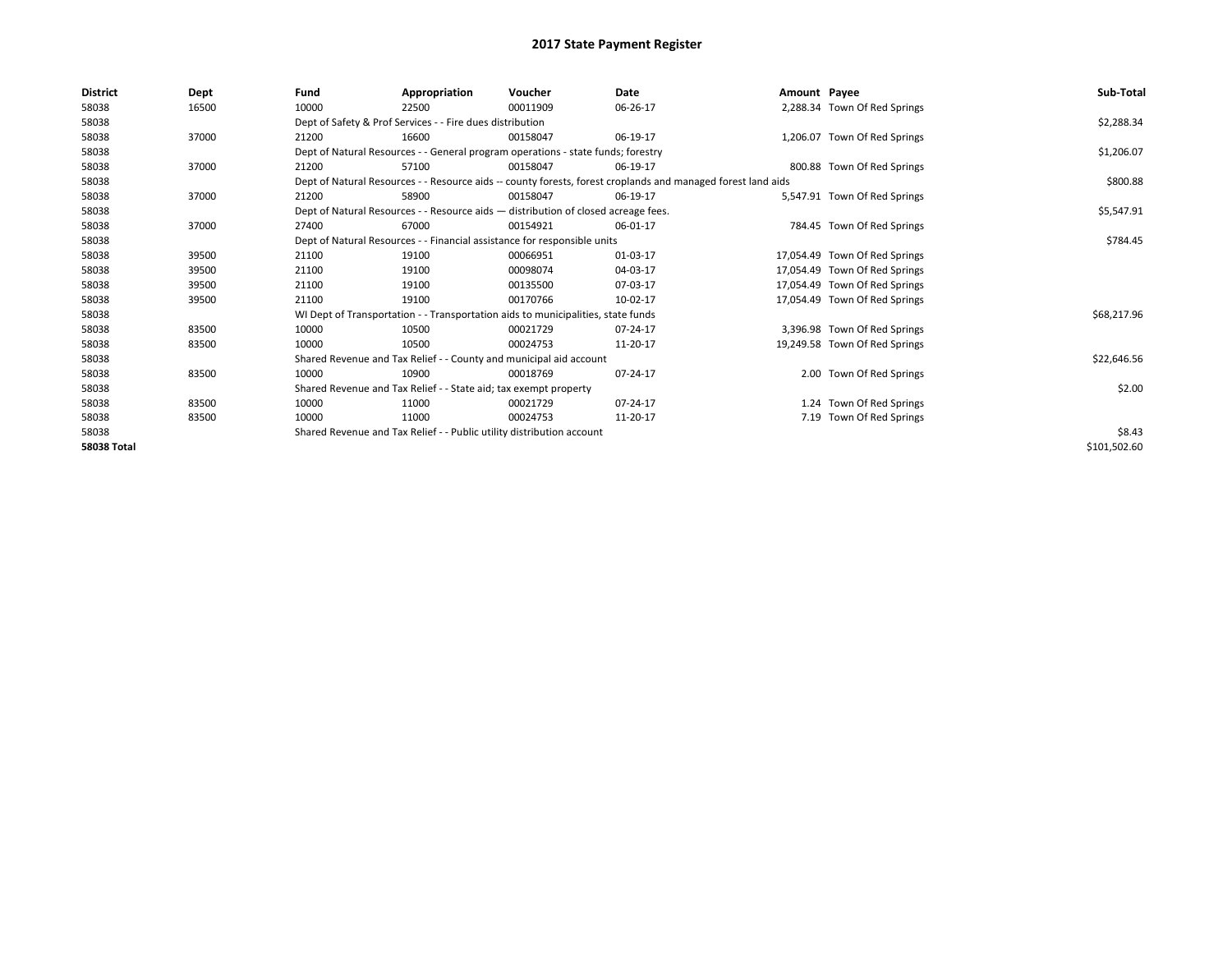| <b>District</b>    | Dept  | Fund  | Appropriation                                                                                                | Voucher  | Date     | Amount Payee |                            | Sub-Total    |
|--------------------|-------|-------|--------------------------------------------------------------------------------------------------------------|----------|----------|--------------|----------------------------|--------------|
| 58040              | 16500 | 10000 | 22500                                                                                                        | 00011910 | 06-26-17 |              | 6,168.43 Town Of Richmond  |              |
| 58040              |       |       | Dept of Safety & Prof Services - - Fire dues distribution                                                    |          |          |              |                            | \$6,168.43   |
| 58040              | 37000 | 10000 | 50300                                                                                                        | 00126201 | 02-06-17 |              | 11,274.41 Town Of Richmond |              |
| 58040              |       |       | Dept of Natural Resources - - Aids in lieu of taxes - general fund                                           |          |          |              |                            | \$11,274.41  |
| 58040              | 37000 | 21200 | 16600                                                                                                        | 00158048 | 06-19-17 |              | 999.82 Town Of Richmond    |              |
| 58040              |       |       | Dept of Natural Resources - - General program operations - state funds; forestry                             |          |          |              |                            | \$999.82     |
| 58040              | 37000 | 21200 | 57100                                                                                                        | 00158048 | 06-19-17 |              | 480.60 Town Of Richmond    |              |
| 58040              |       |       | Dept of Natural Resources - - Resource aids -- county forests, forest croplands and managed forest land aids |          |          |              |                            | \$480.60     |
| 58040              | 37000 | 21200 | 58900                                                                                                        | 00158048 | 06-19-17 |              | 4,599.19 Town Of Richmond  |              |
| 58040              |       |       | Dept of Natural Resources - - Resource aids - distribution of closed acreage fees.                           |          |          |              |                            | \$4,599.19   |
| 58040              | 37000 | 27400 | 67000                                                                                                        | 00154697 | 06-01-17 |              | 2.480.14 Town Of Richmond  |              |
| 58040              |       |       | Dept of Natural Resources - - Financial assistance for responsible units                                     |          |          |              |                            | \$2,480.14   |
| 58040              | 39500 | 21100 | 19100                                                                                                        | 00066952 | 01-03-17 |              | 31,268.40 Town Of Richmond |              |
| 58040              | 39500 | 21100 | 19100                                                                                                        | 00098075 | 04-03-17 |              | 31,268.40 Town Of Richmond |              |
| 58040              | 39500 | 21100 | 19100                                                                                                        | 00135501 | 07-03-17 |              | 31,268.40 Town Of Richmond |              |
| 58040              | 39500 | 21100 | 19100                                                                                                        | 00170767 | 10-02-17 |              | 31,268.40 Town Of Richmond |              |
| 58040              |       |       | WI Dept of Transportation - - Transportation aids to municipalities, state funds                             |          |          |              |                            | \$125,073.60 |
| 58040              | 83500 | 10000 | 10500                                                                                                        | 00021730 | 07-24-17 |              | 5,575.00 Town Of Richmond  |              |
| 58040              | 83500 | 10000 | 10500                                                                                                        | 00024754 | 11-20-17 |              | 34,313.07 Town Of Richmond |              |
| 58040              |       |       | Shared Revenue and Tax Relief - - County and municipal aid account                                           |          |          |              |                            | \$39,888.07  |
| 58040              | 83500 | 10000 | 10900                                                                                                        | 00018770 | 07-24-17 |              | 1.080.00 Town Of Richmond  |              |
| 58040              |       |       | Shared Revenue and Tax Relief - - State aid; tax exempt property                                             |          |          |              |                            | \$1,080.00   |
| 58040              | 83500 | 10000 | 11000                                                                                                        | 00021730 | 07-24-17 |              | 950.50 Town Of Richmond    |              |
| 58040              | 83500 | 10000 | 11000                                                                                                        | 00024754 | 11-20-17 |              | 5,753.58 Town Of Richmond  |              |
| 58040              |       |       | Shared Revenue and Tax Relief - - Public utility distribution account                                        |          |          |              |                            | \$6,704.08   |
| 58040              | 83500 | 52100 | 36300                                                                                                        | 00016026 | 03-27-17 |              | 7.310.00 Town Of Richmond  |              |
| 58040              |       |       | Shared Revenue and Tax Relief - - Lottery and gaming credit                                                  |          |          |              |                            | \$7,310.00   |
| <b>58040 Total</b> |       |       |                                                                                                              |          |          |              |                            | \$206.058.34 |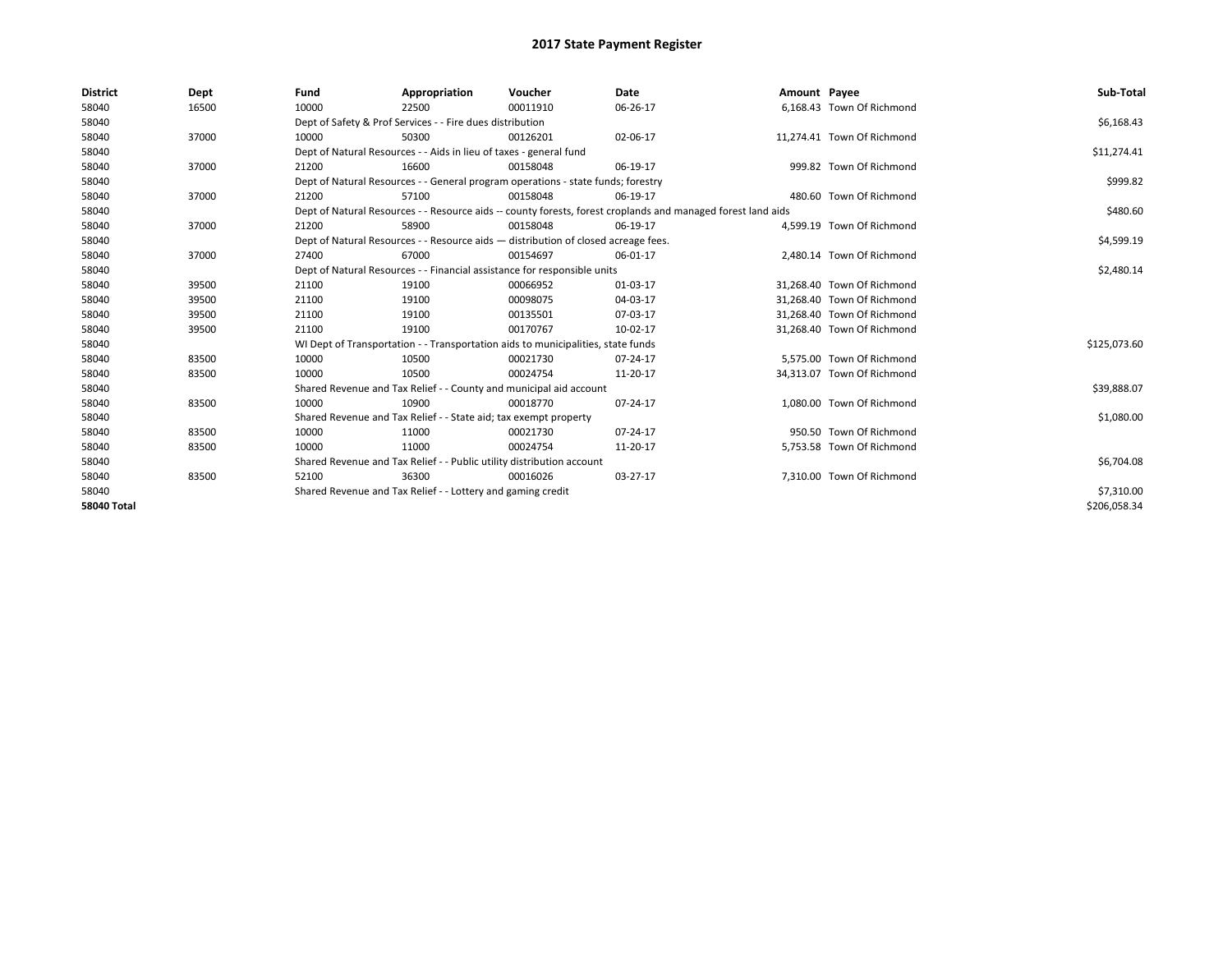| <b>District</b>    | Dept  | Fund                                                        | Appropriation                                                                                                | Voucher  | Date     | Amount Payee |                          | Sub-Total    |  |  |
|--------------------|-------|-------------------------------------------------------------|--------------------------------------------------------------------------------------------------------------|----------|----------|--------------|--------------------------|--------------|--|--|
| 58042              | 16500 | 10000                                                       | 22500                                                                                                        | 00011911 | 06-27-17 |              | 1,490.88 Town of Seneca  |              |  |  |
| 58042              |       |                                                             | Dept of Safety & Prof Services - - Fire dues distribution                                                    |          |          |              |                          | \$1,490.88   |  |  |
| 58042              | 37000 | 10000                                                       | 50300                                                                                                        | 00126023 | 02-06-17 |              | 10.93 Town of Seneca     |              |  |  |
| 58042              |       |                                                             | Dept of Natural Resources - - Aids in lieu of taxes - general fund                                           |          |          |              |                          | \$10.93      |  |  |
| 58042              | 37000 | 21200                                                       | 16600                                                                                                        | 00158049 | 06-19-17 |              | 3,260.41 Town of Seneca  |              |  |  |
| 58042              |       |                                                             | Dept of Natural Resources - - General program operations - state funds; forestry                             |          |          |              |                          | \$3,260.41   |  |  |
| 58042              | 37000 | 21200                                                       | 57100                                                                                                        | 00158049 | 06-19-17 |              | 1.524.23 Town of Seneca  |              |  |  |
| 58042              |       |                                                             | Dept of Natural Resources - - Resource aids -- county forests, forest croplands and managed forest land aids |          |          |              |                          |              |  |  |
| 58042              | 37000 | 21200                                                       | 58900                                                                                                        | 00158049 | 06-19-17 |              | 14,997.89 Town of Seneca |              |  |  |
| 58042              |       |                                                             | Dept of Natural Resources - - Resource aids - distribution of closed acreage fees.                           |          |          |              |                          | \$14,997.89  |  |  |
| 58042              | 37000 | 27400                                                       | 67000                                                                                                        | 00154016 | 06-01-17 |              | 310.61 Town of Seneca    |              |  |  |
| 58042              |       |                                                             | Dept of Natural Resources - - Financial assistance for responsible units                                     |          |          |              |                          | \$310.61     |  |  |
| 58042              | 39500 | 21100                                                       | 19100                                                                                                        | 00066953 | 01-03-17 |              | 18,816.09 Town of Seneca |              |  |  |
| 58042              | 39500 | 21100                                                       | 19100                                                                                                        | 00098076 | 04-03-17 |              | 18,816.09 Town of Seneca |              |  |  |
| 58042              | 39500 | 21100                                                       | 19100                                                                                                        | 00135502 | 07-03-17 |              | 18,816.09 Town of Seneca |              |  |  |
| 58042              | 39500 | 21100                                                       | 19100                                                                                                        | 00170768 | 10-02-17 |              | 18,816.09 Town of Seneca |              |  |  |
| 58042              |       |                                                             | WI Dept of Transportation - - Transportation aids to municipalities, state funds                             |          |          |              |                          | \$75,264.36  |  |  |
| 58042              | 83500 | 10000                                                       | 10500                                                                                                        | 00021731 | 07-24-17 |              | 3,378.36 Town of Seneca  |              |  |  |
| 58042              | 83500 | 10000                                                       | 10500                                                                                                        | 00024755 | 11-20-17 |              | 19,244.84 Town of Seneca |              |  |  |
| 58042              |       |                                                             | Shared Revenue and Tax Relief - - County and municipal aid account                                           |          |          |              |                          | \$22,623.20  |  |  |
| 58042              | 83500 | 10000                                                       | 10900                                                                                                        | 00018771 | 07-24-17 |              | 7.00 Town of Seneca      |              |  |  |
| 58042              |       |                                                             | Shared Revenue and Tax Relief - - State aid; tax exempt property                                             |          |          |              |                          | \$7.00       |  |  |
| 58042              | 83500 | 52100                                                       | 36300                                                                                                        | 00016027 | 03-27-17 |              | 696.60 Town of Seneca    |              |  |  |
| 58042              |       | Shared Revenue and Tax Relief - - Lottery and gaming credit |                                                                                                              | \$696.60 |          |              |                          |              |  |  |
| <b>58042 Total</b> |       |                                                             |                                                                                                              |          |          |              |                          | \$120,186.11 |  |  |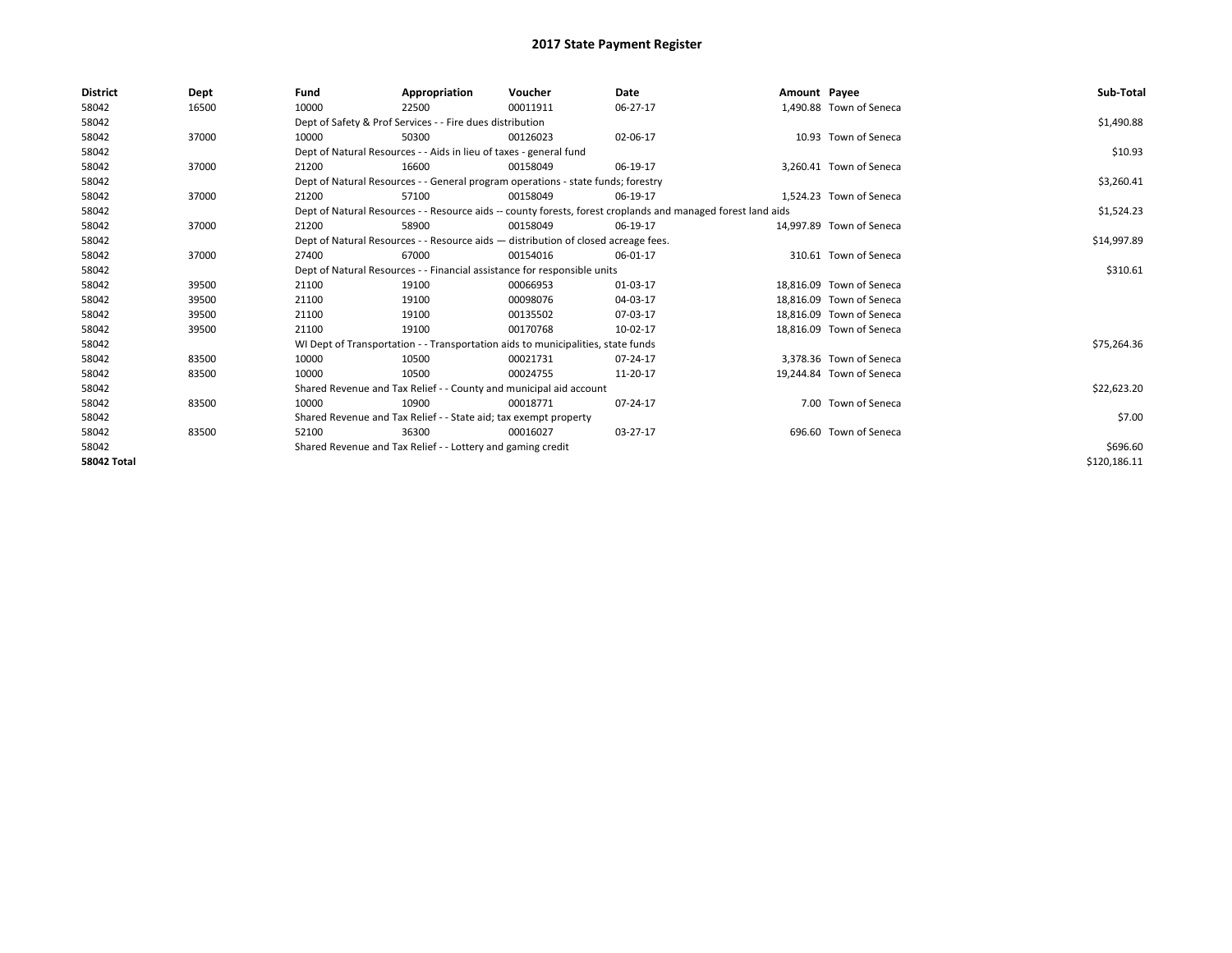| <b>District</b>    | Dept  | Fund                                                                     | Appropriation                                                         | Voucher                                                                            | Date                                                                                                         | Amount Payee |                              | Sub-Total    |
|--------------------|-------|--------------------------------------------------------------------------|-----------------------------------------------------------------------|------------------------------------------------------------------------------------|--------------------------------------------------------------------------------------------------------------|--------------|------------------------------|--------------|
| 58044              | 16500 | 10000                                                                    | 22500                                                                 | 00011912                                                                           | 06-26-17                                                                                                     |              | 6,756.18 Town Of Washington  |              |
| 58044              |       |                                                                          | Dept of Safety & Prof Services - - Fire dues distribution             |                                                                                    |                                                                                                              |              |                              | \$6,756.18   |
| 58044              | 37000 | 10000                                                                    | 50300                                                                 | 00125844                                                                           | 02-06-17                                                                                                     |              | 815.82 Town Of Washington    |              |
| 58044              | 37000 | 10000                                                                    | 50300                                                                 | 00125845                                                                           | 02-06-17                                                                                                     |              | 171.26 Town Of Washington    |              |
| 58044              | 37000 | 10000                                                                    | 50300                                                                 | 00142737                                                                           | 04-21-17                                                                                                     |              | 10.69 Town Of Washington     |              |
| 58044              |       |                                                                          | Dept of Natural Resources - - Aids in lieu of taxes - general fund    |                                                                                    |                                                                                                              |              |                              | \$997.77     |
| 58044              | 37000 | 21200                                                                    | 16600                                                                 | 00158050                                                                           | 06-19-17                                                                                                     |              | 1,039.46 Town Of Washington  |              |
| 58044              |       |                                                                          |                                                                       | Dept of Natural Resources - - General program operations - state funds; forestry   |                                                                                                              |              |                              | \$1,039.46   |
| 58044              | 37000 | 21200                                                                    | 57100                                                                 | 00158050                                                                           | 06-19-17                                                                                                     |              | 483.74 Town Of Washington    |              |
| 58044              |       |                                                                          |                                                                       |                                                                                    | Dept of Natural Resources - - Resource aids -- county forests, forest croplands and managed forest land aids |              |                              | \$483.74     |
| 58044              | 37000 | 21200                                                                    | 58900                                                                 | 00158050                                                                           | 06-19-17                                                                                                     |              | 4,781.53 Town Of Washington  |              |
| 58044              |       |                                                                          |                                                                       | Dept of Natural Resources - - Resource aids - distribution of closed acreage fees. |                                                                                                              |              |                              | \$4,781.53   |
| 58044              | 37000 | 27400                                                                    | 67000                                                                 | 00154756                                                                           | 06-01-17                                                                                                     |              | 2,087.92 Town Of Washington  |              |
| 58044              |       | Dept of Natural Resources - - Financial assistance for responsible units |                                                                       | \$2,087.92                                                                         |                                                                                                              |              |                              |              |
| 58044              | 39500 | 21100                                                                    | 19100                                                                 | 00066954                                                                           | 01-03-17                                                                                                     |              | 28,235.14 Town Of Washington |              |
| 58044              | 39500 | 21100                                                                    | 19100                                                                 | 00098077                                                                           | 04-03-17                                                                                                     |              | 28,235.14 Town Of Washington |              |
| 58044              | 39500 | 21100                                                                    | 19100                                                                 | 00135503                                                                           | 07-03-17                                                                                                     |              | 28,235.14 Town Of Washington |              |
| 58044              | 39500 | 21100                                                                    | 19100                                                                 | 00170769                                                                           | 10-02-17                                                                                                     |              | 28,235.16 Town Of Washington |              |
| 58044              |       |                                                                          |                                                                       | WI Dept of Transportation - - Transportation aids to municipalities, state funds   |                                                                                                              |              |                              | \$112,940.58 |
| 58044              | 50500 | 10000                                                                    | 17400                                                                 | 00047497                                                                           | 04-28-17                                                                                                     |              | 58,025.00 Town Of Washington |              |
| 58044              |       |                                                                          |                                                                       |                                                                                    | Department of Administration - - High-voltage transmission line annual impact fee distributions              |              |                              | \$58,025.00  |
| 58044              | 83500 | 10000                                                                    | 10500                                                                 | 00021732                                                                           | 07-24-17                                                                                                     |              | 3,504.81 Town Of Washington  |              |
| 58044              | 83500 | 10000                                                                    | 10500                                                                 | 00024756                                                                           | 11-20-17                                                                                                     |              | 19,860.58 Town Of Washington |              |
| 58044              |       |                                                                          | Shared Revenue and Tax Relief - - County and municipal aid account    |                                                                                    |                                                                                                              |              |                              | \$23,365.39  |
| 58044              | 83500 | 10000                                                                    | 10900                                                                 | 00018772                                                                           | 07-24-17                                                                                                     |              | 7.00 Town Of Washington      |              |
| 58044              |       |                                                                          | Shared Revenue and Tax Relief - - State aid; tax exempt property      |                                                                                    |                                                                                                              |              |                              | \$7.00       |
| 58044              | 83500 | 10000                                                                    | 11000                                                                 | 00021732                                                                           | 07-24-17                                                                                                     |              | 1,636.59 Town Of Washington  |              |
| 58044              | 83500 | 10000                                                                    | 11000                                                                 | 00024756                                                                           | 11-20-17                                                                                                     |              | 6,873.38 Town Of Washington  |              |
| 58044              |       |                                                                          | Shared Revenue and Tax Relief - - Public utility distribution account |                                                                                    |                                                                                                              |              |                              | \$8,509.97   |
| <b>58044 Total</b> |       |                                                                          |                                                                       |                                                                                    |                                                                                                              |              |                              | \$218,994.54 |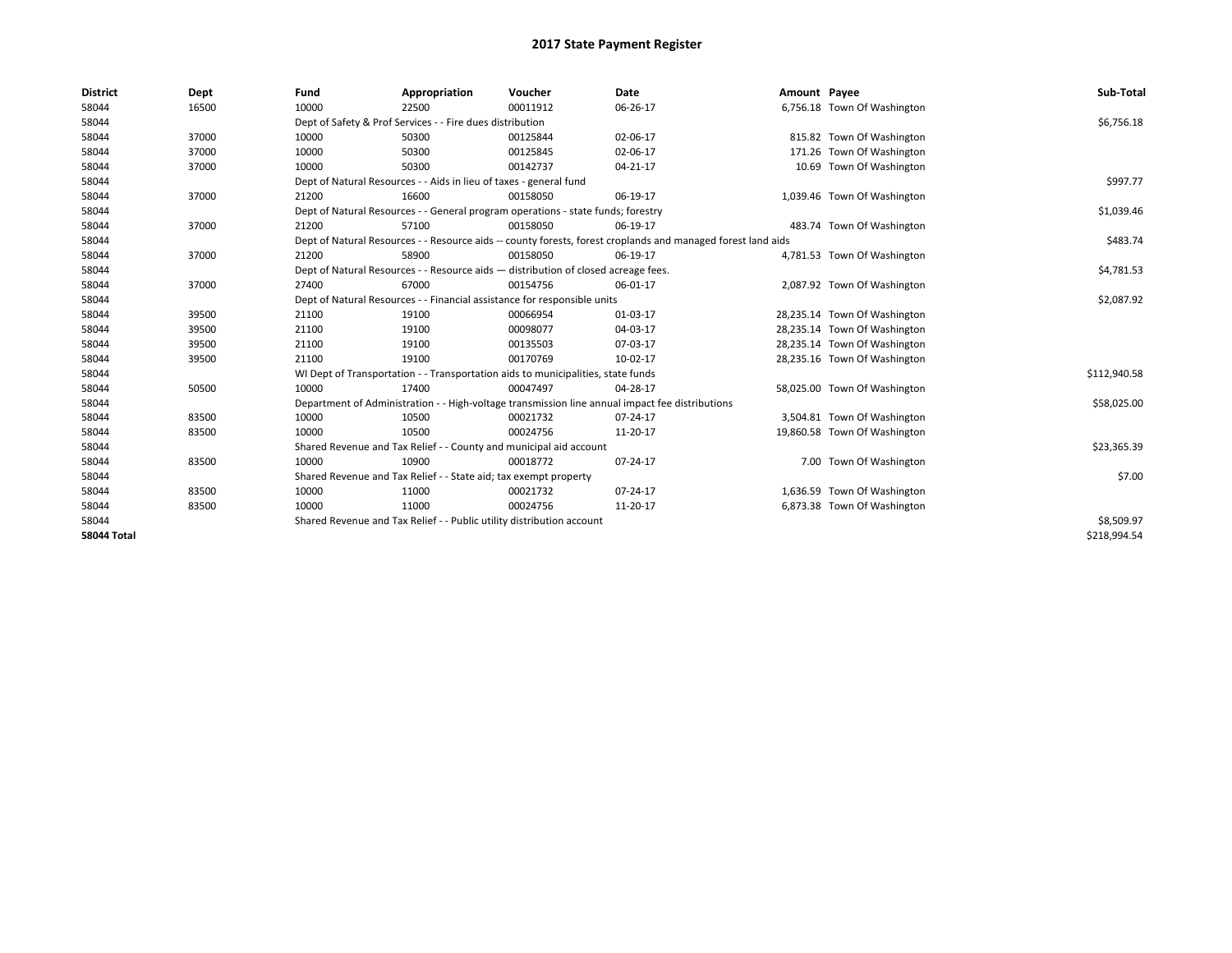| <b>District</b>    | Dept  | Fund  | Appropriation                                                                      | Voucher  | Date                                                                                                         | Amount Payee |                             | Sub-Total    |
|--------------------|-------|-------|------------------------------------------------------------------------------------|----------|--------------------------------------------------------------------------------------------------------------|--------------|-----------------------------|--------------|
| 58046              | 16500 | 10000 | 22500                                                                              | 00011913 | 06-27-17                                                                                                     |              | 3,322.20 Town Of Waukechon  |              |
| 58046              |       |       | Dept of Safety & Prof Services - - Fire dues distribution                          |          |                                                                                                              |              |                             | \$3,322.20   |
| 58046              | 37000 | 10000 | 50300                                                                              | 00126356 | 02-06-17                                                                                                     |              | 7.650.91 Town Of Waukechon  |              |
| 58046              | 37000 | 10000 | 50300                                                                              | 00126357 | 02-06-17                                                                                                     |              | 12,253.07 Town Of Waukechon |              |
| 58046              | 37000 | 10000 | 50300                                                                              | 00144159 | 04-21-17                                                                                                     |              | 519.32 Town Of Waukechon    |              |
| 58046              |       |       | Dept of Natural Resources - - Aids in lieu of taxes - general fund                 |          |                                                                                                              |              |                             | \$20,423.30  |
| 58046              | 37000 | 21200 | 16600                                                                              | 00158051 | 06-19-17                                                                                                     |              | 618.33 Town Of Waukechon    |              |
| 58046              |       |       | Dept of Natural Resources - - General program operations - state funds; forestry   |          |                                                                                                              |              |                             | \$618.33     |
| 58046              | 37000 | 21200 | 57100                                                                              | 00158051 | 06-19-17                                                                                                     |              | 283.00 Town Of Waukechon    |              |
| 58046              |       |       |                                                                                    |          | Dept of Natural Resources - - Resource aids -- county forests, forest croplands and managed forest land aids |              |                             | \$283.00     |
| 58046              | 37000 | 21200 | 57900                                                                              | 00144160 | 04-21-17                                                                                                     |              | 1,274.50 Town Of Waukechon  |              |
| 58046              |       |       | Dept of Natural Resources - - Aids in lieu of taxes - sum sufficient               |          |                                                                                                              |              |                             | \$1,274.50   |
| 58046              | 37000 | 21200 | 58900                                                                              | 00158051 | 06-19-17                                                                                                     |              | 2,844.33 Town Of Waukechon  |              |
| 58046              |       |       | Dept of Natural Resources - - Resource aids - distribution of closed acreage fees. |          |                                                                                                              |              |                             | \$2,844.33   |
| 58046              | 37000 | 27400 | 67000                                                                              | 00154848 | 06-01-17                                                                                                     |              | 1,051.49 Town Of Waukechon  |              |
| 58046              |       |       | Dept of Natural Resources - - Financial assistance for responsible units           |          |                                                                                                              |              |                             | \$1,051.49   |
| 58046              | 39500 | 21100 | 19100                                                                              | 00066955 | 01-03-17                                                                                                     |              | 21,975.96 Town Of Waukechon |              |
| 58046              | 39500 | 21100 | 19100                                                                              | 00098078 | 04-03-17                                                                                                     |              | 21,975.96 Town Of Waukechon |              |
| 58046              | 39500 | 21100 | 19100                                                                              | 00135504 | 07-03-17                                                                                                     |              | 21,975.96 Town Of Waukechon |              |
| 58046              | 39500 | 21100 | 19100                                                                              | 00170770 | 10-02-17                                                                                                     |              | 21,975.96 Town Of Waukechon |              |
| 58046              |       |       | WI Dept of Transportation - - Transportation aids to municipalities, state funds   |          |                                                                                                              |              |                             | \$87,903.84  |
| 58046              | 50500 | 10000 | 17400                                                                              | 00047498 | 04-28-17                                                                                                     |              | 33,639.00 Town Of Waukechon |              |
| 58046              |       |       |                                                                                    |          | Department of Administration - - High-voltage transmission line annual impact fee distributions              |              |                             | \$33,639.00  |
| 58046              | 83500 | 10000 | 10500                                                                              | 00021733 | 07-24-17                                                                                                     |              | 4.836.10 Town Of Waukechon  |              |
| 58046              | 83500 | 10000 | 10500                                                                              | 00024757 | 11-20-17                                                                                                     |              | 27,404.57 Town Of Waukechon |              |
| 58046              |       |       | Shared Revenue and Tax Relief - - County and municipal aid account                 |          |                                                                                                              |              |                             | \$32,240.67  |
| 58046              | 83500 | 10000 | 10900                                                                              | 00018773 | 07-24-17                                                                                                     |              | 37.00 Town Of Waukechon     |              |
| 58046              |       |       | Shared Revenue and Tax Relief - - State aid; tax exempt property                   |          |                                                                                                              |              |                             | \$37.00      |
| 58046              | 83500 | 10000 | 11000                                                                              | 00021733 | $07 - 24 - 17$                                                                                               |              | 286.32 Town Of Waukechon    |              |
| 58046              | 83500 | 10000 | 11000                                                                              | 00024757 | 11-20-17                                                                                                     |              | 1,742.85 Town Of Waukechon  |              |
| 58046              |       |       | Shared Revenue and Tax Relief - - Public utility distribution account              |          |                                                                                                              |              |                             | \$2,029.17   |
| <b>58046 Total</b> |       |       |                                                                                    |          |                                                                                                              |              |                             | \$185,666.83 |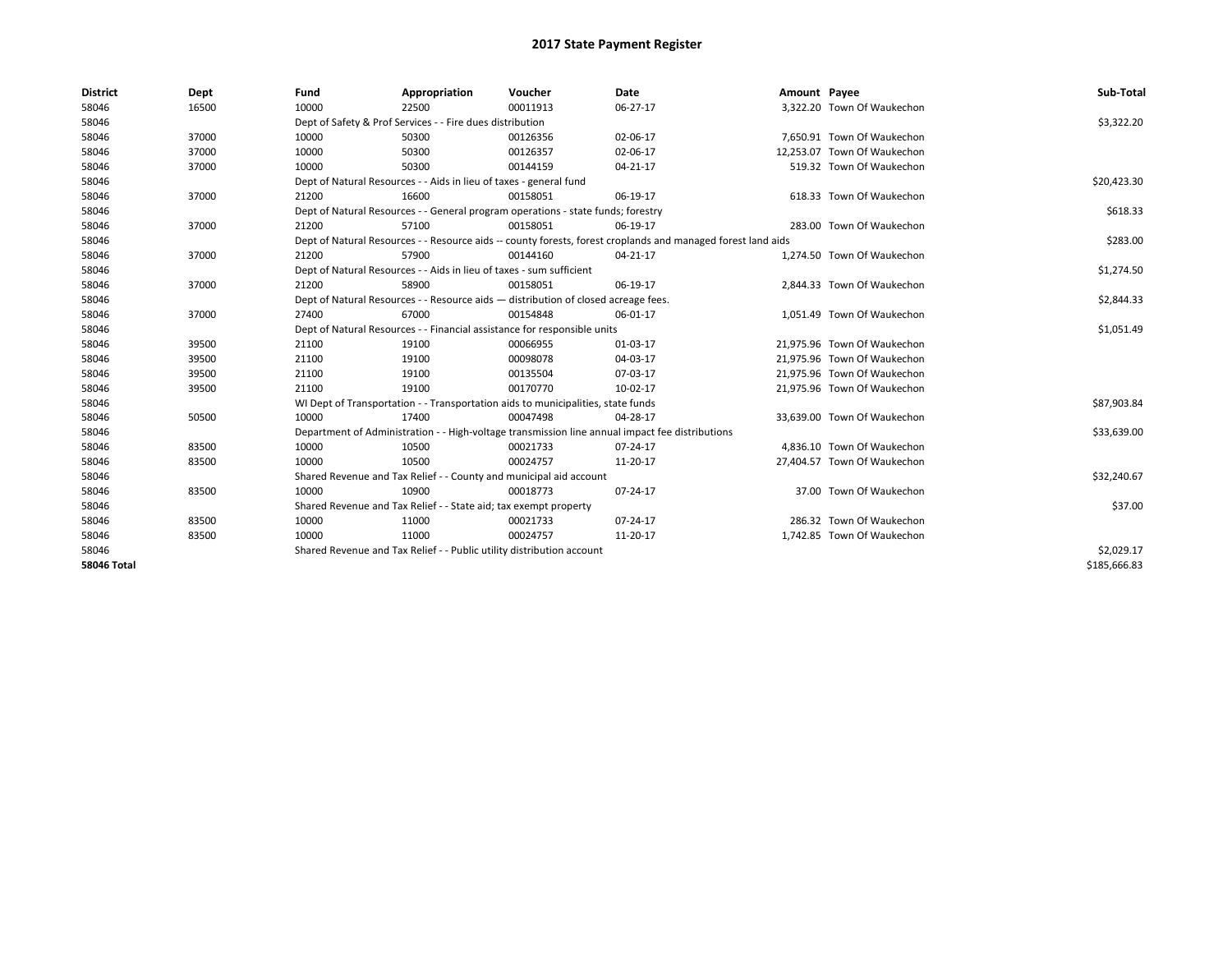| <b>District</b>    | Dept  | Fund  | Appropriation                                                         | Voucher                                                                            | <b>Date</b>                                                                                                  | Amount Payee |                           | Sub-Total    |
|--------------------|-------|-------|-----------------------------------------------------------------------|------------------------------------------------------------------------------------|--------------------------------------------------------------------------------------------------------------|--------------|---------------------------|--------------|
| 58048              | 16500 | 10000 | 22500                                                                 | 00011914                                                                           | 06-26-17                                                                                                     |              | 12,916.41 Town Of Wescott |              |
| 58048              |       |       | Dept of Safety & Prof Services - - Fire dues distribution             |                                                                                    |                                                                                                              |              |                           | \$12,916.41  |
| 58048              | 37000 | 10000 | 50300                                                                 | 00126266                                                                           | 02-06-17                                                                                                     |              | 3,431.70 Town Of Wescott  |              |
| 58048              | 37000 | 10000 | 50300                                                                 | 00126267                                                                           | 02-06-17                                                                                                     |              | 1,002.20 Town Of Wescott  |              |
| 58048              | 37000 | 10000 | 50300                                                                 | 00143911                                                                           | 04-21-17                                                                                                     |              | 117.84 Town Of Wescott    |              |
| 58048              |       |       | Dept of Natural Resources - - Aids in lieu of taxes - general fund    |                                                                                    |                                                                                                              |              |                           | \$4,551.74   |
| 58048              | 37000 | 21200 | 16600                                                                 | 00158052                                                                           | 06-19-17                                                                                                     |              | 748.18 Town Of Wescott    |              |
| 58048              |       |       |                                                                       | Dept of Natural Resources - - General program operations - state funds; forestry   |                                                                                                              |              |                           | \$748.18     |
| 58048              | 37000 | 21200 | 57100                                                                 | 00158052                                                                           | 06-19-17                                                                                                     |              | 356.43 Town Of Wescott    |              |
| 58048              |       |       |                                                                       |                                                                                    | Dept of Natural Resources - - Resource aids -- county forests, forest croplands and managed forest land aids |              |                           | \$356.43     |
| 58048              | 37000 | 21200 | 57900                                                                 | 00143910                                                                           | 04-21-17                                                                                                     |              | 0.10 Town Of Wescott      |              |
| 58048              |       |       | Dept of Natural Resources - - Aids in lieu of taxes - sum sufficient  |                                                                                    |                                                                                                              |              |                           | \$0.10       |
| 58048              | 37000 | 21200 | 58900                                                                 | 00158052                                                                           | 06-19-17                                                                                                     |              | 3,441.63 Town Of Wescott  |              |
| 58048              |       |       |                                                                       | Dept of Natural Resources - - Resource aids - distribution of closed acreage fees. |                                                                                                              |              |                           | \$3,441.63   |
| 58048              | 37000 | 27400 | 67000                                                                 | 00154331                                                                           | 06-01-17                                                                                                     |              | 13,609.10 Town Of Wescott |              |
| 58048              |       |       |                                                                       | Dept of Natural Resources - - Financial assistance for responsible units           |                                                                                                              |              |                           | \$13,609.10  |
| 58048              | 39500 | 21100 | 19100                                                                 | 00066956                                                                           | 01-03-17                                                                                                     |              | 33,536.46 Town Of Wescott |              |
| 58048              | 39500 | 21100 | 19100                                                                 | 00098079                                                                           | 04-03-17                                                                                                     |              | 33,536.46 Town Of Wescott |              |
| 58048              | 39500 | 21100 | 19100                                                                 | 00135505                                                                           | 07-03-17                                                                                                     |              | 33,536.46 Town Of Wescott |              |
| 58048              | 39500 | 21100 | 19100                                                                 | 00170771                                                                           | 10-02-17                                                                                                     |              | 33,536.46 Town Of Wescott |              |
| 58048              |       |       |                                                                       | WI Dept of Transportation - - Transportation aids to municipalities, state funds   |                                                                                                              |              |                           | \$134,145.84 |
| 58048              | 83500 | 10000 | 10500                                                                 | 00021734                                                                           | 07-24-17                                                                                                     |              | 6,156.23 Town Of Wescott  |              |
| 58048              | 83500 | 10000 | 10500                                                                 | 00024758                                                                           | 11-20-17                                                                                                     |              | 34,885.31 Town Of Wescott |              |
| 58048              |       |       |                                                                       | Shared Revenue and Tax Relief - - County and municipal aid account                 |                                                                                                              |              |                           | \$41,041.54  |
| 58048              | 83500 | 10000 | 10900                                                                 | 00018774                                                                           | 07-24-17                                                                                                     |              | 288.00 Town Of Wescott    |              |
| 58048              |       |       | Shared Revenue and Tax Relief - - State aid; tax exempt property      |                                                                                    |                                                                                                              |              |                           | \$288.00     |
| 58048              | 83500 | 10000 | 11000                                                                 | 00021734                                                                           | 07-24-17                                                                                                     |              | 565.94 Town Of Wescott    |              |
| 58048              | 83500 | 10000 | 11000                                                                 | 00024758                                                                           | 11-20-17                                                                                                     |              | 3,301.20 Town Of Wescott  |              |
| 58048              |       |       | Shared Revenue and Tax Relief - - Public utility distribution account |                                                                                    |                                                                                                              |              |                           | \$3,867.14   |
| 58048              | 83500 | 52100 | 36300                                                                 | 00016028                                                                           | 03-27-17                                                                                                     |              | 560.88 Town Of Wescott    |              |
| 58048              |       |       | Shared Revenue and Tax Relief - - Lottery and gaming credit           |                                                                                    |                                                                                                              |              |                           | \$560.88     |
| <b>58048 Total</b> |       |       |                                                                       |                                                                                    |                                                                                                              |              |                           | \$215,526.99 |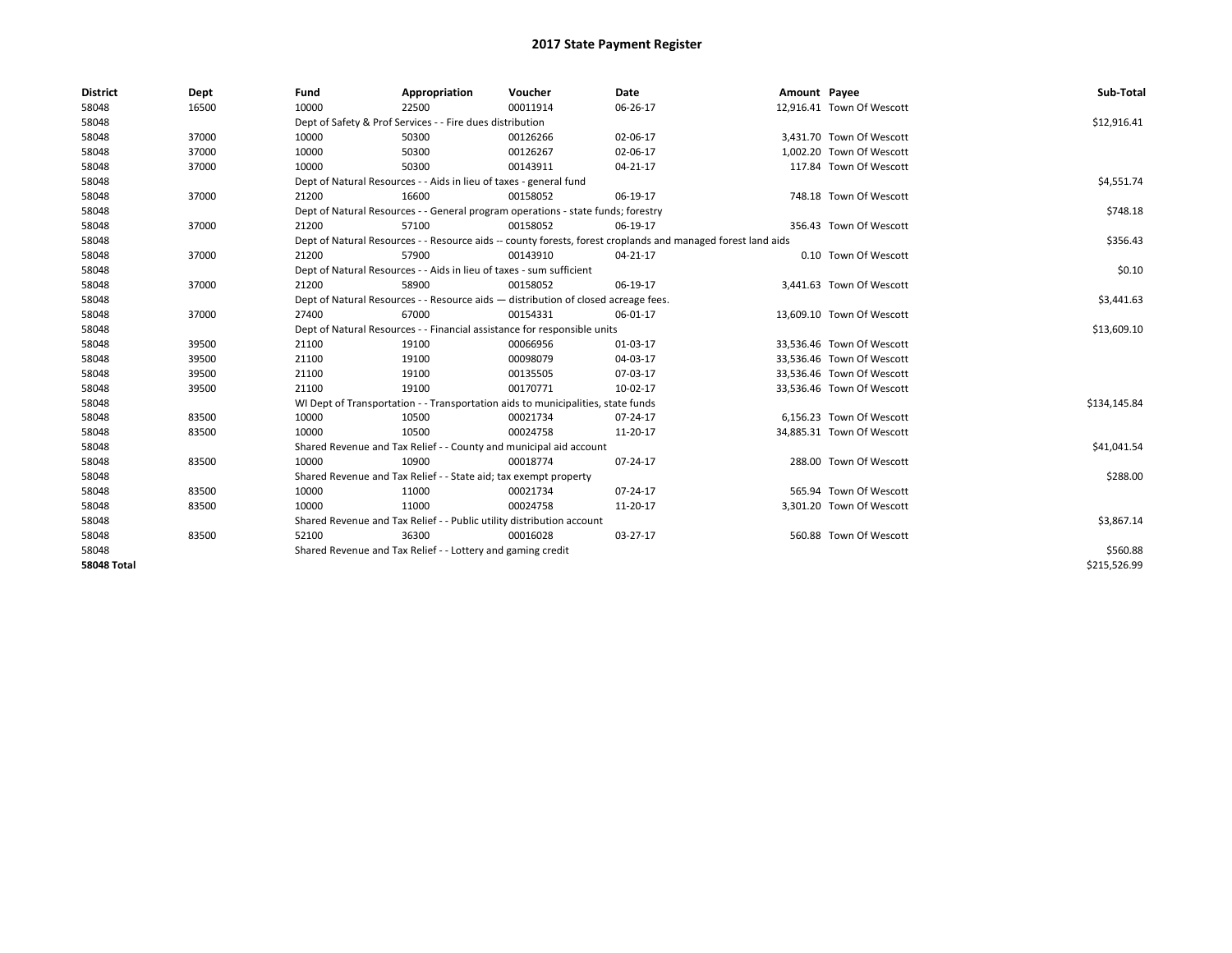| <b>District</b>    | Dept  | Fund  | Appropriation                                                                                                | Voucher  | <b>Date</b> | Amount Payee |                              | Sub-Total    |  |  |
|--------------------|-------|-------|--------------------------------------------------------------------------------------------------------------|----------|-------------|--------------|------------------------------|--------------|--|--|
| 58050              | 16500 | 10000 | 22500                                                                                                        | 00011915 | 06-26-17    |              | 2,628.74 Town Of Wittenberg  |              |  |  |
| 58050              |       |       | Dept of Safety & Prof Services - - Fire dues distribution                                                    |          |             |              |                              | \$2,628.74   |  |  |
| 58050              | 37000 | 10000 | 50300                                                                                                        | 00125900 | 02-06-17    |              | 1,003.17 Town Of Wittenberg  |              |  |  |
| 58050              | 37000 | 10000 | 50300                                                                                                        | 00125901 | 02-06-17    |              | 763.87 Town Of Wittenberg    |              |  |  |
| 58050              |       |       | Dept of Natural Resources - - Aids in lieu of taxes - general fund                                           |          |             |              |                              | \$1,767.04   |  |  |
| 58050              | 37000 | 21200 | 16600                                                                                                        | 00158053 | 06-19-17    |              | 2,025.39 Town Of Wittenberg  |              |  |  |
| 58050              |       |       | Dept of Natural Resources - - General program operations - state funds; forestry                             |          |             |              |                              | \$2,025.39   |  |  |
| 58050              | 37000 | 21200 | 57100                                                                                                        | 00158053 | 06-19-17    |              | 942.98 Town Of Wittenberg    |              |  |  |
| 58050              |       |       | Dept of Natural Resources - - Resource aids -- county forests, forest croplands and managed forest land aids |          |             |              |                              | \$942.98     |  |  |
| 58050              | 37000 | 21200 | 58900                                                                                                        | 00158053 | 06-19-17    |              | 9,316.78 Town Of Wittenberg  |              |  |  |
| 58050              |       |       | Dept of Natural Resources - - Resource aids - distribution of closed acreage fees.                           |          |             |              |                              | \$9,316.78   |  |  |
| 58050              | 37000 | 27400 | 67000                                                                                                        | 00154836 | 06-01-17    |              | 1,390.62 Town Of Wittenberg  |              |  |  |
| 58050              |       |       | Dept of Natural Resources - - Financial assistance for responsible units                                     |          |             |              |                              |              |  |  |
| 58050              | 39500 | 21100 | 19100                                                                                                        | 00066957 | 01-03-17    |              | 22,366.81 Town Of Wittenberg |              |  |  |
| 58050              | 39500 | 21100 | 19100                                                                                                        | 00098080 | 04-03-17    |              | 22,366.81 Town Of Wittenberg |              |  |  |
| 58050              | 39500 | 21100 | 19100                                                                                                        | 00135506 | 07-03-17    |              | 22,366.81 Town Of Wittenberg |              |  |  |
| 58050              | 39500 | 21100 | 19100                                                                                                        | 00170772 | 10-02-17    |              | 22,366.83 Town Of Wittenberg |              |  |  |
| 58050              |       |       | WI Dept of Transportation - - Transportation aids to municipalities, state funds                             |          |             |              |                              | \$89,467.26  |  |  |
| 58050              | 50500 | 10000 | 17400                                                                                                        | 00047499 | 04-28-17    |              | 40,167.00 Town Of Wittenberg |              |  |  |
| 58050              |       |       | Department of Administration - - High-voltage transmission line annual impact fee distributions              |          |             |              |                              | \$40,167.00  |  |  |
| 58050              | 83500 | 10000 | 10500                                                                                                        | 00021735 | 07-24-17    |              | 9,323.80 Town Of Wittenberg  |              |  |  |
| 58050              | 83500 | 10000 | 10500                                                                                                        | 00024759 | 11-20-17    |              | 52,964.29 Town Of Wittenberg |              |  |  |
| 58050              |       |       | Shared Revenue and Tax Relief - - County and municipal aid account                                           |          |             |              |                              | \$62,288.09  |  |  |
| 58050              | 83500 | 10000 | 10900                                                                                                        | 00018775 | 07-24-17    |              | 873.00 Town Of Wittenberg    |              |  |  |
| 58050              |       |       | Shared Revenue and Tax Relief - - State aid; tax exempt property                                             |          |             |              |                              | \$873.00     |  |  |
| 58050              | 83500 | 10000 | 11000                                                                                                        | 00021735 | 07-24-17    |              | 936.51 Town Of Wittenberg    |              |  |  |
| 58050              | 83500 | 10000 | 11000                                                                                                        | 00024759 | 11-20-17    |              | 6,855.89 Town Of Wittenberg  |              |  |  |
| 58050              |       |       | Shared Revenue and Tax Relief - - Public utility distribution account                                        |          |             |              |                              | \$7,792.40   |  |  |
| <b>58050 Total</b> |       |       |                                                                                                              |          |             |              |                              | \$218,659.30 |  |  |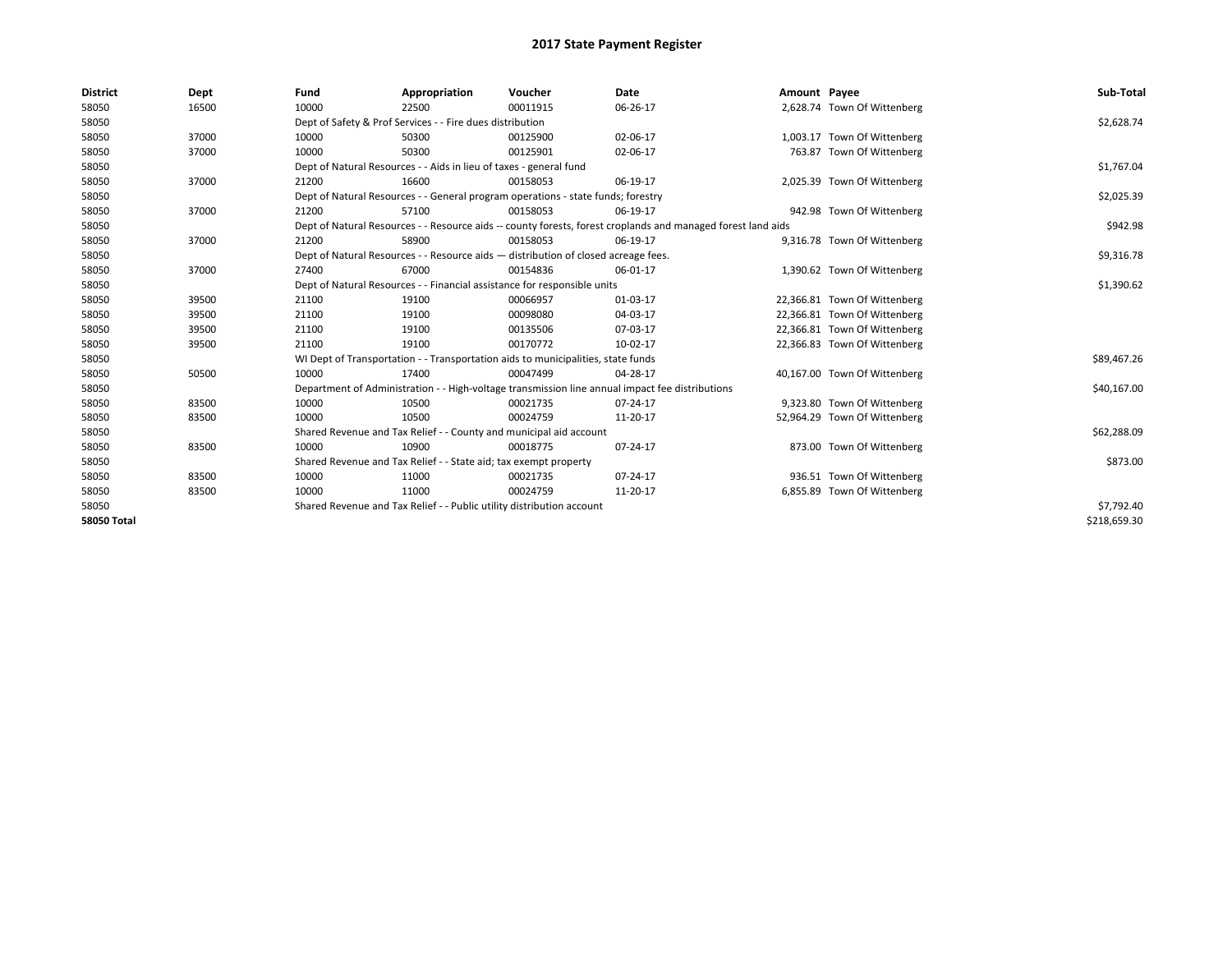| <b>District</b>    | Dept  | Fund                                                        | Appropriation                                                                      | Voucher  | Date                                                                                                         | Amount Payee |                            | Sub-Total   |
|--------------------|-------|-------------------------------------------------------------|------------------------------------------------------------------------------------|----------|--------------------------------------------------------------------------------------------------------------|--------------|----------------------------|-------------|
| 58101              | 16500 | 10000                                                       | 22500                                                                              | 00011916 | 06-26-17                                                                                                     |              | 370.37 Village Of Aniwa    |             |
| 58101              |       |                                                             | Dept of Safety & Prof Services - - Fire dues distribution                          |          |                                                                                                              |              |                            | \$370.37    |
| 58101              | 37000 | 10000                                                       | 50300                                                                              | 00125848 | 02-06-17                                                                                                     |              | 11.28 Village Of Aniwa     |             |
| 58101              |       |                                                             | Dept of Natural Resources - - Aids in lieu of taxes - general fund                 |          |                                                                                                              |              |                            | \$11.28     |
| 58101              | 37000 | 21200                                                       | 16600                                                                              | 00158054 | 06-19-17                                                                                                     |              | 55.74 Village Of Aniwa     |             |
| 58101              |       |                                                             | Dept of Natural Resources - - General program operations - state funds; forestry   |          |                                                                                                              |              |                            | \$55.74     |
| 58101              | 37000 | 21200                                                       | 57100                                                                              | 00158054 | 06-19-17                                                                                                     |              | 25.51 Village Of Aniwa     |             |
| 58101              |       |                                                             |                                                                                    |          | Dept of Natural Resources - - Resource aids -- county forests, forest croplands and managed forest land aids |              |                            | \$25.51     |
| 58101              | 37000 | 21200                                                       | 58900                                                                              | 00158054 | 06-19-17                                                                                                     |              | 256.41 Village Of Aniwa    |             |
| 58101              |       |                                                             | Dept of Natural Resources - - Resource aids - distribution of closed acreage fees. |          |                                                                                                              |              |                            | \$256.41    |
| 58101              | 37000 | 27400                                                       | 67000                                                                              | 00154932 | 06-01-17                                                                                                     |              | 280.50 Village Of Aniwa    |             |
| 58101              |       |                                                             | Dept of Natural Resources - - Financial assistance for responsible units           |          |                                                                                                              |              |                            | \$280.50    |
| 58101              | 39500 | 21100                                                       | 19100                                                                              | 00066958 | 01-03-17                                                                                                     |              | 2,455.23 Village Of Aniwa  |             |
| 58101              | 39500 | 21100                                                       | 19100                                                                              | 00098081 | 04-03-17                                                                                                     |              | 2,455.23 Village Of Aniwa  |             |
| 58101              | 39500 | 21100                                                       | 19100                                                                              | 00135507 | 07-03-17                                                                                                     |              | 2,455.23 Village Of Aniwa  |             |
| 58101              | 39500 | 21100                                                       | 19100                                                                              | 00170773 | 10-02-17                                                                                                     |              | 2,455.23 Village Of Aniwa  |             |
| 58101              |       |                                                             | WI Dept of Transportation - - Transportation aids to municipalities, state funds   |          |                                                                                                              |              |                            | \$9,820.92  |
| 58101              | 39500 | 21100                                                       | 27800                                                                              | 00078898 | 01-25-17                                                                                                     |              | 8,400.00 Village Of Aniwa  |             |
| 58101              |       |                                                             | WI Dept of Transportation - - Local roads improvement program, state funds         |          |                                                                                                              |              |                            | \$8,400.00  |
| 58101              | 83500 | 10000                                                       | 10500                                                                              | 00021736 | 07-24-17                                                                                                     |              | 9,427.62 Village Of Aniwa  |             |
| 58101              | 83500 | 10000                                                       | 10500                                                                              | 00024760 | 11-20-17                                                                                                     |              | 53,486.81 Village Of Aniwa |             |
| 58101              |       |                                                             | Shared Revenue and Tax Relief - - County and municipal aid account                 |          |                                                                                                              |              |                            | \$62,914.43 |
| 58101              | 83500 | 10000                                                       | 10900                                                                              | 00018776 | 07-24-17                                                                                                     |              | 1.00 Village Of Aniwa      |             |
| 58101              |       |                                                             | Shared Revenue and Tax Relief - - State aid; tax exempt property                   |          |                                                                                                              |              |                            | \$1.00      |
| 58101              | 83500 | 52100                                                       | 36300                                                                              | 00016029 | 03-27-17                                                                                                     |              | 646.92 Village Of Aniwa    |             |
| 58101              |       | Shared Revenue and Tax Relief - - Lottery and gaming credit |                                                                                    | \$646.92 |                                                                                                              |              |                            |             |
| <b>58101 Total</b> |       |                                                             |                                                                                    |          |                                                                                                              |              |                            | \$82,783.08 |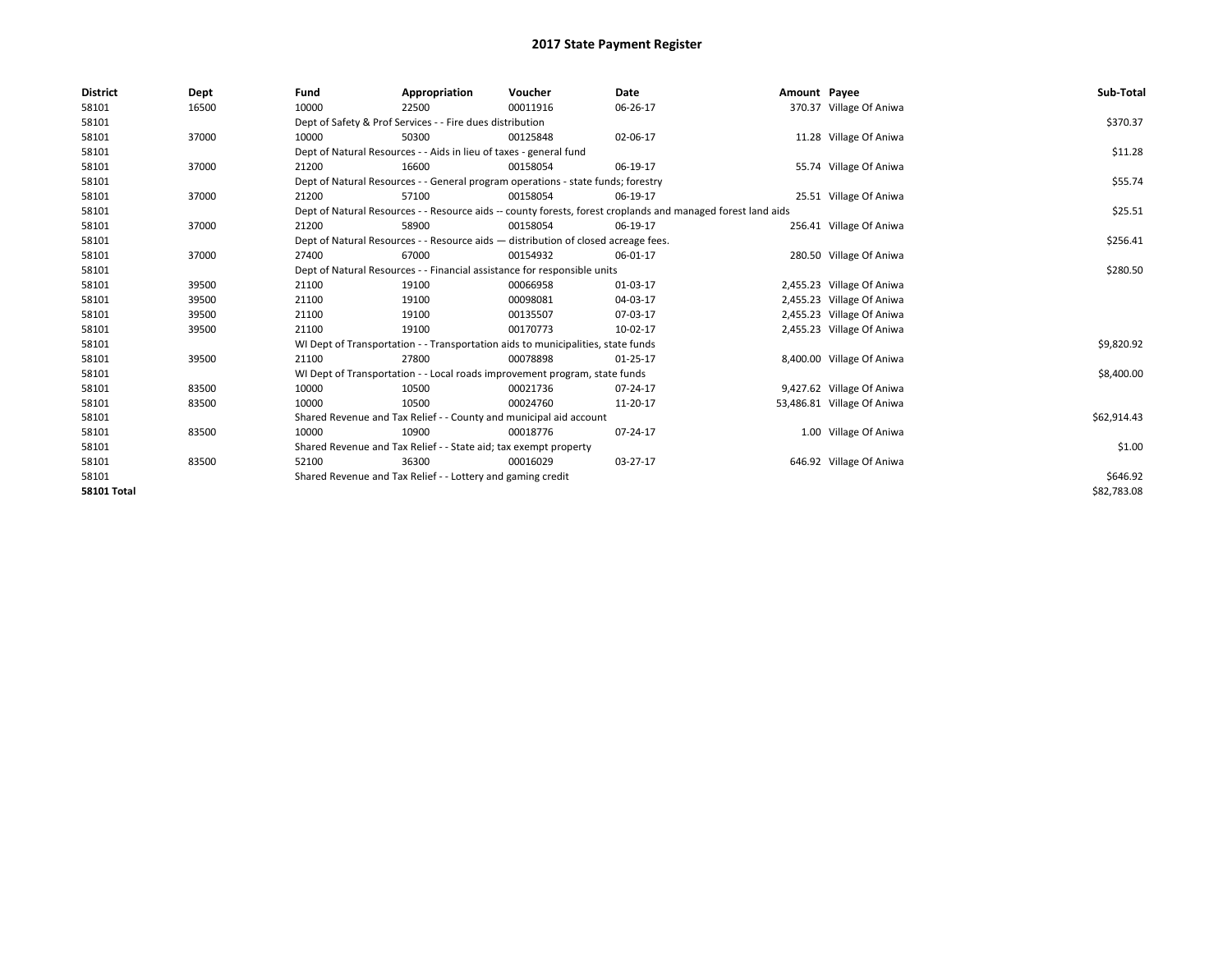| <b>District</b>    | Dept  | Fund  | Appropriation                                                                    | Voucher  | Date     | Amount Payee |                                 | Sub-Total    |
|--------------------|-------|-------|----------------------------------------------------------------------------------|----------|----------|--------------|---------------------------------|--------------|
| 58106              | 37000 | 10000 | 50300                                                                            | 00126366 | 02-06-17 |              | 147.05 Village of Birnamwood    |              |
| 58106              |       |       | Dept of Natural Resources - - Aids in lieu of taxes - general fund               |          |          |              |                                 | \$147.05     |
| 58106              | 37000 | 27400 | 67000                                                                            | 00154664 | 06-01-17 |              | 553.87 Village of Birnamwood    |              |
| 58106              |       |       | Dept of Natural Resources - - Financial assistance for responsible units         |          |          |              |                                 | \$553.87     |
| 58106              | 39500 | 21100 | 19100                                                                            | 00066959 | 01-03-17 |              | 5,775.56 Village of Birnamwood  |              |
| 58106              | 39500 | 21100 | 19100                                                                            | 00098082 | 04-03-17 |              | 5,775.56 Village of Birnamwood  |              |
| 58106              | 39500 | 21100 | 19100                                                                            | 00135508 | 07-03-17 |              | 5,775.56 Village of Birnamwood  |              |
| 58106              | 39500 | 21100 | 19100                                                                            | 00170774 | 10-02-17 | 5,775.57     | Village of Birnamwood           |              |
| 58106              |       |       | WI Dept of Transportation - - Transportation aids to municipalities, state funds |          |          |              |                                 | \$23,102.25  |
| 58106              | 83500 | 10000 | 10500                                                                            | 00021737 | 07-24-17 |              | 15,127.35 Village of Birnamwood |              |
| 58106              | 83500 | 10000 | 10500                                                                            | 00024761 | 11-20-17 |              | 85,721.66 Village of Birnamwood |              |
| 58106              |       |       | Shared Revenue and Tax Relief - - County and municipal aid account               |          |          |              |                                 | \$100,849.01 |
| 58106              | 83500 | 10000 | 10900                                                                            | 00018777 | 07-24-17 |              | 6.00 Village of Birnamwood      |              |
| 58106              | 83500 | 10000 | 10900                                                                            | 00019962 | 07-24-17 |              | 2,530.00 Village of Birnamwood  |              |
| 58106              |       |       | Shared Revenue and Tax Relief - - State aid; tax exempt property                 |          |          |              |                                 | \$2,536.00   |
| 58106              | 83500 | 10000 | 11000                                                                            | 00021737 | 07-24-17 |              | 111.32 Village of Birnamwood    |              |
| 58106              | 83500 | 10000 | 11000                                                                            | 00024761 | 11-20-17 |              | 640.94 Village of Birnamwood    |              |
| 58106              |       |       | Shared Revenue and Tax Relief - - Public utility distribution account            |          |          |              |                                 | \$752.26     |
| 58106              | 83500 | 52100 | 36300                                                                            | 00016030 | 03-27-17 |              | 1,857.60 Village of Birnamwood  |              |
| 58106              |       |       | Shared Revenue and Tax Relief - - Lottery and gaming credit                      |          |          |              |                                 | \$1,857.60   |
| <b>58106 Total</b> |       |       |                                                                                  |          |          |              |                                 | \$129,798.04 |
|                    |       |       |                                                                                  |          |          |              |                                 |              |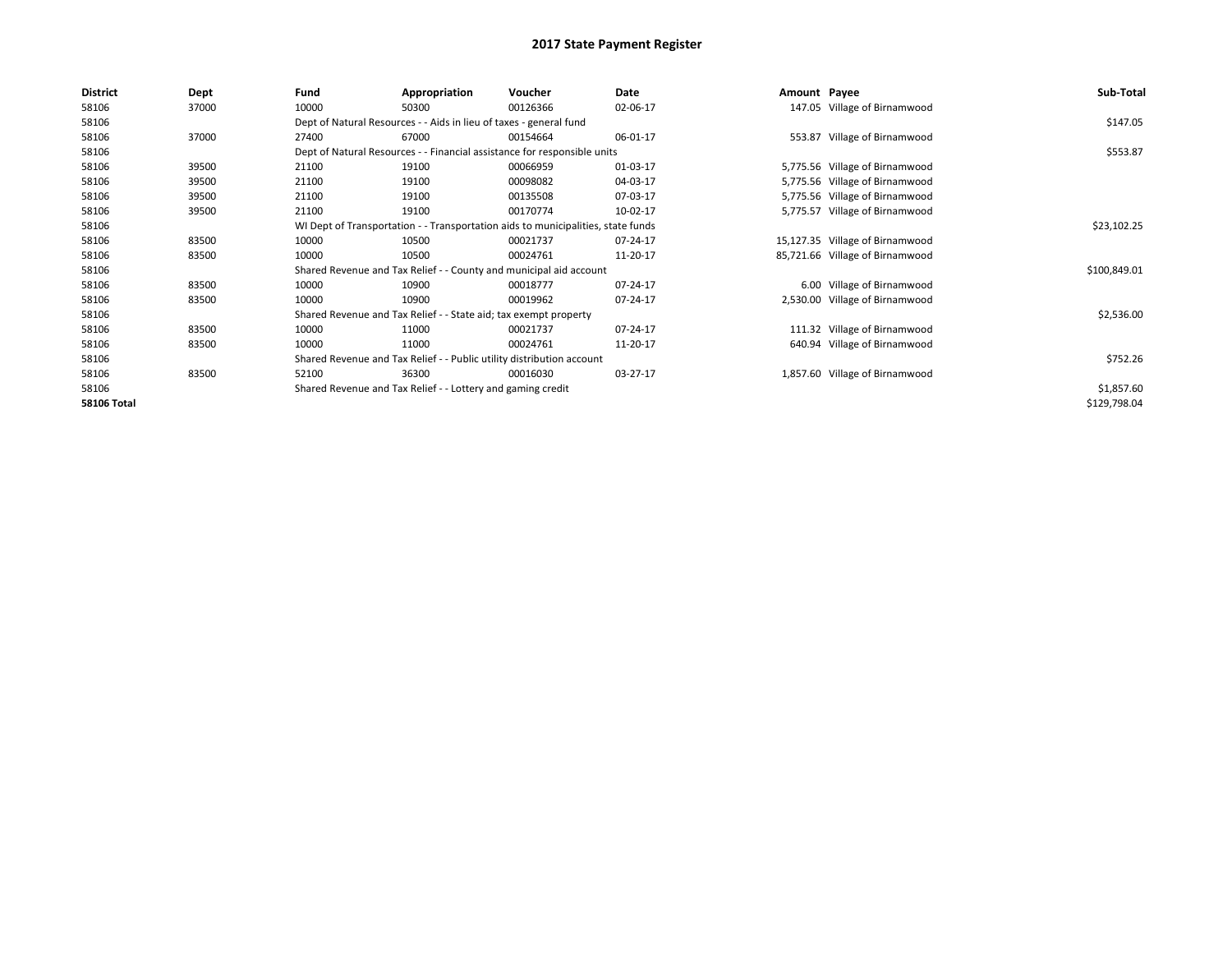| <b>District</b>    | Dept  | Fund  | Appropriation                                                                    | Voucher  | <b>Date</b> | Amount Payee |                               | Sub-Total    |  |  |
|--------------------|-------|-------|----------------------------------------------------------------------------------|----------|-------------|--------------|-------------------------------|--------------|--|--|
| 58107              | 16500 | 10000 | 22500                                                                            | 00011917 | 06-26-17    |              | 3,535.70 Village Of Bonduel   |              |  |  |
| 58107              |       |       | Dept of Safety & Prof Services - - Fire dues distribution                        |          |             |              |                               | \$3,535.70   |  |  |
| 58107              | 37000 | 10000 | 50300                                                                            | 00126303 | 02-06-17    |              | 99.74 Village Of Bonduel      |              |  |  |
| 58107              |       |       | Dept of Natural Resources - - Aids in lieu of taxes - general fund               |          |             |              |                               | \$99.74      |  |  |
| 58107              | 37000 | 21200 | 58300                                                                            | 00147268 | 05-16-17    |              | 3,600.00 Village Of Bonduel   |              |  |  |
| 58107              |       |       | Dept of Natural Resources - - Recreation and resource aids, federal funds        |          |             |              |                               | \$3,600.00   |  |  |
| 58107              | 37000 | 27400 | 67000                                                                            | 00154365 | 06-01-17    |              | 6,210.66 Village Of Bonduel   |              |  |  |
| 58107              |       |       | Dept of Natural Resources - - Financial assistance for responsible units         |          |             |              |                               | \$6,210.66   |  |  |
| 58107              | 39500 | 21100 | 19100                                                                            | 00066960 | 01-03-17    |              | 23,301.32 Village Of Bonduel  |              |  |  |
| 58107              | 39500 | 21100 | 19100                                                                            | 00098083 | 04-03-17    |              | 23,301.32 Village Of Bonduel  |              |  |  |
| 58107              | 39500 | 21100 | 19100                                                                            | 00135509 | 07-03-17    |              | 23,301.32 Village Of Bonduel  |              |  |  |
| 58107              | 39500 | 21100 | 19100                                                                            | 00170775 | 10-02-17    |              | 23,301.35 Village Of Bonduel  |              |  |  |
| 58107              |       |       | WI Dept of Transportation - - Transportation aids to municipalities, state funds |          |             |              |                               | \$93,205.31  |  |  |
| 58107              | 83500 | 10000 | 10100                                                                            | 00021738 | 07-24-17    |              | 16,611.95 Village Of Bonduel  |              |  |  |
| 58107              |       |       | Shared Revenue and Tax Relief - - Expenditure restraint program account          |          |             |              |                               | \$16,611.95  |  |  |
| 58107              | 83500 | 10000 | 10500                                                                            | 00021738 | 07-24-17    |              | 27,287.17 Village Of Bonduel  |              |  |  |
| 58107              | 83500 | 10000 | 10500                                                                            | 00024762 | 11-20-17    |              | 154,627.32 Village Of Bonduel |              |  |  |
| 58107              |       |       | Shared Revenue and Tax Relief - - County and municipal aid account               |          |             |              |                               | \$181,914.49 |  |  |
| 58107              | 83500 | 10000 | 10900                                                                            | 00018778 | 07-24-17    |              | 1,698.00 Village Of Bonduel   |              |  |  |
| 58107              | 83500 | 10000 | 10900                                                                            | 00019963 | 07-24-17    |              | 280.00 Village Of Bonduel     |              |  |  |
| 58107              |       |       | Shared Revenue and Tax Relief - - State aid; tax exempt property                 |          |             |              |                               | \$1,978.00   |  |  |
| 58107              | 83500 | 10000 | 11000                                                                            | 00021738 | 07-24-17    |              | 595.19 Village Of Bonduel     |              |  |  |
| 58107              | 83500 | 10000 | 11000                                                                            | 00024762 | 11-20-17    |              | 3,523.40 Village Of Bonduel   |              |  |  |
| 58107              |       |       | Shared Revenue and Tax Relief - - Public utility distribution account            |          |             |              |                               |              |  |  |
| <b>58107 Total</b> |       |       |                                                                                  |          |             |              |                               | \$311,274.44 |  |  |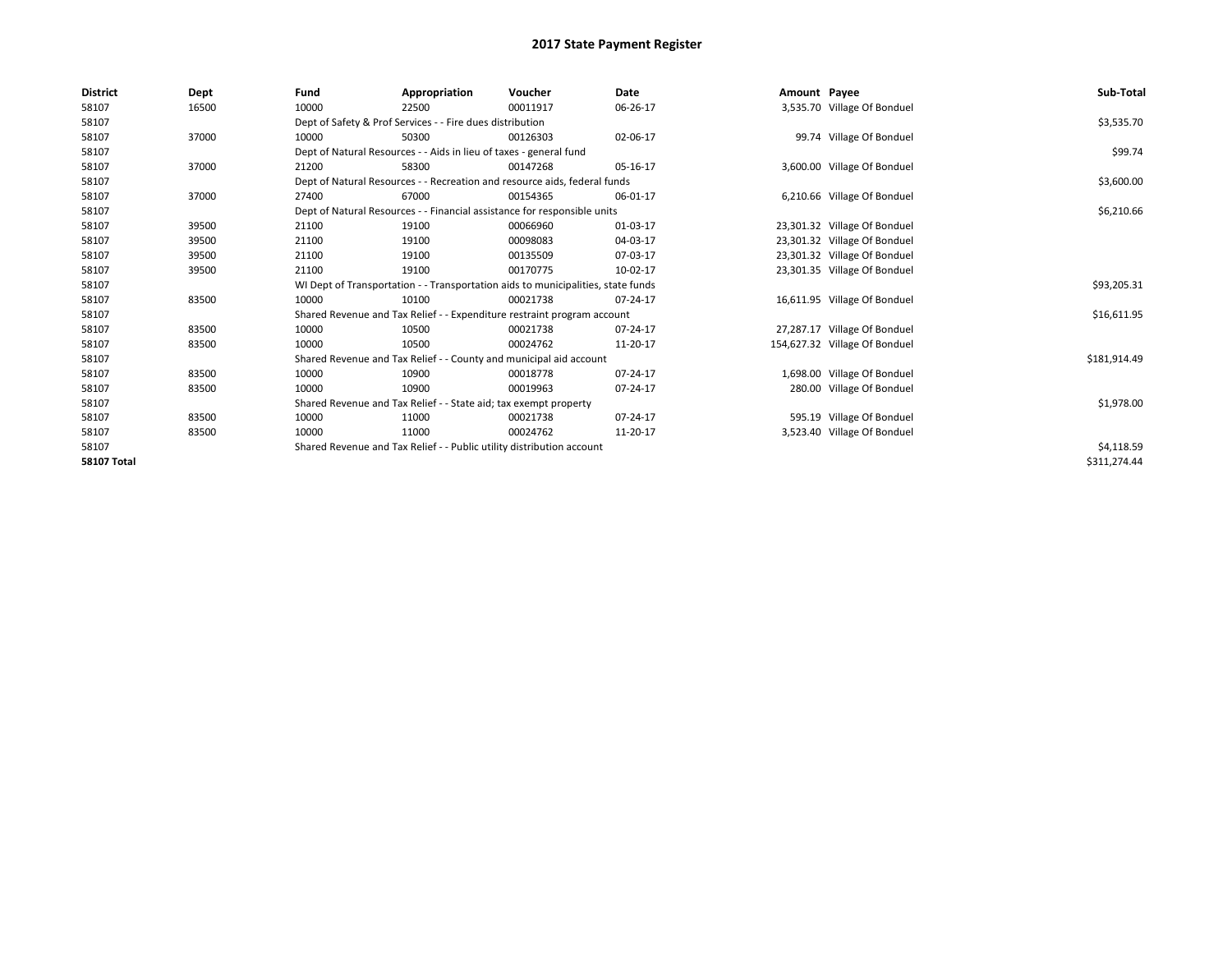| <b>District</b>    | Dept  | Fund  | Appropriation                                                         | Voucher                                                                               | Date                                                                                                         | Amount Payee |                             | Sub-Total    |
|--------------------|-------|-------|-----------------------------------------------------------------------|---------------------------------------------------------------------------------------|--------------------------------------------------------------------------------------------------------------|--------------|-----------------------------|--------------|
| 58108              | 16500 | 10000 | 22500                                                                 | 00011918                                                                              | 06-26-17                                                                                                     |              | 436.20 Village Of Bowler    |              |
| 58108              |       |       | Dept of Safety & Prof Services - - Fire dues distribution             |                                                                                       |                                                                                                              |              |                             | \$436.20     |
| 58108              | 37000 | 10000 | 50300                                                                 | 00125778                                                                              | 02-06-17                                                                                                     |              | 94.05 Village Of Bowler     |              |
| 58108              |       |       | Dept of Natural Resources - - Aids in lieu of taxes - general fund    |                                                                                       |                                                                                                              |              |                             | \$94.05      |
| 58108              | 37000 | 21200 | 16600                                                                 | 00158055                                                                              | 06-19-17                                                                                                     |              | 18.50 Village Of Bowler     |              |
| 58108              |       |       |                                                                       | Dept of Natural Resources - - General program operations - state funds; forestry      |                                                                                                              |              |                             | \$18.50      |
| 58108              | 37000 | 21200 | 57100                                                                 | 00158055                                                                              | 06-19-17                                                                                                     |              | 8.47 Village Of Bowler      |              |
| 58108              |       |       |                                                                       |                                                                                       | Dept of Natural Resources - - Resource aids -- county forests, forest croplands and managed forest land aids |              |                             | \$8.47       |
| 58108              | 37000 | 21200 | 58900                                                                 | 00158055                                                                              | 06-19-17                                                                                                     |              | 85.09 Village Of Bowler     |              |
| 58108              |       |       |                                                                       | Dept of Natural Resources - - Resource aids - distribution of closed acreage fees.    |                                                                                                              |              |                             | \$85.09      |
| 58108              | 37000 | 27200 | 66700                                                                 | 00145193                                                                              | 04-28-17                                                                                                     |              | 821.52 Village Of Bowler    |              |
| 58108              | 37000 | 27200 | 66700                                                                 | 00174641                                                                              | 08-16-17                                                                                                     |              | 10,586.71 Village Of Bowler |              |
| 58108              | 37000 | 27200 | 66700                                                                 | 00184267                                                                              | 09-26-17                                                                                                     |              | 1,065.12 Village Of Bowler  |              |
| 58108              |       |       |                                                                       | Dept of Natural Resources - - Petroleum storage environmental remedial action; awards |                                                                                                              |              |                             | \$12,473.35  |
| 58108              | 37000 | 27400 | 67000                                                                 | 00154927                                                                              | 06-01-17                                                                                                     |              | 385.89 Village Of Bowler    |              |
| 58108              |       |       |                                                                       | Dept of Natural Resources - - Financial assistance for responsible units              |                                                                                                              |              |                             | \$385.89     |
| 58108              | 39500 | 21100 | 19100                                                                 | 00066961                                                                              | 01-03-17                                                                                                     |              | 2,064.37 Village Of Bowler  |              |
| 58108              | 39500 | 21100 | 19100                                                                 | 00098084                                                                              | 04-03-17                                                                                                     |              | 2,064.37 Village Of Bowler  |              |
| 58108              | 39500 | 21100 | 19100                                                                 | 00135510                                                                              | 07-03-17                                                                                                     |              | 2,064.37 Village Of Bowler  |              |
| 58108              | 39500 | 21100 | 19100                                                                 | 00170776                                                                              | 10-02-17                                                                                                     |              | 2,064.39 Village Of Bowler  |              |
| 58108              |       |       |                                                                       | WI Dept of Transportation - - Transportation aids to municipalities, state funds      |                                                                                                              |              |                             | \$8,257.50   |
| 58108              | 83500 | 10000 | 10500                                                                 | 00021739                                                                              | 07-24-17                                                                                                     |              | 13,397.03 Village Of Bowler |              |
| 58108              | 83500 | 10000 | 10500                                                                 | 00024763                                                                              | 11-20-17                                                                                                     |              | 75,916.50 Village Of Bowler |              |
| 58108              |       |       | Shared Revenue and Tax Relief - - County and municipal aid account    |                                                                                       |                                                                                                              |              |                             | \$89,313.53  |
| 58108              | 83500 | 10000 | 10900                                                                 | 00018779                                                                              | 07-24-17                                                                                                     |              | 5.00 Village Of Bowler      |              |
| 58108              |       |       | Shared Revenue and Tax Relief - - State aid; tax exempt property      |                                                                                       |                                                                                                              |              |                             | \$5.00       |
| 58108              | 83500 | 10000 | 11000                                                                 | 00021739                                                                              | 07-24-17                                                                                                     |              | 34.51 Village Of Bowler     |              |
| 58108              | 83500 | 10000 | 11000                                                                 | 00024763                                                                              | 11-20-17                                                                                                     |              | 200.18 Village Of Bowler    |              |
| 58108              |       |       | Shared Revenue and Tax Relief - - Public utility distribution account |                                                                                       |                                                                                                              |              |                             | \$234.69     |
| 58108              | 83500 | 10000 | 50100                                                                 | 00015403                                                                              | 01-31-17                                                                                                     |              | 47.49 Village Of Bowler     |              |
| 58108              |       |       | Shared Revenue and Tax Relief - - Payments for municipal services     |                                                                                       |                                                                                                              |              |                             | \$47.49      |
| <b>58108 Total</b> |       |       |                                                                       |                                                                                       |                                                                                                              |              |                             | \$111,359.76 |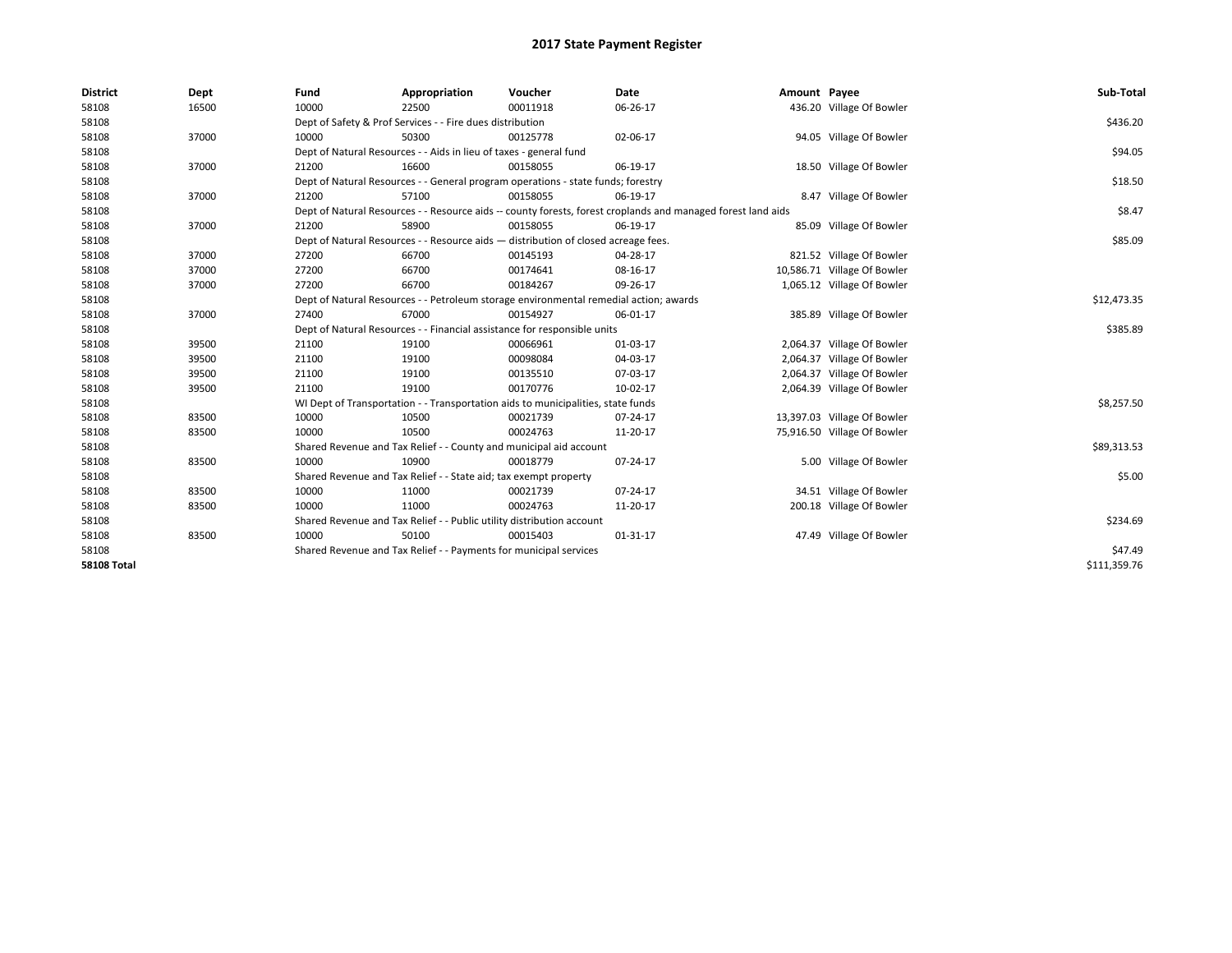| <b>District</b>    | Dept  | Fund  | Appropriation                                                                    | Voucher  | Date     | Amount Payee |                            | Sub-Total   |
|--------------------|-------|-------|----------------------------------------------------------------------------------|----------|----------|--------------|----------------------------|-------------|
| 58111              | 16500 | 10000 | 22500                                                                            | 00011919 | 06-26-17 |              | 1,638.80 Village Of Cecil  |             |
| 58111              |       |       | Dept of Safety & Prof Services - - Fire dues distribution                        |          |          |              |                            | \$1,638.80  |
| 58111              | 37000 | 27400 | 67000                                                                            | 00154570 | 06-01-17 |              | 483.35 Village Of Cecil    |             |
| 58111              |       |       | Dept of Natural Resources - - Financial assistance for responsible units         |          |          |              |                            | \$483.35    |
| 58111              | 39500 | 21100 | 19100                                                                            | 00066962 | 01-03-17 |              | 3,952.59 Village Of Cecil  |             |
| 58111              | 39500 | 21100 | 19100                                                                            | 00098085 | 04-03-17 |              | 3,952.59 Village Of Cecil  |             |
| 58111              | 39500 | 21100 | 19100                                                                            | 00135511 | 07-03-17 |              | 3,952.59 Village Of Cecil  |             |
| 58111              | 39500 | 21100 | 19100                                                                            | 00170777 | 10-02-17 |              | 3,952.59 Village Of Cecil  |             |
| 58111              |       |       | WI Dept of Transportation - - Transportation aids to municipalities, state funds |          |          |              |                            | \$15,810.36 |
| 58111              | 83500 | 10000 | 10500                                                                            | 00021740 | 07-24-17 |              | 3,628.69 Village Of Cecil  |             |
| 58111              | 83500 | 10000 | 10500                                                                            | 00024764 | 11-20-17 |              | 20,562.56 Village Of Cecil |             |
| 58111              |       |       | Shared Revenue and Tax Relief - - County and municipal aid account               |          |          |              |                            | \$24,191.25 |
| 58111              | 83500 | 10000 | 10900                                                                            | 00018780 | 07-24-17 |              | 12.00 Village Of Cecil     |             |
| 58111              |       |       | Shared Revenue and Tax Relief - - State aid; tax exempt property                 |          |          |              |                            | \$12.00     |
| <b>58111 Total</b> |       |       |                                                                                  |          |          |              |                            | \$42,135.76 |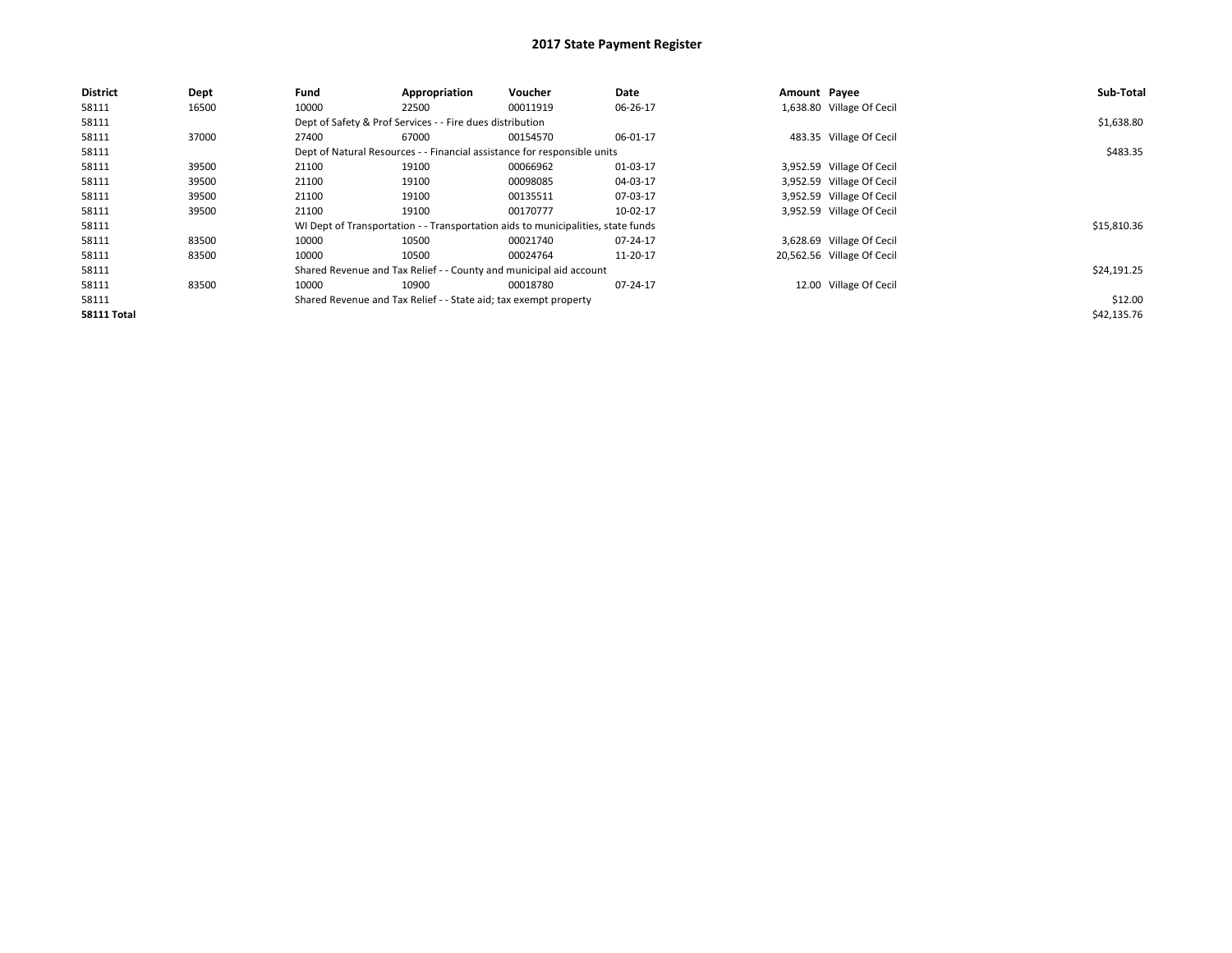| <b>District</b>    | Dept  | Fund  | Appropriation                                                                      | Voucher  | Date                                                                                                         | Amount Payee |                            | Sub-Total   |
|--------------------|-------|-------|------------------------------------------------------------------------------------|----------|--------------------------------------------------------------------------------------------------------------|--------------|----------------------------|-------------|
| 58121              | 16500 | 10000 | 22500                                                                              | 00011920 | 06-26-17                                                                                                     |              | 394.49 Village Of Eland    |             |
| 58121              |       |       | Dept of Safety & Prof Services - - Fire dues distribution                          |          |                                                                                                              |              |                            | \$394.49    |
| 58121              | 37000 | 10000 | 50300                                                                              | 00125863 | 02-06-17                                                                                                     |              | 135.67 Village Of Eland    |             |
| 58121              |       |       | Dept of Natural Resources - - Aids in lieu of taxes - general fund                 |          |                                                                                                              |              |                            | \$135.67    |
| 58121              | 37000 | 10000 | 94100                                                                              | 00170203 | 07-28-17                                                                                                     |              | 6,713.00 Village Of Eland  |             |
| 58121              |       |       | Dept of Natural Resources - - General program operations - federal funds           |          |                                                                                                              |              |                            | \$6,713.00  |
| 58121              | 37000 | 21200 | 16600                                                                              | 00158056 | 06-19-17                                                                                                     |              | 14.70 Village Of Eland     |             |
| 58121              |       |       | Dept of Natural Resources - - General program operations - state funds; forestry   |          |                                                                                                              |              |                            | \$14.70     |
| 58121              | 37000 | 21200 | 57100                                                                              | 00158056 | 06-19-17                                                                                                     |              | 6.73 Village Of Eland      |             |
| 58121              |       |       |                                                                                    |          | Dept of Natural Resources - - Resource aids -- county forests, forest croplands and managed forest land aids |              |                            | \$6.73      |
| 58121              | 37000 | 21200 | 58900                                                                              | 00158056 | 06-19-17                                                                                                     |              | 67.62 Village Of Eland     |             |
| 58121              |       |       | Dept of Natural Resources - - Resource aids - distribution of closed acreage fees. |          |                                                                                                              |              |                            | \$67.62     |
| 58121              | 37000 | 27400 | 67000                                                                              | 00154882 | 06-01-17                                                                                                     |              | 258.32 Village Of Eland    |             |
| 58121              |       |       | Dept of Natural Resources - - Financial assistance for responsible units           |          |                                                                                                              |              |                            | \$258.32    |
| 58121              | 39500 | 21100 | 19100                                                                              | 00066963 | 01-03-17                                                                                                     |              | 2,746.99 Village Of Eland  |             |
| 58121              | 39500 | 21100 | 19100                                                                              | 00098086 | 04-03-17                                                                                                     |              | 2,746.99 Village Of Eland  |             |
| 58121              | 39500 | 21100 | 19100                                                                              | 00135512 | 07-03-17                                                                                                     |              | 2,746.99 Village Of Eland  |             |
| 58121              | 39500 | 21100 | 19100                                                                              | 00170778 | 10-02-17                                                                                                     |              | 2,747.01 Village Of Eland  |             |
| 58121              |       |       | WI Dept of Transportation - - Transportation aids to municipalities, state funds   |          |                                                                                                              |              |                            | \$10,987.98 |
| 58121              | 83500 | 10000 | 10500                                                                              | 00021741 | 07-24-17                                                                                                     |              | 6,530.21 Village Of Eland  |             |
| 58121              | 83500 | 10000 | 10500                                                                              | 00024765 | 11-20-17                                                                                                     |              | 37,004.49 Village Of Eland |             |
| 58121              |       |       | Shared Revenue and Tax Relief - - County and municipal aid account                 |          |                                                                                                              |              |                            | \$43,534.70 |
| 58121              | 83500 | 10000 | 50100                                                                              | 00015404 | $01 - 31 - 17$                                                                                               |              | 82.75 Village Of Eland     |             |
| 58121              |       |       | Shared Revenue and Tax Relief - - Payments for municipal services                  |          |                                                                                                              |              |                            | \$82.75     |
| <b>58121 Total</b> |       |       |                                                                                    |          |                                                                                                              |              |                            | \$62,195.96 |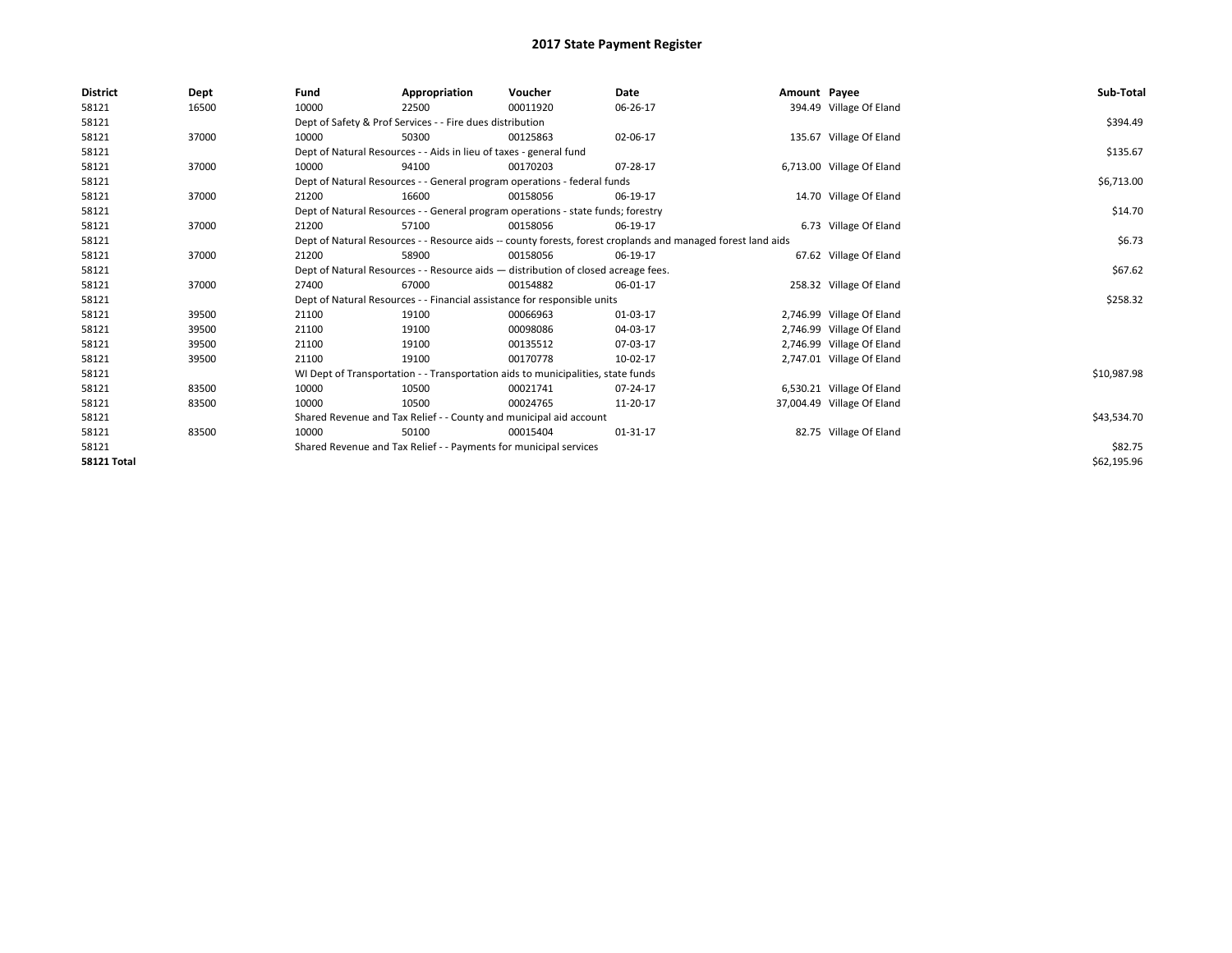| <b>District</b>    | Dept  | Fund  | Appropriation                                                                    | Voucher  | Date     | Amount Payee |                               | Sub-Total    |
|--------------------|-------|-------|----------------------------------------------------------------------------------|----------|----------|--------------|-------------------------------|--------------|
| 58131              | 16500 | 10000 | 22500                                                                            | 00011921 | 06-26-17 |              | 901.48 Village Of Gresham     |              |
| 58131              |       |       | Dept of Safety & Prof Services - - Fire dues distribution                        |          |          |              |                               | \$901.48     |
| 58131              | 37000 | 10000 | 50300                                                                            | 00126253 | 02-06-17 |              | 101.29 Village Of Gresham     |              |
| 58131              |       |       | Dept of Natural Resources - - Aids in lieu of taxes - general fund               |          |          |              |                               | \$101.29     |
| 58131              | 37000 | 27400 | 67000                                                                            | 00154617 | 06-01-17 |              | 2,232.13 Village Of Gresham   |              |
| 58131              |       |       | Dept of Natural Resources - - Financial assistance for responsible units         |          |          |              |                               | \$2,232.13   |
| 58131              | 39500 | 21100 | 19100                                                                            | 00066964 | 01-03-17 |              | 4,212.68 Village Of Gresham   |              |
| 58131              | 39500 | 21100 | 19100                                                                            | 00098087 | 04-03-17 |              | 4,212.68 Village Of Gresham   |              |
| 58131              | 39500 | 21100 | 19100                                                                            | 00135513 | 07-03-17 |              | 4,212.68 Village Of Gresham   |              |
| 58131              | 39500 | 21100 | 19100                                                                            | 00170779 | 10-02-17 |              | 4,212.69 Village Of Gresham   |              |
| 58131              |       |       | WI Dept of Transportation - - Transportation aids to municipalities, state funds |          |          |              |                               | \$16,850.73  |
| 58131              | 83500 | 10000 | 10500                                                                            | 00021742 | 07-24-17 |              | 21,272.82 Village Of Gresham  |              |
| 58131              | 83500 | 10000 | 10500                                                                            | 00024766 | 11-20-17 |              | 120,647.67 Village Of Gresham |              |
| 58131              |       |       | Shared Revenue and Tax Relief - - County and municipal aid account               |          |          |              |                               | \$141,920.49 |
| 58131              | 83500 | 10000 | 10900                                                                            | 00018781 | 07-24-17 |              | 57.00 Village Of Gresham      |              |
| 58131              | 83500 | 10000 | 10900                                                                            | 00019964 | 07-24-17 |              | 137.00 Village Of Gresham     |              |
| 58131              |       |       | Shared Revenue and Tax Relief - - State aid; tax exempt property                 |          |          |              |                               | \$194.00     |
| 58131              | 83500 | 52100 | 36300                                                                            | 00016031 | 03-27-17 |              | 1,665.48 Village Of Gresham   |              |
| 58131              |       |       | Shared Revenue and Tax Relief - - Lottery and gaming credit                      |          |          |              |                               | \$1,665.48   |
| <b>58131 Total</b> |       |       |                                                                                  |          |          |              |                               | \$163,865.60 |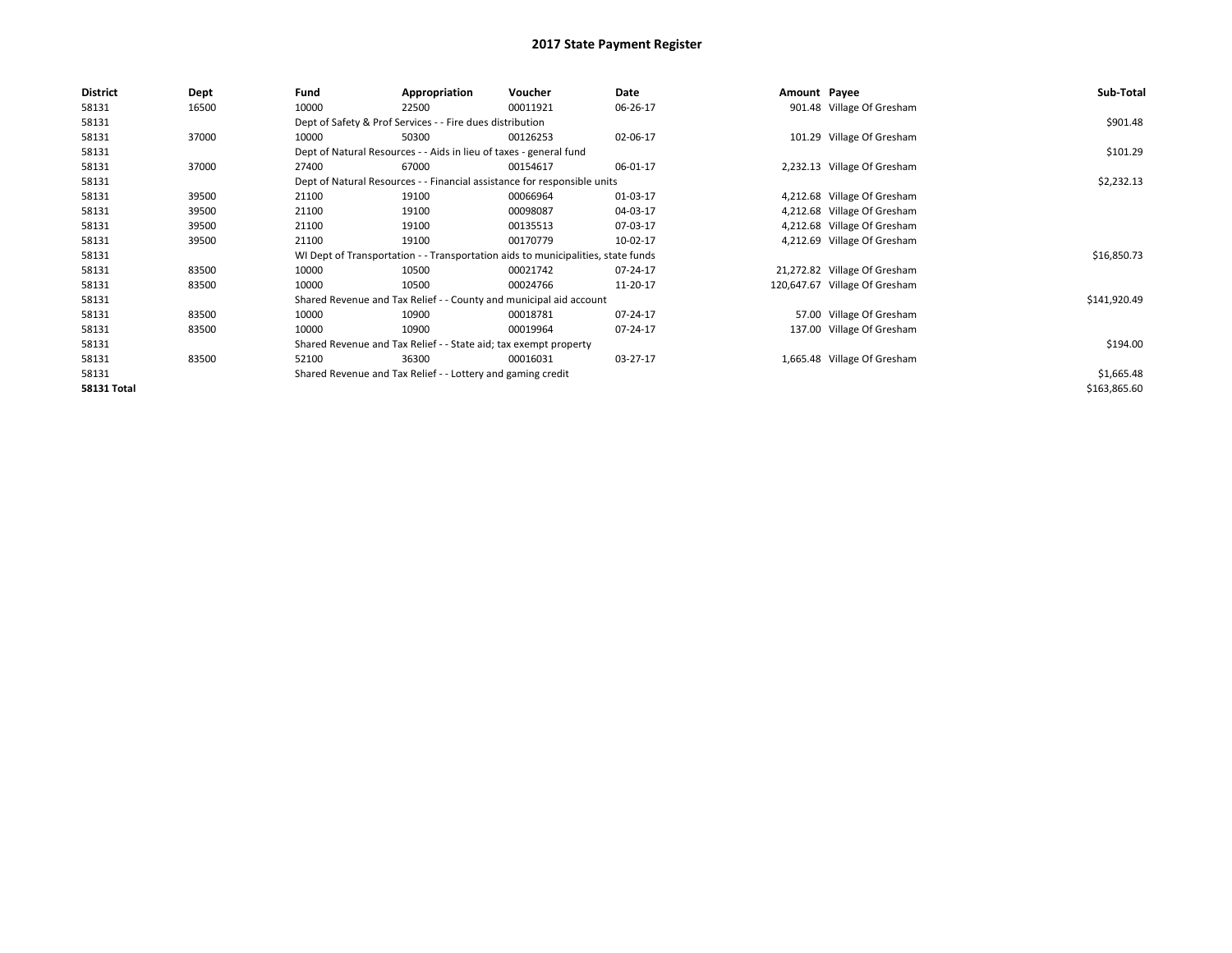| <b>District</b>    | Dept  | Fund  | Appropriation                                                         | Voucher                                                                          | Date     | Amount Payee |                               | Sub-Total    |
|--------------------|-------|-------|-----------------------------------------------------------------------|----------------------------------------------------------------------------------|----------|--------------|-------------------------------|--------------|
| 58151              | 16500 | 10000 | 22500                                                                 | 00011922                                                                         | 06-26-17 |              | 527.54 Village Of Mattoon     |              |
| 58151              |       |       | Dept of Safety & Prof Services - - Fire dues distribution             |                                                                                  |          |              |                               | \$527.54     |
| 58151              | 39500 | 21100 | 19100                                                                 | 00066965                                                                         | 01-03-17 |              | 3,143.35 Village Of Mattoon   |              |
| 58151              | 39500 | 21100 | 19100                                                                 | 00098088                                                                         | 04-03-17 |              | 3,143.35 Village Of Mattoon   |              |
| 58151              | 39500 | 21100 | 19100                                                                 | 00135514                                                                         | 07-03-17 |              | 3,143.35 Village Of Mattoon   |              |
| 58151              | 39500 | 21100 | 19100                                                                 | 00170780                                                                         | 10-02-17 |              | 3,143.37 Village Of Mattoon   |              |
| 58151              |       |       |                                                                       | WI Dept of Transportation - - Transportation aids to municipalities, state funds |          |              |                               | \$12,573.42  |
| 58151              | 83500 | 10000 | 10500                                                                 | 00021743                                                                         | 07-24-17 |              | 27,476.89 Village Of Mattoon  |              |
| 58151              | 83500 | 10000 | 10500                                                                 | 00024767                                                                         | 11-20-17 |              | 156,215.52 Village Of Mattoon |              |
| 58151              |       |       |                                                                       | Shared Revenue and Tax Relief - - County and municipal aid account               |          |              |                               | \$183,692.41 |
| 58151              | 83500 | 10000 | 10900                                                                 | 00018782                                                                         | 07-24-17 |              | 3.00 Village Of Mattoon       |              |
| 58151              |       |       | Shared Revenue and Tax Relief - - State aid; tax exempt property      |                                                                                  |          |              |                               | \$3.00       |
| 58151              | 83500 | 10000 | 11000                                                                 | 00021743                                                                         | 07-24-17 | 47.37        | Village Of Mattoon            |              |
| 58151              | 83500 | 10000 | 11000                                                                 | 00024767                                                                         | 11-20-17 |              | 275.83 Village Of Mattoon     |              |
| 58151              |       |       | Shared Revenue and Tax Relief - - Public utility distribution account |                                                                                  |          |              |                               | \$323.20     |
| <b>58151 Total</b> |       |       |                                                                       |                                                                                  |          |              |                               | \$197,119.57 |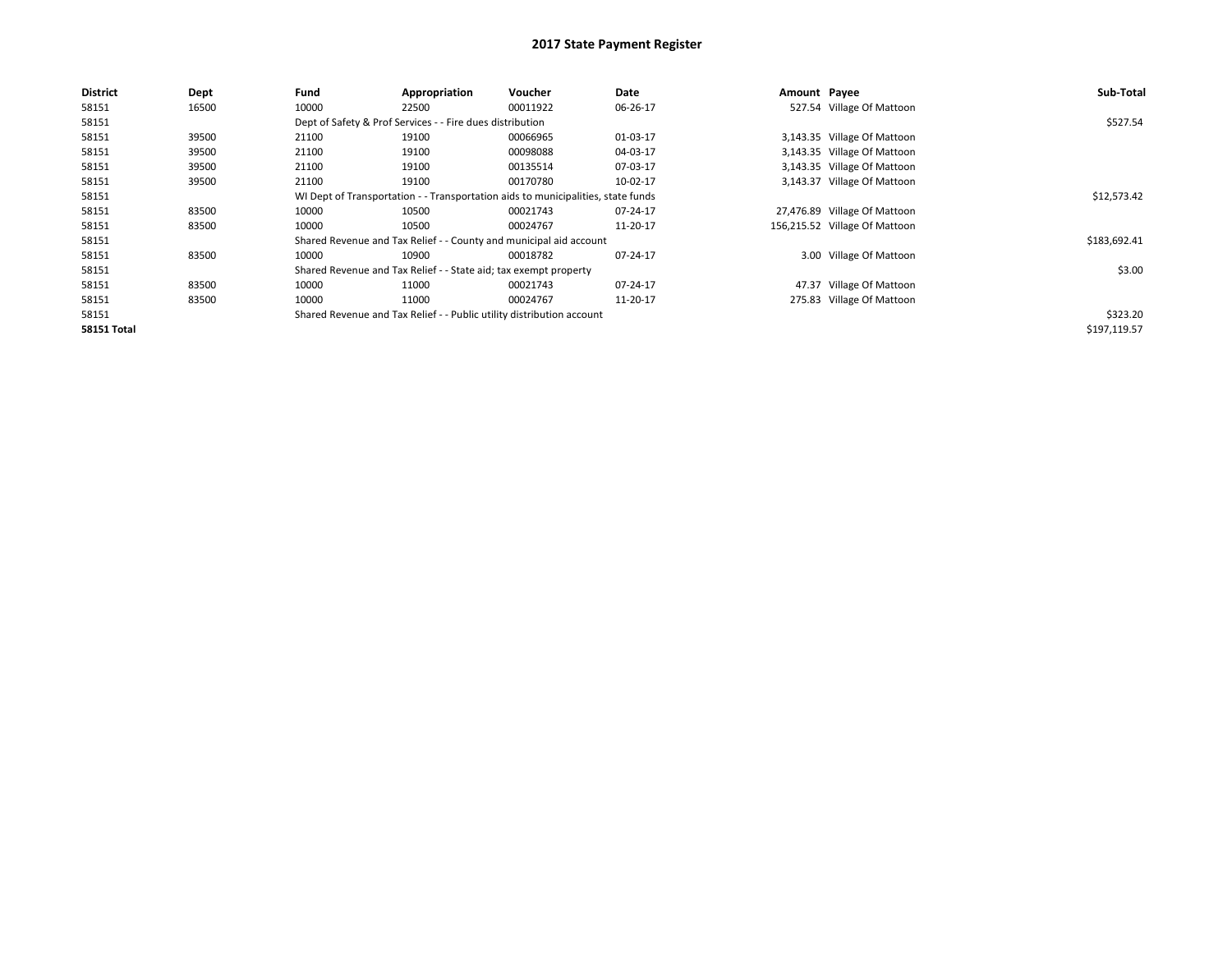| <b>District</b>    | Dept  | Fund  | Appropriation                                                                     | Voucher  | Date                                                                                              | Amount Payee |                                | Sub-Total    |
|--------------------|-------|-------|-----------------------------------------------------------------------------------|----------|---------------------------------------------------------------------------------------------------|--------------|--------------------------------|--------------|
| 58186              | 16500 | 10000 | 22500                                                                             | 00011923 | 06-26-17                                                                                          |              | 1,007.47 Village Of Tigerton   |              |
| 58186              |       |       | Dept of Safety & Prof Services - - Fire dues distribution                         |          |                                                                                                   |              |                                | \$1,007.47   |
| 58186              | 37000 | 10000 | 50300                                                                             | 00126273 | 02-06-17                                                                                          |              | 179.33 Village Of Tigerton     |              |
| 58186              |       |       | Dept of Natural Resources - - Aids in lieu of taxes - general fund                |          |                                                                                                   |              |                                | \$179.33     |
| 58186              | 37000 | 21200 | 57600                                                                             | 00135958 | 03-22-17                                                                                          |              | 667.00 Village Of Tigerton     |              |
| 58186              | 37000 | 21200 | 57600                                                                             | 00135960 | 03-22-17                                                                                          |              | 10,104.85 Village Of Tigerton  |              |
| 58186              |       |       |                                                                                   |          | Dept of Natural Resources - - Recreation aids - all-terrain vehicle project aids; gas tax payment |              |                                | \$10,771.85  |
| 58186              | 37000 | 21200 | 57700                                                                             | 00192800 | 11-02-17                                                                                          |              | 68,092.50 Village Of Tigerton  |              |
| 58186              |       |       | Dept of Natural Resources - - Recreation aids -- all-terrain vehicle project aids |          |                                                                                                   |              |                                | \$68,092.50  |
| 58186              | 37000 | 27400 | 67000                                                                             | 00154328 | 06-01-17                                                                                          |              | 1,220.26 Village Of Tigerton   |              |
| 58186              |       |       | Dept of Natural Resources - - Financial assistance for responsible units          |          |                                                                                                   |              |                                | \$1,220.26   |
| 58186              | 39500 | 21100 | 19100                                                                             | 00066966 | 01-03-17                                                                                          |              | 9,255.75 Village Of Tigerton   |              |
| 58186              | 39500 | 21100 | 19100                                                                             | 00098089 | 04-03-17                                                                                          |              | 9,255.75 Village Of Tigerton   |              |
| 58186              | 39500 | 21100 | 19100                                                                             | 00135515 | 07-03-17                                                                                          |              | 9,255.75 Village Of Tigerton   |              |
| 58186              | 39500 | 21100 | 19100                                                                             | 00170781 | 10-02-17                                                                                          |              | 9,255.78 Village Of Tigerton   |              |
| 58186              |       |       | WI Dept of Transportation - - Transportation aids to municipalities, state funds  |          |                                                                                                   |              |                                | \$37,023.03  |
| 58186              | 43500 | 00005 | 16300                                                                             | 01LGS    | 11-17-17                                                                                          |              | 9,283.02 Village Of Tigerton   |              |
| 58186              |       |       | Department of Health Services - - Guardianship grant program                      |          |                                                                                                   |              |                                | \$9,283.02   |
| 58186              | 45500 | 10000 | 23100                                                                             | 00021607 | 01-03-17                                                                                          |              | 160.00 Village Of Tigerton     |              |
| 58186              | 45500 | 10000 | 23100                                                                             | 00039592 | 12-22-17                                                                                          |              | 160.00 Village Of Tigerton     |              |
| 58186              |       |       | Department of Justice - - Law enforcement training fund, local assistance         |          |                                                                                                   |              |                                | \$320.00     |
| 58186              | 83500 | 10000 | 10500                                                                             | 00021744 | 07-24-17                                                                                          |              | 55,698.38 Village Of Tigerton  |              |
| 58186              | 83500 | 10000 | 10500                                                                             | 00024768 | 11-20-17                                                                                          |              | 306,341.12 Village Of Tigerton |              |
| 58186              |       |       | Shared Revenue and Tax Relief - - County and municipal aid account                |          |                                                                                                   |              |                                | \$362,039.50 |
| 58186              | 83500 | 10000 | 10900                                                                             | 00018783 | 07-24-17                                                                                          |              | 260.00 Village Of Tigerton     |              |
| 58186              | 83500 | 10000 | 10900                                                                             | 00019965 | 07-24-17                                                                                          |              | 169.00 Village Of Tigerton     |              |
| 58186              |       |       | Shared Revenue and Tax Relief - - State aid; tax exempt property                  |          |                                                                                                   |              |                                | \$429.00     |
| 58186              | 83500 | 10000 | 11000                                                                             | 00021744 | 07-24-17                                                                                          |              | 25.54 Village Of Tigerton      |              |
| 58186              | 83500 | 10000 | 11000                                                                             | 00024768 | 11-20-17                                                                                          |              | 174.25 Village Of Tigerton     |              |
| 58186              |       |       | Shared Revenue and Tax Relief - - Public utility distribution account             |          |                                                                                                   |              |                                | \$199.79     |
| 58186              | 83500 | 52100 | 36300                                                                             | 00016032 | 03-27-17                                                                                          |              | 289.42 Village Of Tigerton     |              |
| 58186              |       |       | Shared Revenue and Tax Relief - - Lottery and gaming credit                       |          |                                                                                                   |              |                                | \$289.42     |
| <b>58186 Total</b> |       |       |                                                                                   |          |                                                                                                   |              |                                | \$490,855.17 |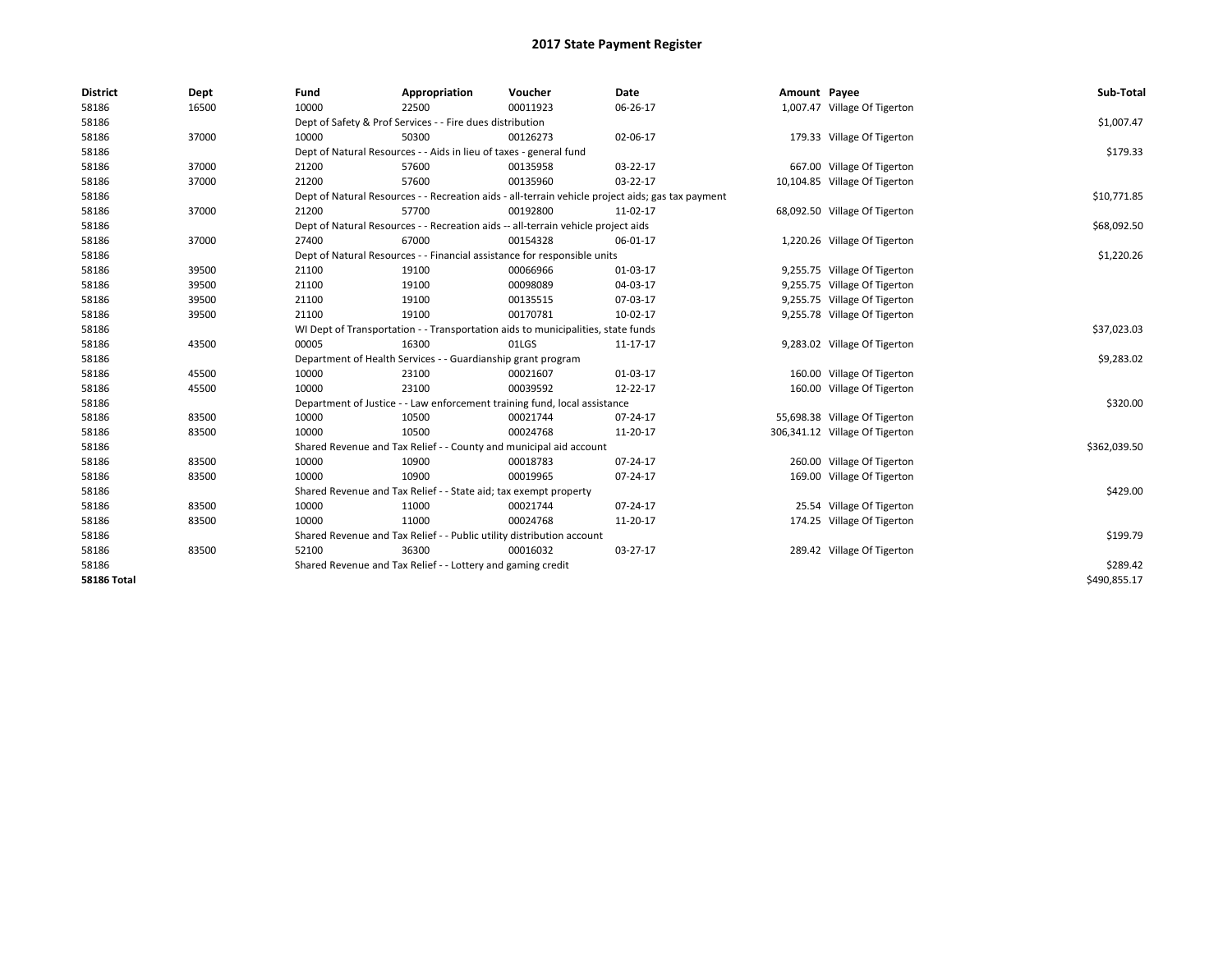| <b>District</b>    | Dept  | Fund  | Appropriation                                                      | Voucher                                                                          | Date     | Amount Payee |                                  | Sub-Total    |
|--------------------|-------|-------|--------------------------------------------------------------------|----------------------------------------------------------------------------------|----------|--------------|----------------------------------|--------------|
| 58191              | 16500 | 10000 | 22500                                                              | 00011924                                                                         | 06-26-17 |              | 2,114.45 Village Of Wittenberg   |              |
| 58191              |       |       | Dept of Safety & Prof Services - - Fire dues distribution          |                                                                                  |          |              |                                  | \$2,114.45   |
| 58191              | 37000 | 10000 | 50300                                                              | 00126262                                                                         | 02-06-17 |              | 111.38 Village Of Wittenberg     |              |
| 58191              |       |       | Dept of Natural Resources - - Aids in lieu of taxes - general fund |                                                                                  |          |              |                                  | \$111.38     |
| 58191              | 37000 | 27400 | 67000                                                              | 00154239                                                                         | 06-01-17 |              | 704.42 Village Of Wittenberg     |              |
| 58191              |       |       |                                                                    | Dept of Natural Resources - - Financial assistance for responsible units         |          |              |                                  | \$704.42     |
| 58191              | 39500 | 21100 | 19100                                                              | 00066967                                                                         | 01-03-17 |              | 8,729.45 Village Of Wittenberg   |              |
| 58191              | 39500 | 21100 | 19100                                                              | 00098090                                                                         | 04-03-17 |              | 8,729.45 Village Of Wittenberg   |              |
| 58191              | 39500 | 21100 | 19100                                                              | 00135516                                                                         | 07-03-17 |              | 8,729.45 Village Of Wittenberg   |              |
| 58191              | 39500 | 21100 | 19100                                                              | 00170782                                                                         | 10-02-17 |              | 8,729.45 Village Of Wittenberg   |              |
| 58191              |       |       |                                                                    | WI Dept of Transportation - - Transportation aids to municipalities, state funds |          |              |                                  | \$34,917.80  |
| 58191              | 39500 | 21100 | 27800                                                              | 00158244                                                                         | 08-24-17 |              | 7,612.68 Village Of Wittenberg   |              |
| 58191              |       |       |                                                                    | WI Dept of Transportation - - Local roads improvement program, state funds       |          |              |                                  | \$7,612.68   |
| 58191              | 83500 | 10000 | 10100                                                              | 00021745                                                                         | 07-24-17 |              | 842.64 Village Of Wittenberg     |              |
| 58191              |       |       |                                                                    | Shared Revenue and Tax Relief - - Expenditure restraint program account          |          |              |                                  | \$842.64     |
| 58191              | 83500 | 10000 | 10500                                                              | 00021745                                                                         | 07-24-17 |              | 47,541.14 Village Of Wittenberg  |              |
| 58191              | 83500 | 10000 | 10500                                                              | 00024769                                                                         | 11-20-17 |              | 269,399.77 Village Of Wittenberg |              |
| 58191              |       |       |                                                                    | Shared Revenue and Tax Relief - - County and municipal aid account               |          |              |                                  | \$316,940.91 |
| 58191              | 83500 | 10000 | 10900                                                              | 00018784                                                                         | 07-24-17 |              | 634.00 Village Of Wittenberg     |              |
| 58191              | 83500 | 10000 | 10900                                                              | 00019966                                                                         | 07-24-17 |              | 2,042.00 Village Of Wittenberg   |              |
| 58191              |       |       | Shared Revenue and Tax Relief - - State aid; tax exempt property   |                                                                                  |          |              |                                  | \$2,676.00   |
| 58191              | 83500 | 52100 | 36300                                                              | 00016033                                                                         | 03-27-17 |              | 835.92 Village Of Wittenberg     |              |
| 58191              |       |       | Shared Revenue and Tax Relief - - Lottery and gaming credit        |                                                                                  |          |              |                                  | \$835.92     |
| <b>58191 Total</b> |       |       |                                                                    |                                                                                  |          |              |                                  | \$366,756.20 |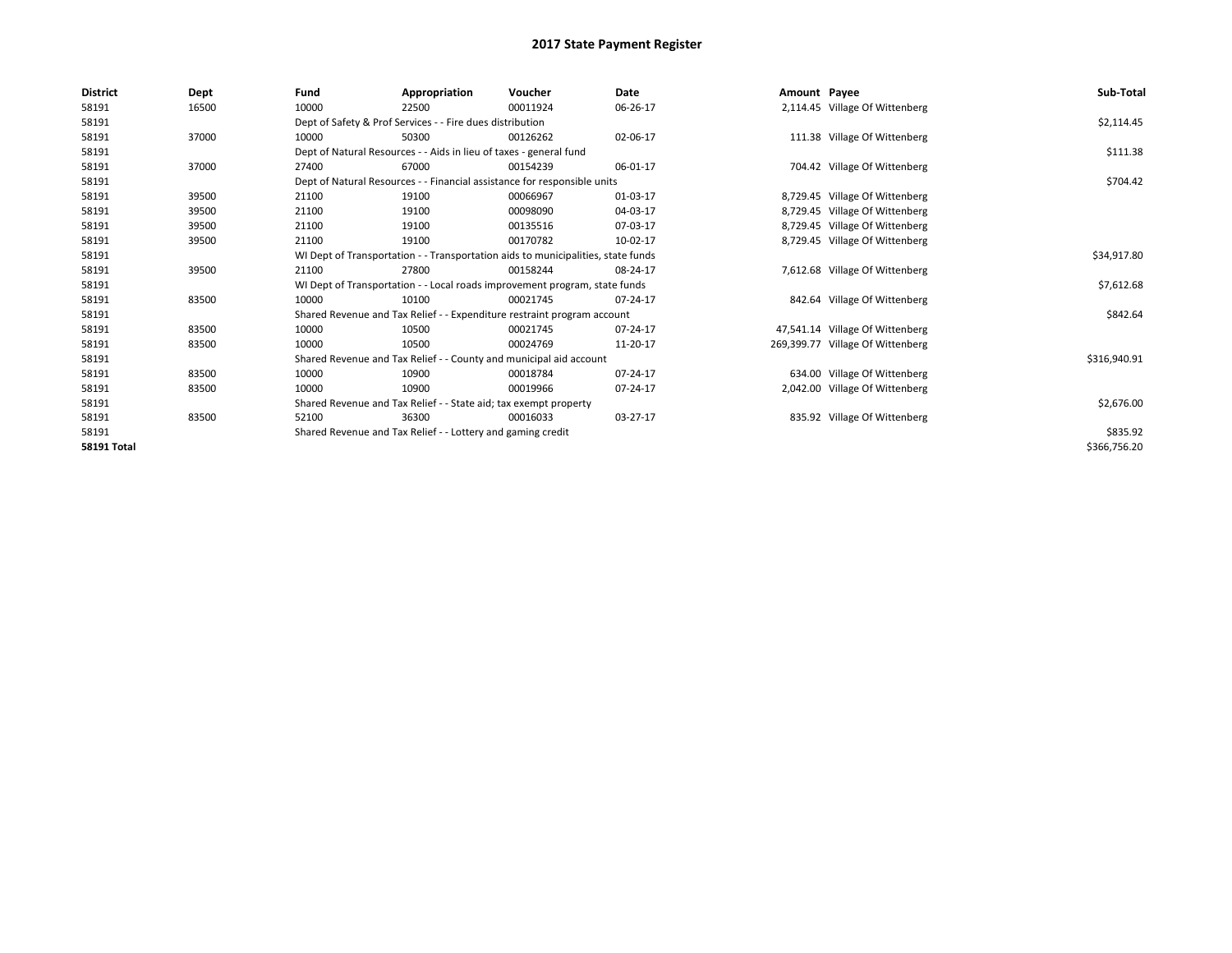| <b>District</b>    | Dept  | Fund  | Appropriation                                                    | Voucher                                                                       | Date     | Amount Payee |                         | Sub-Total  |
|--------------------|-------|-------|------------------------------------------------------------------|-------------------------------------------------------------------------------|----------|--------------|-------------------------|------------|
| 58252              | 16500 | 10000 | 22500                                                            | 00012454                                                                      | 06-30-17 |              | 2,626.96 City Of Marion |            |
| 58252              |       |       | Dept of Safety & Prof Services - - Fire dues distribution        |                                                                               |          |              |                         | \$2,626.96 |
| 58252              | 39500 | 21100 | 18500                                                            | 00175347                                                                      | 10-12-17 |              | 3,295.00 City Of Marion |            |
| 58252              |       |       |                                                                  | WI Dept of Transportation - - Highway safety, local assistance, federal funds |          |              |                         | \$3,295.00 |
| 58252              | 39500 | 21100 | 36800                                                            | 00100810                                                                      | 03-29-17 |              | 245.15 City Of Marion   |            |
| 58252              | 39500 | 21100 | 36800                                                            | 00133380                                                                      | 06-27-17 |              | 280.00 City Of Marion   |            |
| 58252              | 39500 | 21100 | 36800                                                            | 00172989                                                                      | 10-02-17 |              | 354.95 City Of Marion   |            |
| 58252              | 39500 | 21100 | 36800                                                            | 00206724                                                                      | 12-25-17 |              | 321.16 City Of Marion   |            |
| 58252              |       |       |                                                                  | WI Dept of Transportation - - Routine maintenance activities, state funds     |          |              |                         | \$1,201.26 |
| 58252              | 45500 | 10000 | 23100                                                            | 00038415                                                                      | 12-06-17 |              | 480.00 City Of Marion   |            |
| 58252              |       |       |                                                                  | Department of Justice - - Law enforcement training fund, local assistance     |          |              |                         | \$480.00   |
| 58252              | 83500 | 10000 | 10900                                                            | 00018785                                                                      | 07-24-17 |              | 102.00 City Of Marion   |            |
| 58252              |       |       | Shared Revenue and Tax Relief - - State aid; tax exempt property |                                                                               |          |              |                         | \$102.00   |
| <b>58252 Total</b> |       |       |                                                                  |                                                                               |          |              |                         | \$7,705.22 |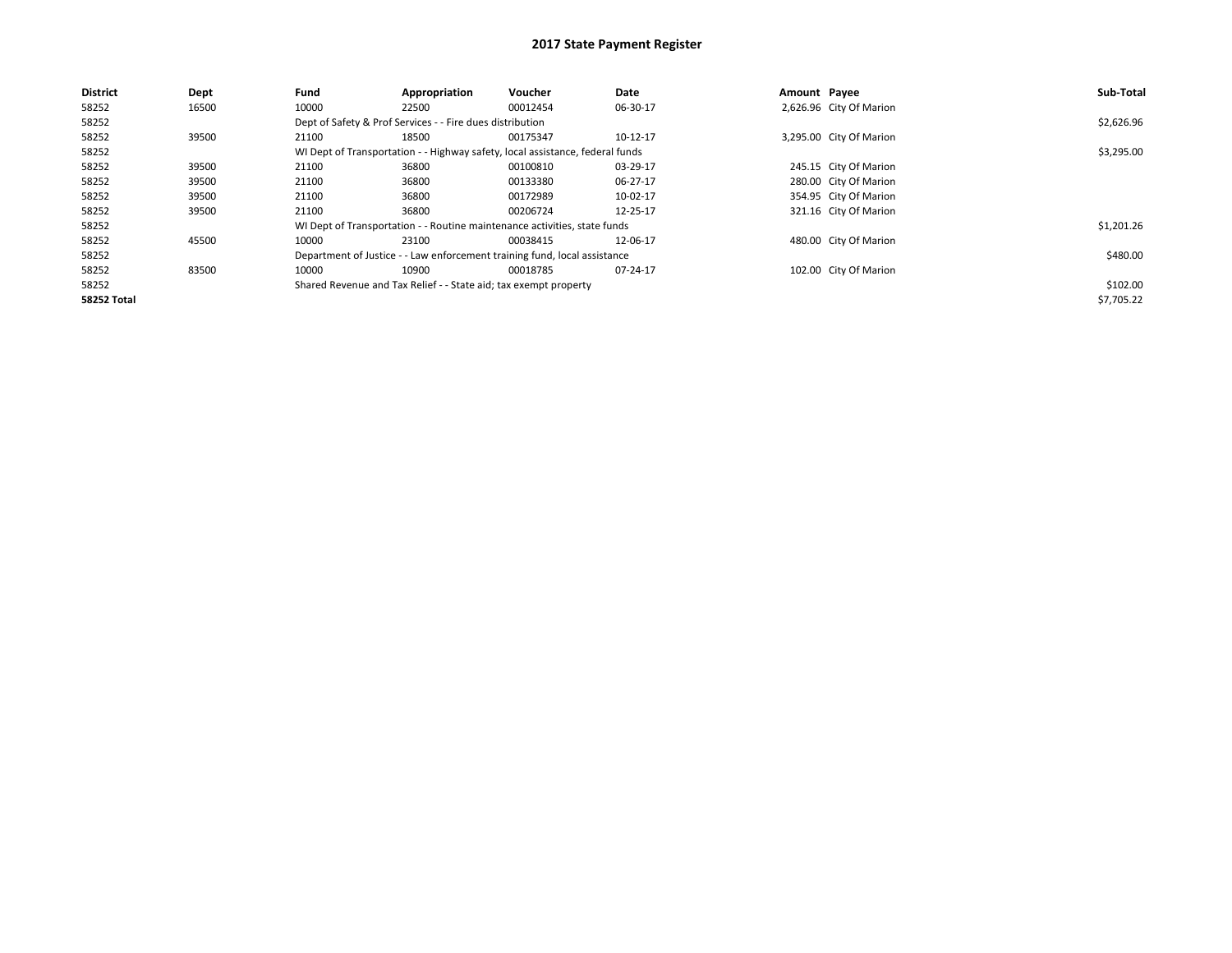| <b>District</b> | Dept           | Fund           | Appropriation                                                                    | Voucher              | Date                                                                                       | Amount Payee |                            | Sub-Total      |
|-----------------|----------------|----------------|----------------------------------------------------------------------------------|----------------------|--------------------------------------------------------------------------------------------|--------------|----------------------------|----------------|
| 58281           | 16500          | 10000          | 22500                                                                            | 00011925             | 06-26-17                                                                                   |              | 23,350.80 City Of Shawano  |                |
| 58281           |                |                | Dept of Safety & Prof Services - - Fire dues distribution                        |                      |                                                                                            |              |                            | \$23,350.80    |
| 58281           | 37000          | 10000          | 50300                                                                            | 00126088             | 02-06-17                                                                                   |              | 9,651.11 City Of Shawano   |                |
| 58281           |                |                | Dept of Natural Resources - - Aids in lieu of taxes - general fund               |                      |                                                                                            |              |                            | \$9,651.11     |
| 58281           | 37000          | 21200          | 58300                                                                            | 00147332             | 05-16-17                                                                                   |              | 1,765.00 City Of Shawano   |                |
| 58281           |                |                | Dept of Natural Resources - - Recreation and resource aids, federal funds        |                      |                                                                                            |              |                            | \$1,765.00     |
| 58281           | 37000          | 27400          | 67000                                                                            | 00154733             | 06-01-17                                                                                   |              | 28,373.48 City Of Shawano  |                |
| 58281           |                |                | Dept of Natural Resources - - Financial assistance for responsible units         |                      |                                                                                            |              |                            | \$28,373.48    |
| 58281           | 37000          | 36300          | TA100                                                                            | 00203109             | 12-26-17                                                                                   |              | 3,255.00 City Of Shawano   |                |
| 58281           | 37000          | 36300          | TA100                                                                            | 00203120             | 12-26-17                                                                                   |              | 108,025.00 City Of Shawano |                |
| 58281           |                |                | Dept of Natural Resources - - LAND ACQUISITION                                   |                      |                                                                                            |              |                            | \$111,280.00   |
| 58281           | 39500          | 21100          | 16200                                                                            | 00067415             | 01-03-17                                                                                   |              | 24,020.93 City Of Shawano  |                |
| 58281           | 39500          | 21100          | 16200                                                                            | 00098538             | 04-03-17                                                                                   |              | 24,020.93 City Of Shawano  |                |
| 58281           | 39500          | 21100          | 16200                                                                            | 00135964             | 07-03-17                                                                                   |              | 24,020.93 City Of Shawano  |                |
| 58281           | 39500          | 21100          | 16200                                                                            | 00171230             | 10-02-17                                                                                   |              | 24,020.94 City Of Shawano  |                |
| 58281           |                |                | WI Dept of Transportation - - Connecting highways aids, state funds              |                      |                                                                                            |              |                            | \$96,083.73    |
| 58281           | 39500          | 21100          | 17700                                                                            | 00125421             | 06-12-17                                                                                   |              | 17,806.00 City Of Shawano  |                |
| 58281           | 39500          | 21100          | 17700                                                                            | 00154677             | 08-16-17                                                                                   |              | 48,161.00 City Of Shawano  |                |
| 58281           |                |                | WI Dept of Transportation - - Tier C transit operating aids, state funds         |                      |                                                                                            |              |                            | \$65,967.00    |
| 58281           | 39500          | 21100          | 18200                                                                            | 00085638             | 02-16-17                                                                                   |              | 8,834.00 City Of Shawano   |                |
| 58281           | 39500          | 21100          | 18200                                                                            | 00152035             | 08-16-17                                                                                   |              | 25,070.00 City Of Shawano  |                |
| 58281           | 39500          | 21100          | 18200                                                                            | 00174656             | 10-12-17                                                                                   |              | 22,774.59 City Of Shawano  |                |
| 58281           | 39500          | 21100          | 18200                                                                            | 00174688             | 10-12-17                                                                                   |              | 23,730.13 City Of Shawano  |                |
| 58281           | 39500          | 21100          | 18200                                                                            | 00195318             | 11-27-17                                                                                   |              | 23,693.29 City Of Shawano  |                |
| 58281           |                |                |                                                                                  |                      | WI Dept of Transportation - - Transit and other transportation-related aids, federal funds |              |                            | \$104,102.01   |
| 58281           | 39500          | 21100          | 18500                                                                            | 00071305             | 01-06-17                                                                                   |              | 1,565.79 City Of Shawano   |                |
| 58281           | 39500          | 21100          | 18500                                                                            | 00071307             | 01-06-17                                                                                   |              | 1,169.72 City Of Shawano   |                |
| 58281           | 39500          | 21100          | 18500                                                                            | 00073271             | 01-13-17                                                                                   |              | 1,426.16 City Of Shawano   |                |
| 58281           | 39500          | 21100          | 18500                                                                            | 00073276             | $01-13-17$                                                                                 |              | 1,368.63 City Of Shawano   |                |
| 58281           | 39500          | 21100          | 18500                                                                            | 00118343             | 05-31-17                                                                                   |              | 5,260.65 City Of Shawano   |                |
| 58281           | 39500          | 21100          | 18500                                                                            | 00136709             | 06-30-17                                                                                   |              | 7,338.54 City Of Shawano   |                |
| 58281           | 39500          | 21100          | 18500                                                                            | 00136710             | 06-30-17                                                                                   |              | 6,613.98 City Of Shawano   |                |
|                 | 39500          | 21100          | 18500                                                                            | 00138628             | 07-17-17                                                                                   |              |                            |                |
| 58281<br>58281  | 39500          | 21100          | 18500                                                                            | 00138629             | 07-17-17                                                                                   |              | 8,171.29 City Of Shawano   |                |
|                 |                |                |                                                                                  | 00159592             |                                                                                            |              | 9,418.77 City Of Shawano   |                |
| 58281           | 39500<br>39500 | 21100<br>21100 | 18500<br>18500                                                                   |                      | 09-01-17                                                                                   |              | 5,387.37 City Of Shawano   |                |
| 58281           | 39500          | 21100          | 18500                                                                            | 00159593<br>00166459 | 09-01-17<br>09-20-17                                                                       |              | 7,083.48 City Of Shawano   |                |
| 58281           |                |                |                                                                                  | 00173939             |                                                                                            |              | 4,732.40 City Of Shawano   |                |
| 58281           | 39500          | 21100          | 18500                                                                            |                      | 10-06-17                                                                                   |              | 3,981.48 City Of Shawano   |                |
| 58281           |                |                | WI Dept of Transportation - - Highway safety, local assistance, federal funds    |                      |                                                                                            |              |                            | \$63,518.26    |
| 58281           | 39500          | 21100          | 19100                                                                            | 00066968             | 01-03-17                                                                                   |              | 125,785.25 City Of Shawano |                |
| 58281           | 39500          | 21100          | 19100                                                                            | 00098091             | 04-03-17                                                                                   |              | 125,785.25 City Of Shawano |                |
| 58281           | 39500          | 21100          | 19100                                                                            | 00135517             | 07-03-17                                                                                   |              | 125,785.25 City Of Shawano |                |
| 58281           | 39500          | 21100          | 19100                                                                            | 00170783             | 10-02-17                                                                                   |              | 125,785.25 City Of Shawano |                |
| 58281           |                |                | WI Dept of Transportation - - Transportation aids to municipalities, state funds |                      |                                                                                            |              |                            | \$503,141.00   |
| 58281           | 45500          | 10000          | 23100                                                                            | 00038441             | 12-06-17                                                                                   |              | 3,360.00 City Of Shawano   |                |
| 58281           |                |                | Department of Justice - - Law enforcement training fund, local assistance        |                      |                                                                                            |              |                            | \$3,360.00     |
| 58281           | 83500          | 10000          | 10100                                                                            | 00021746             | 07-24-17                                                                                   |              | 154,017.93 City Of Shawano |                |
| 58281           |                |                | Shared Revenue and Tax Relief - - Expenditure restraint program account          |                      |                                                                                            |              |                            | \$154,017.93   |
| 58281           | 83500          | 10000          | 10500                                                                            | 00021746             | 07-24-17                                                                                   |              | 169,428.96 City Of Shawano |                |
| 58281           | 83500          | 10000          | 10500                                                                            | 00024770             | 11-20-17                                                                                   |              | 960,097.45 City Of Shawano |                |
| 58281           |                |                | Shared Revenue and Tax Relief - - County and municipal aid account               |                      |                                                                                            |              |                            | \$1,129,526.41 |
| 58281           | 83500          | 10000          | 10900                                                                            | 00018786             | 07-24-17                                                                                   |              | 16,329.00 City Of Shawano  |                |